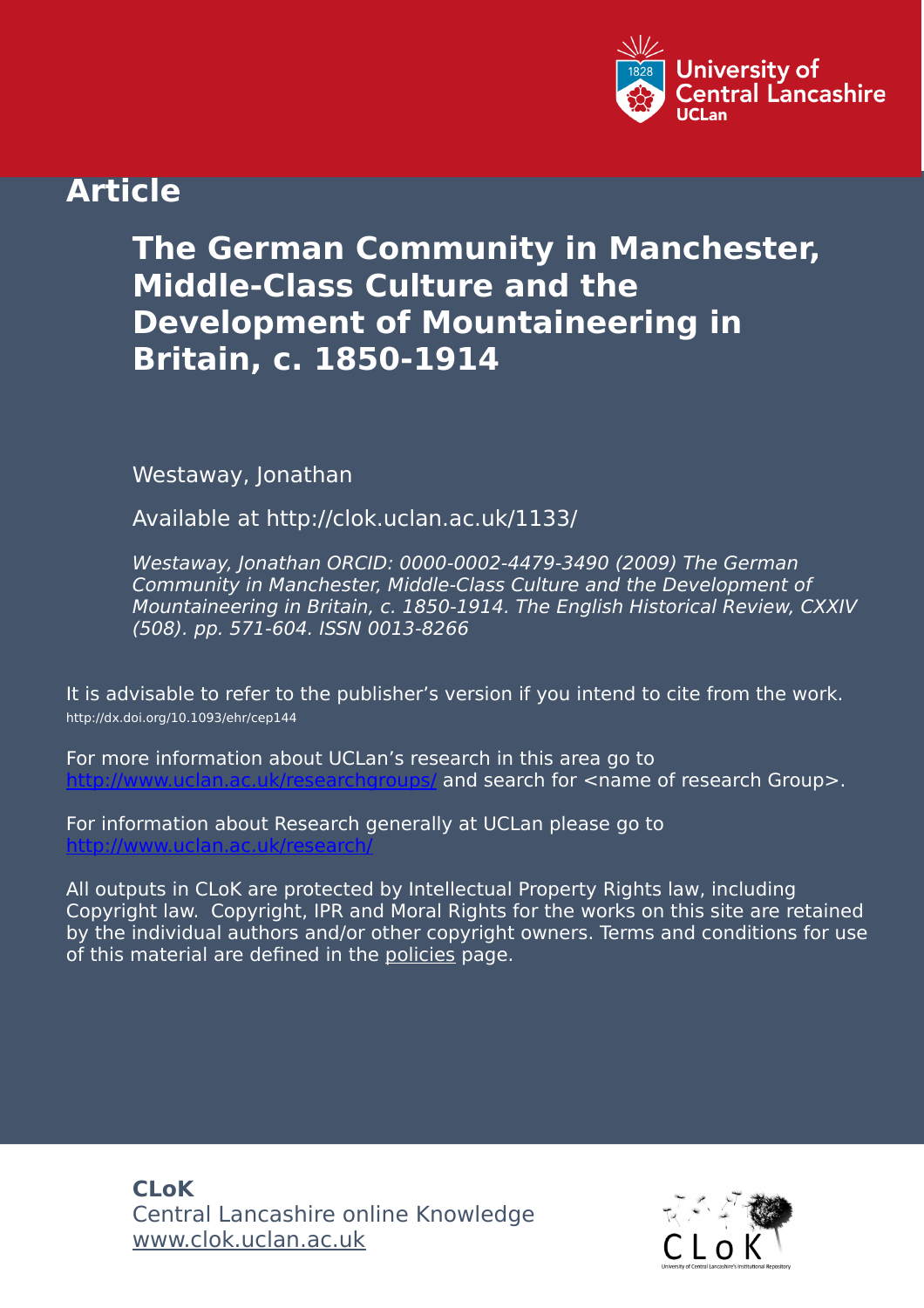Dr. Jonathan H. Westaway, jwestaway@uclan.ac.uk

## **The German Community in Manchester, Middle-Class Culture and the Development of Mountaineering in Britain, c.1850-1914**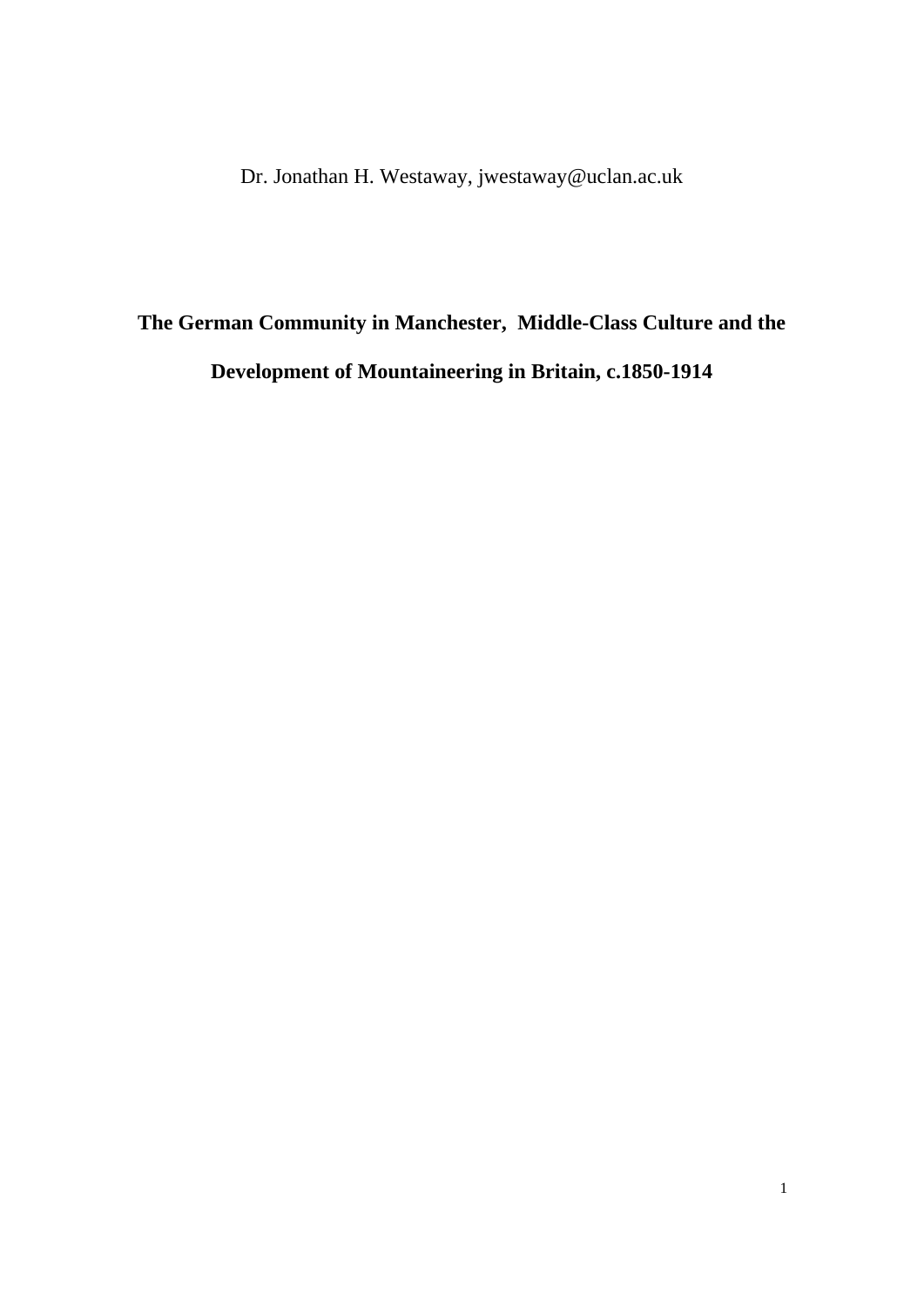The German commercial community was the most significant cosmopolitan element in the bourgeoisie of Manchester up to the First World War. It transformed the cultural and intellectual life of the city. German industrialists and merchants brought with them the aspirations of the *Bildungsbürgertum*, the educated middle class of the German states, and they became key players in the formation of middle-class cultural institutions in the industrial city. They connected Manchester and industrial Lancashire into a European mainstream and were central in the creation of much of the city's cultural capital. In so doing, they created a distinctive regional middle-class culture. Astute commentators have noted that in Victorian Britain power was decentralised and that consequently the study of provincial elites holds the key to our understanding of the middle classes more generally.<sup>1</sup> Such regional elites were not homologous with national elites. Among the provincial middle-classes a sense of national identity proved compatible with a strong sense of regional identity. In industrial Manchester, this sense of regional distinctiveness was reinforced by the presence of the cosmopolitan German bourgeoisie. The Liberal and Nonconformist middle classes of Manchester warmed to German culture and sympathised with the struggles of liberals, reformers and progressives in Germany. The provincial elite of Manchester saw in those struggles a mirror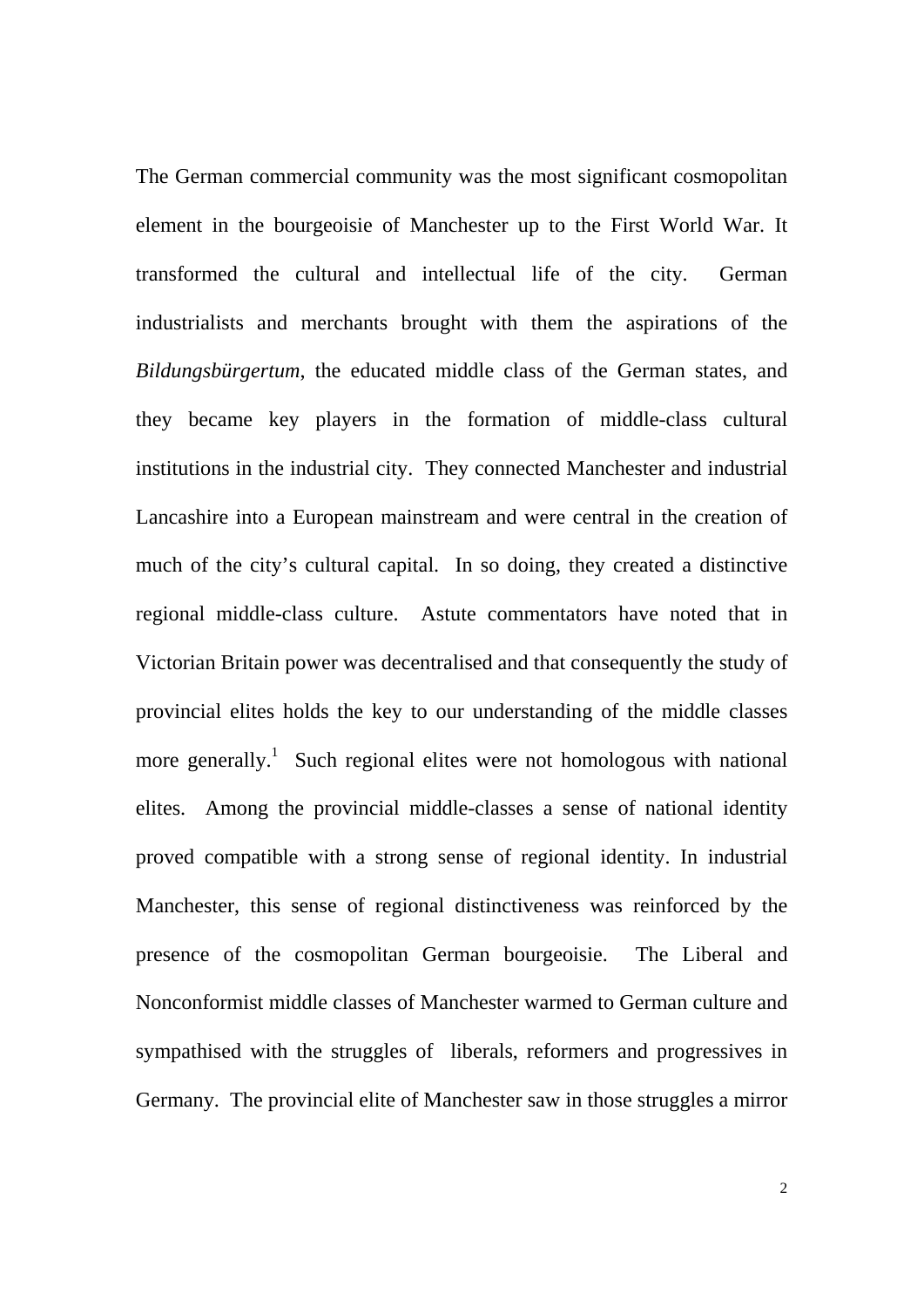of their own struggle for regional autonomy against an over-centralising state. If the defining characteristic of their sense of Englishness was a love of liberty, this was not, they believed, an exclusively national attribute, but one which the regional middle class felt they shared with a larger Teutonic family of nations. They aspired to emulate the high levels of German cultural capital as they understood it: they read, debated, struggled with and cherished German ideas, language and literature. They adopted and adapted German institutional models.

As the local and the international bourgeoisie hybridized in Manchester, a distinctive regional outlook developed, incorporating cosmopolitan and supra-national elements. As the German community in Manchester grew in number and in prosperity, it contributed substantially to the development of bourgeois public culture in the city. Voluntary associations – clubs and societies for the middle classes – proliferated, exemplifying the common bourgeois values of polite conviviality and rational recreation. Both the presence of German members in middle-class clubs and the existence of German clubs open to non-German members did much to change public culture in Manchester. These clubs did much to facilitate the free exchange of ideas across cultural boundaries. The German concept of *Verein* was

3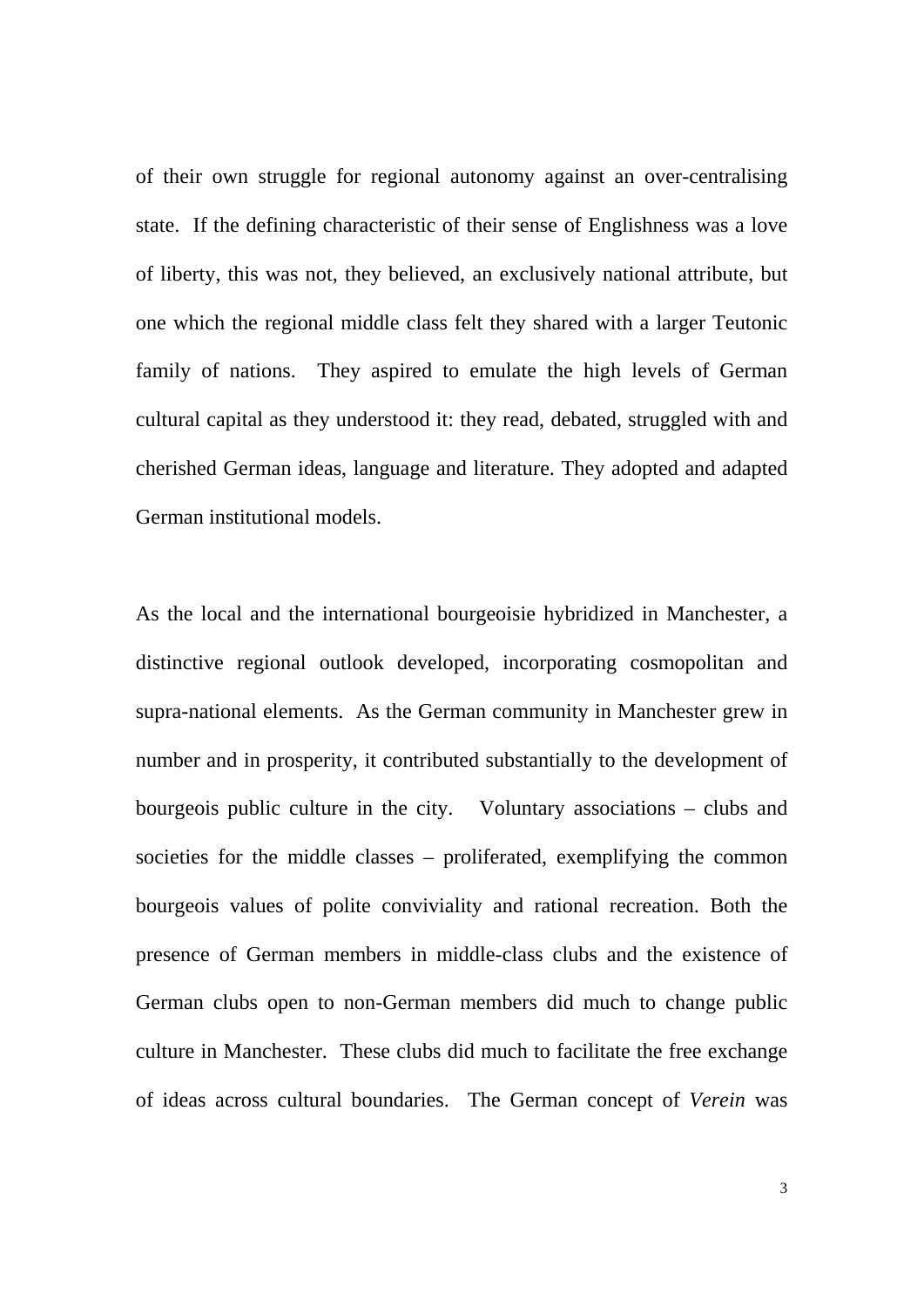reflected in the creation of public spaces in which culture and recreation were seen as entirely compatible, in which both sport and self-improvement could flourish. The early attempts to establish gymnastics at the Manchester Mechanics' Institution and the establishment of the Manchester *Turnverein* are indicative here. German ideas about physical well-being offered an alternative model to that of the English sporting club and offered an implicit criticism of the English predilection for team-sports. They suggested the possibility of a compatibility between mind and body which was to become increasingly important in the debates of the 1890s over racial degeneration, social cohesion and the 'crises of modernity'. The Germans also brought with them an historical tradition that saw gymnastics not just as an indoor activity but rather saw it as intimately linked to rambling and the outdoor movement. This was a significant but overlooked factor in the larger development of the outdoor movement in the North of England. Most strikingly, European ideas about physical culture were taken up by innovators in the sport of mountaineering in the 1880s and 1890s at a critical time when those who went rock climbing mostly in Britain were trying to differentiate themselves from those who went mountaineering in the Alps. In part this was a class-based assault on the gentlemanly codes of the uppermiddle classes that governed mountaineering. But it was also an assertion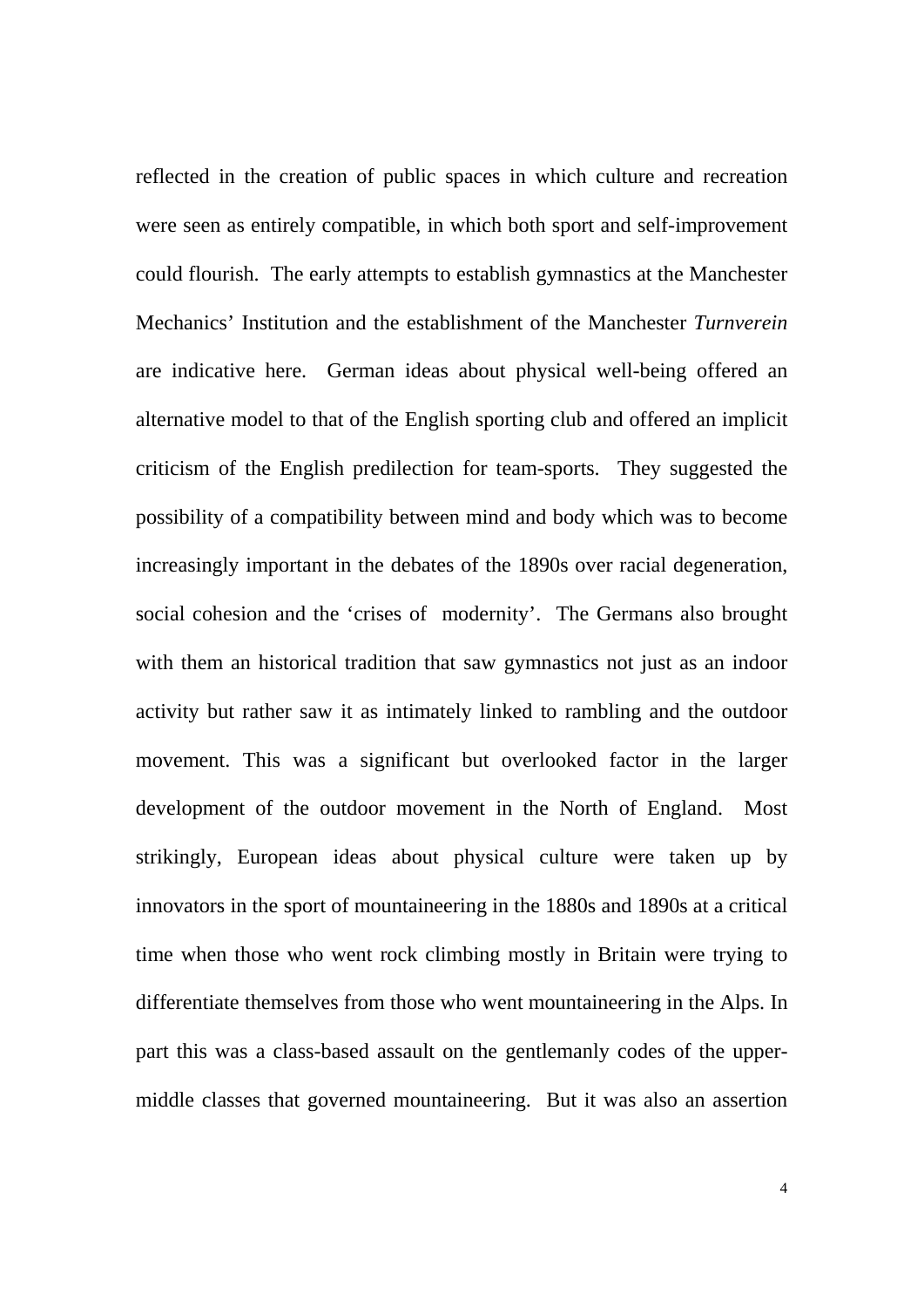by both middle-class mountaineers and rock-climbers that something regionally distinctive was emerging; a recreational and sporting culture with cross-class appeal that linked the industrial cities of northern England with their mountainous hinterlands.

Education was another part of bourgeois public culture in Manchester where German influence made a strong impact. In the tertiary and technical sectors, at Owens College and at the Manchester Mechanics' Institution, German educational exemplars were emulated. At the level of primary education, the kindergarten movement took off in Manchester. The ideas of German educational reformers who emphasised the need to educate the whole child were widely discussed in Manchester progressive circles. Physical recreation, not least outdoor recreation, strongly advocated by social theorists and reformers, became embedded in the curriculae of progressive schools. It is not surprising that mountaineers of note were educated in these schools, absorbing their values. The current historiography of British mountaineering has tended to focus on the attitudes of the British upper-middle classes and in particular their contribution to the development of Alpine mountaineering. In the study that follows, the regional middle-class sporting experience of northern England offers a

5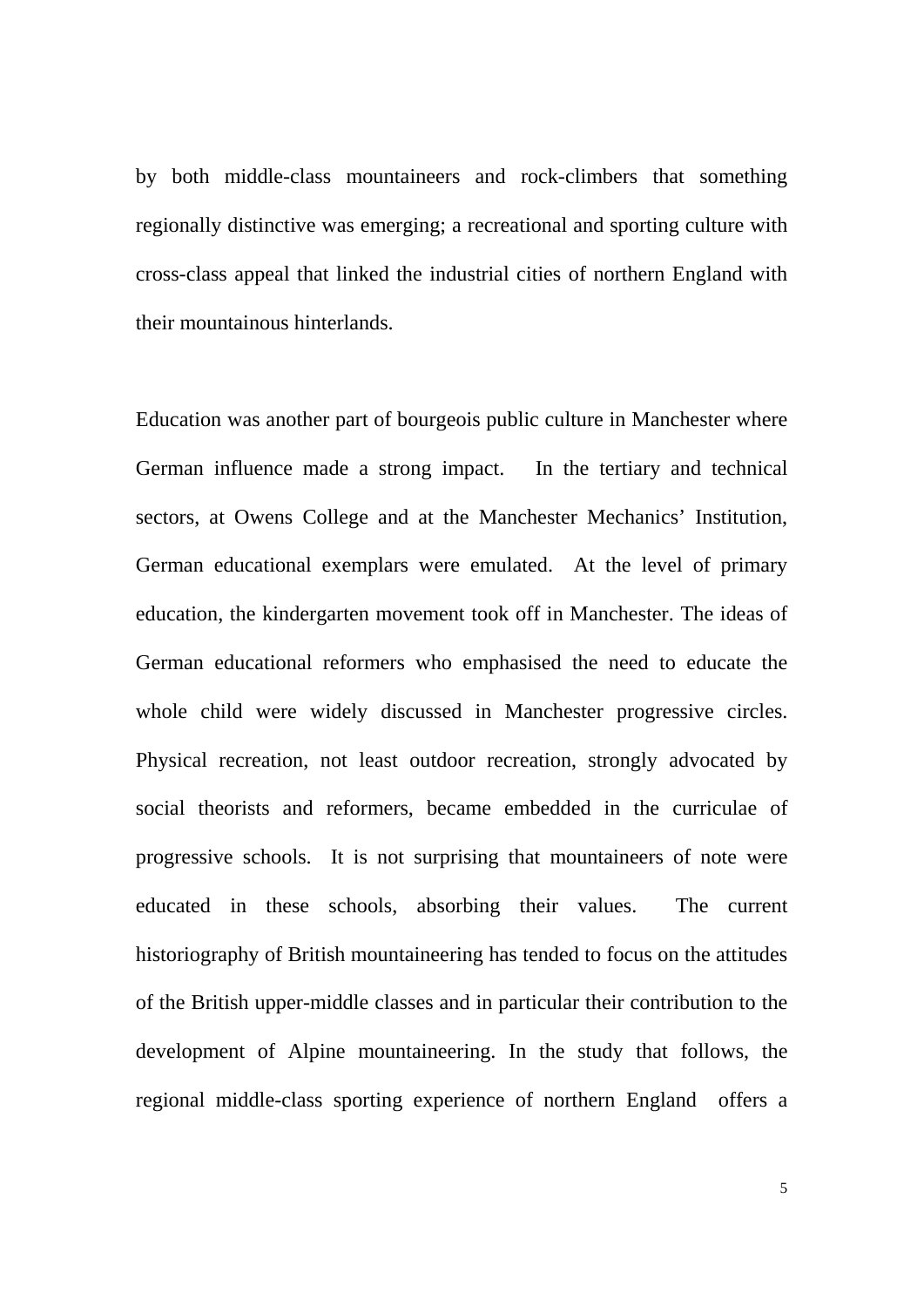salutary corrective to this dominant interpretation and provides a richer and more nuanced interpretive framework in which to seek answers to the difficult questions 'Why did people go climbing and mountaineering in Britain?' and 'What values and meaning did climbers and mountaineers ascribe to their sport?'

In his study of *The Public culture of the Victorian middle class* in England Simon Gunn has stressed that 'the middle class of the industrial cities did not stand outside the mainstream of European bourgeois culture; it had close connections with that culture and shared many of its social and organisational forms'. Gunn makes the point that in many ways the characteristic expressions of English bourgeois culture were very similar to those to be found on the continent, especially Germany. 'On the one side there was the cult of the home, indulged by both men and women…..On the other side, there was the construction of a burgeoning network of voluntary associations, fostering sociability and cultural improvement'. Thus the civic culture of the English middle class 'should be viewed as part of a larger, international bourgeois culture by the mid-nineteenth century.'2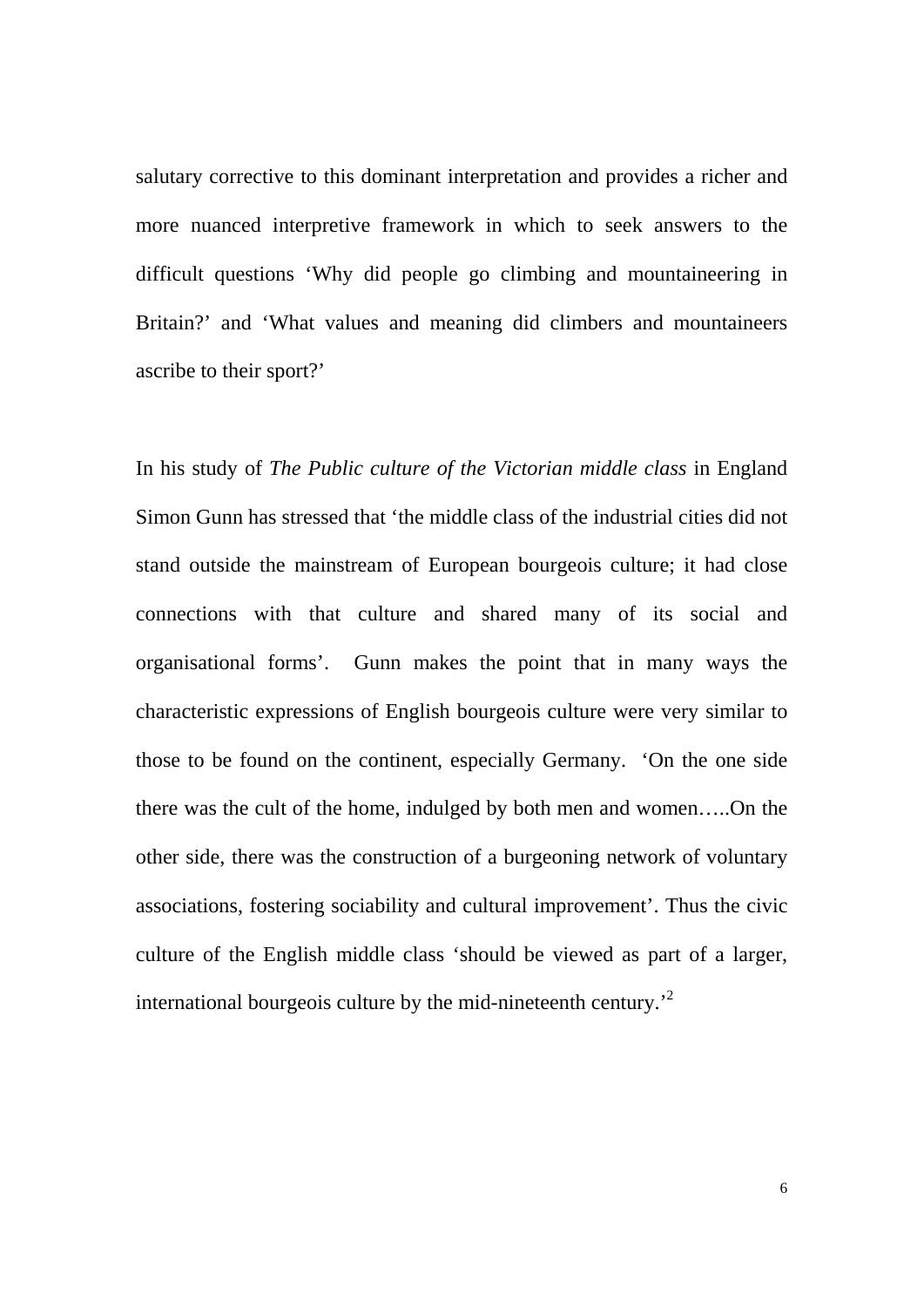The existence of a shared international culture meant that many German middle-class immigrants in Manchester came with shared cultural assumptions. They readily joined existing voluntary associations in the city. They also replicated specifically German institutions. In these public gatherings, ideas and values from both English and German cultures could be exchanged. The domestic life of the family was also a sphere where German culture could be sustained, shared with neighbours, and passed down the generations, gradually embedding itself in the wider host community. Initially German immigrants tended to marry other German émigrés. Over time they often became naturalised citizens and over the generations they became increasingly acculturated and intermarried. Yet through their trading interests they retained their connections with Germany. Vacations were often spent there with members of their extended families. Consequently they continued to be influenced by German culture, both in the way that they lived at home and in their public activities.

Nonconformist circles in the industrial cities of the North were often predisposed to welcome German emigrants. A striking characteristic of mid-nineteenth century Manchester was the considerable number of manufacturing, mercantile and professional families who were Baptists,

7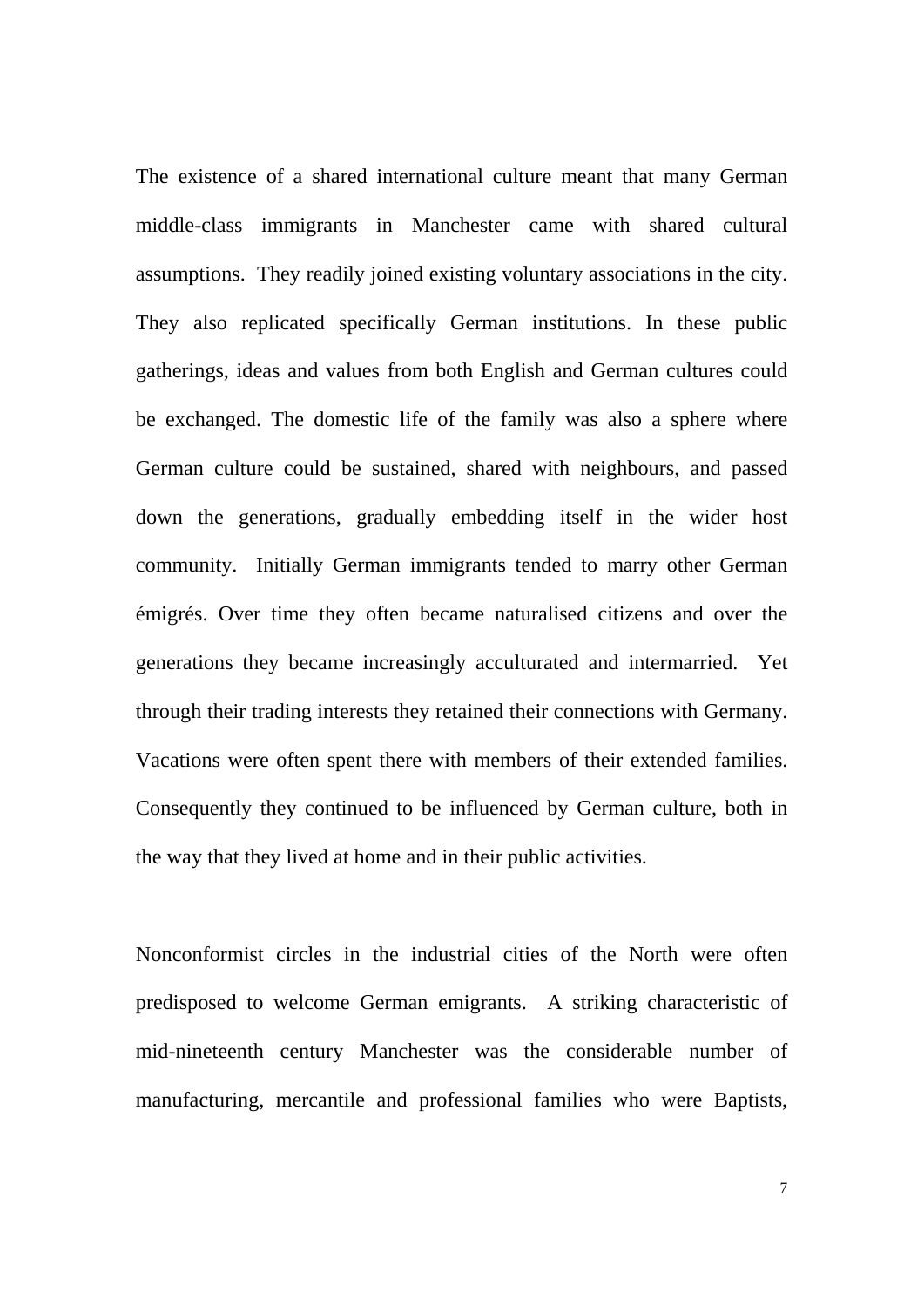Congregationalists, Unitarians and Quakers.<sup>3</sup> Within that Nonconformist culture, Unitarians were especially influential. $4$  The Unitarian commitment to 'practical rationalist ethics and to a secular public sphere' saw them instrumental, as Kidd has shown, in the creation of all kinds of 'public spaces for rational discourse', whether voluntary, commercial or philanthropic.5 The Manchester Literary and Philosophical Society (founded in 1781) met in Cross Street Unitarian Chapel until 1799. The *Manchester Guardian* (1821), the Royal Manchester Institution (1823), the Manchester Mechanics Institution (1824); the Manchester Statistical Society, the District Provident Society (1833), the Manchester Athenaeum (1836) and Owens College (1851) were all evidence of this public commitment.<sup>6</sup> As Kidd has pointed out, 'Although none of these institutions was entirely dominated by Unitarians, their intellectual influence was significant. A remarkable characteristic of these Unitarian "intellectuals" was their participation in local cultural and social leadership and in national political life out of all proportion to the size of their congregations'<sup>7</sup> Moreover 'Because of its practice of toleration, the Unitarian community was attractive to dissenting newcomers'.<sup>8</sup> Without fixed doctrines, Unitarianism 'could be held as a temporary resting–place or a halfway house between all kinds of positions. It could, and did, shelter from the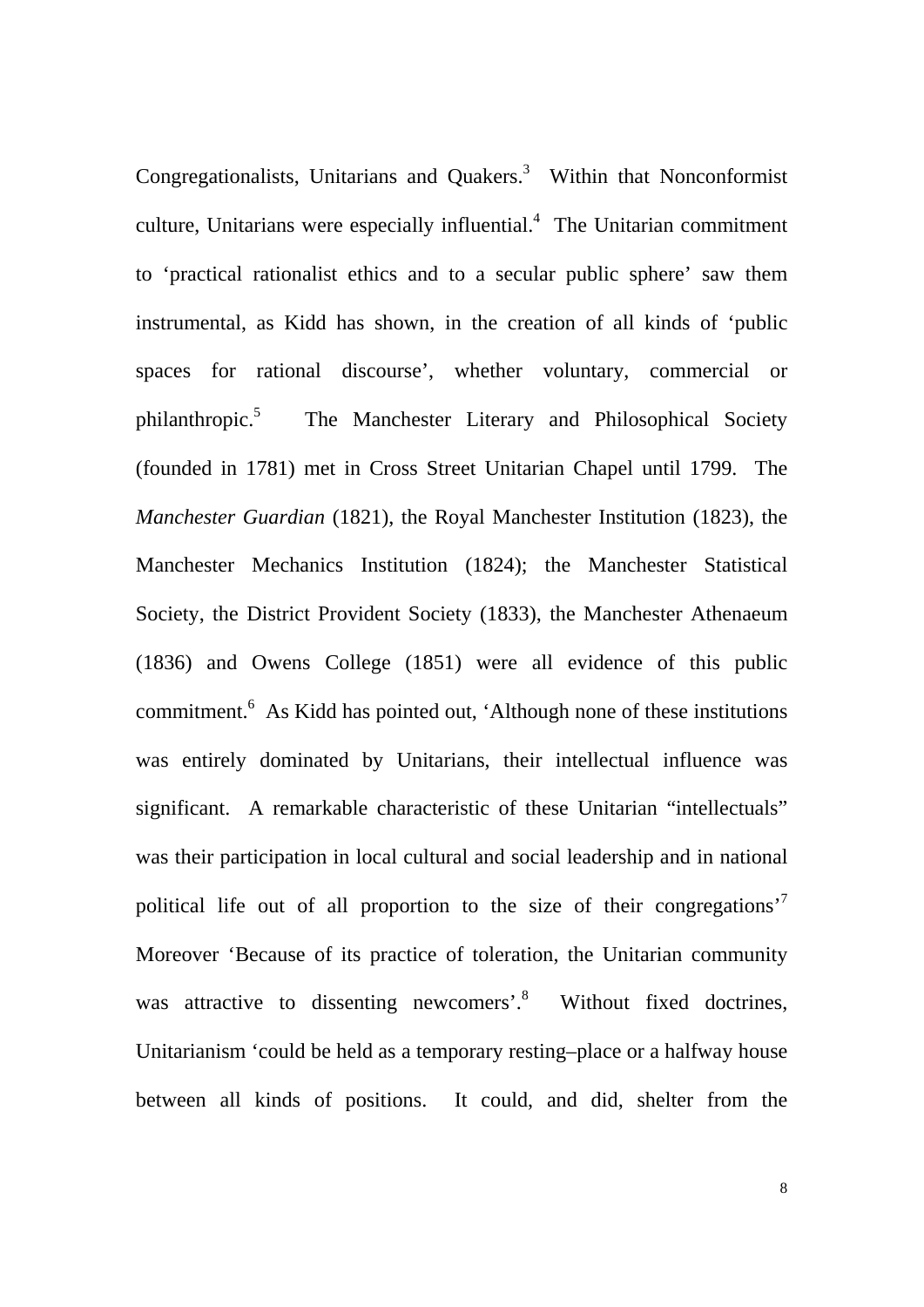evangelical storm all kinds of Deists, infidels, rationalists and heretics from other denominations.<sup>9</sup> It is therefore not surprising that a constant stream of German émigrés found themselves at home in Manchester Unitarian circles. Because of its anti-Trinitarian theology, Unitarianism was particularly attractive to Jewish converts. Seed has noted that it was not unusual for prominent German-Jewish merchants to become Unitarians in Manchester in the  $1830s$  and  $1840s$ <sup>10</sup> Socially and culturally dominant, Unitarian chapels offered German immigrants direct access to a small but influential mercantile and manufacturing élite prominent in the government and public life of Manchester. As German immigration increased after 1850, a German-Unitarian nexus was to be crucial in the educational, intellectual and cultural life of the city. Indeed the infusion of Germans revivified a Unitarian community that from the mid-century was being eroded by the attractions of conformity to the established Church of England and by migration to the suburbs.

It is important to remember that in England and Wales as a whole the German community was the largest foreign minority in the country up until 1891. In 1861 a third of all foreign born residents were Germans; even after 1891, when Russians and Poles became the largest alien group, Germans

9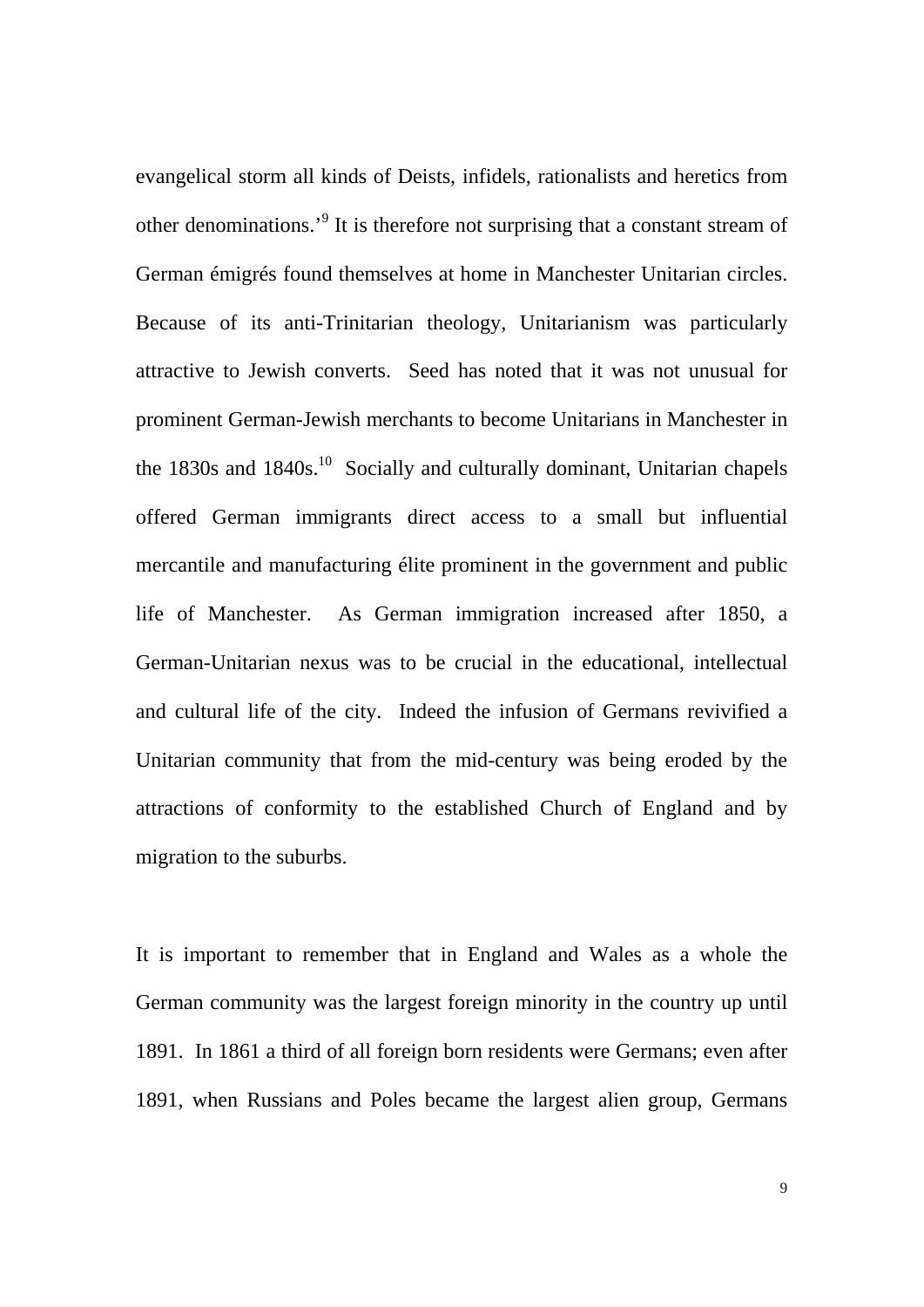remained the second largest up until  $1914$ .<sup>11</sup> The 1861 Census enumerated 28,644 German immigrants in England and Wales. By 1901 there were 50,599, by 1911  $56,000$ .<sup>12</sup> Almost half the German immigrants lived in London.<sup>13</sup> But the next most significant concentration was in north-west England with  $5,529$  individuals enumerated in  $1891<sup>14</sup>$  The German-born population of Manchester was about 1,000 in 1851, 1,321 in 1891, and remained fairly stable until the outbreak of the First World War.<sup>15</sup> These figures, of course, represent only those born in Germany. Beyond the German-born population there were the second and third generations who, as we shall see, continued to share a sense of being nationally, culturally and intellectually 'German'. The numbers of Germans in Britain were also swelled by a shifting population of German-born migrants who spent only a few years in England while trying to move to the United States of America, Canada or Australia. And there were also businessmen and refugees who stayed in England for some time but had no intention of becoming permanent residents.

The origins of Manchester's German community are to be found in the 1790s with the movement of a small community of Jewish merchants and shopkeepers from Liverpool to take advantage of retail opportunities in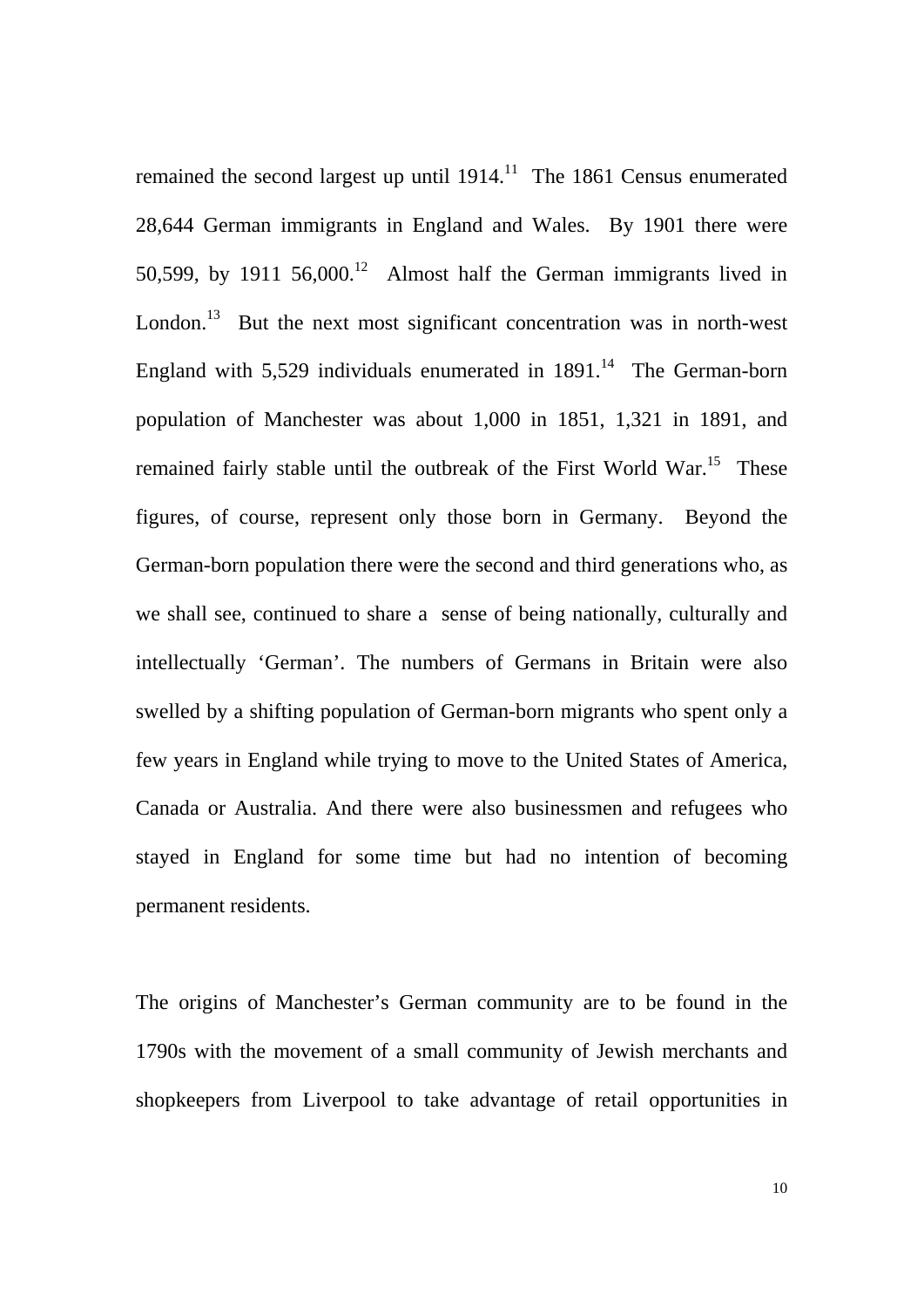Manchester. This group of English-, Polish- and German-born Jews was soon augmented by German-Jewish traders, the most notable being Nathan Meyer Rothschild.<sup>16</sup> Rothschild came to England in 1798 to represent his father's Frankfurt-based textile firm. He set up an agency in Manchester in 1800 to purchase local textiles. Stimulated by his success, other German firms followed.17 German-Jewish immigration increased after 1815. 'The typical immigrants of the post-war years were merchants' and of the sixty merchants who arrived in Manchester and set up residence 1815-1825, forty six were German, twelve of whom were German-Jewish.<sup>18</sup> In the  $1840s$ there was an influx of Jews from East Prussia and the Russian Pale of Settlement. By the 1850s there was an established Ashkenazi community in Manchester. 'In addition, non-Jewish Germans also entered Manchester between 1815 and 1914 and developed a lively German community' that was flourishing by mid-century.<sup>19</sup> 'There were over a hundred German export firms in Manchester by  $1851<sup>20</sup>$  and by 'the late nineteenth century approximately ten per cent of merchants in Manchester were German immigrants or their descendents in the second or third generation, a total of 154 in  $1870'$ .<sup>21</sup> The German community in Manchester grew as the industrial city grew. They were a distinct presence in the Manchester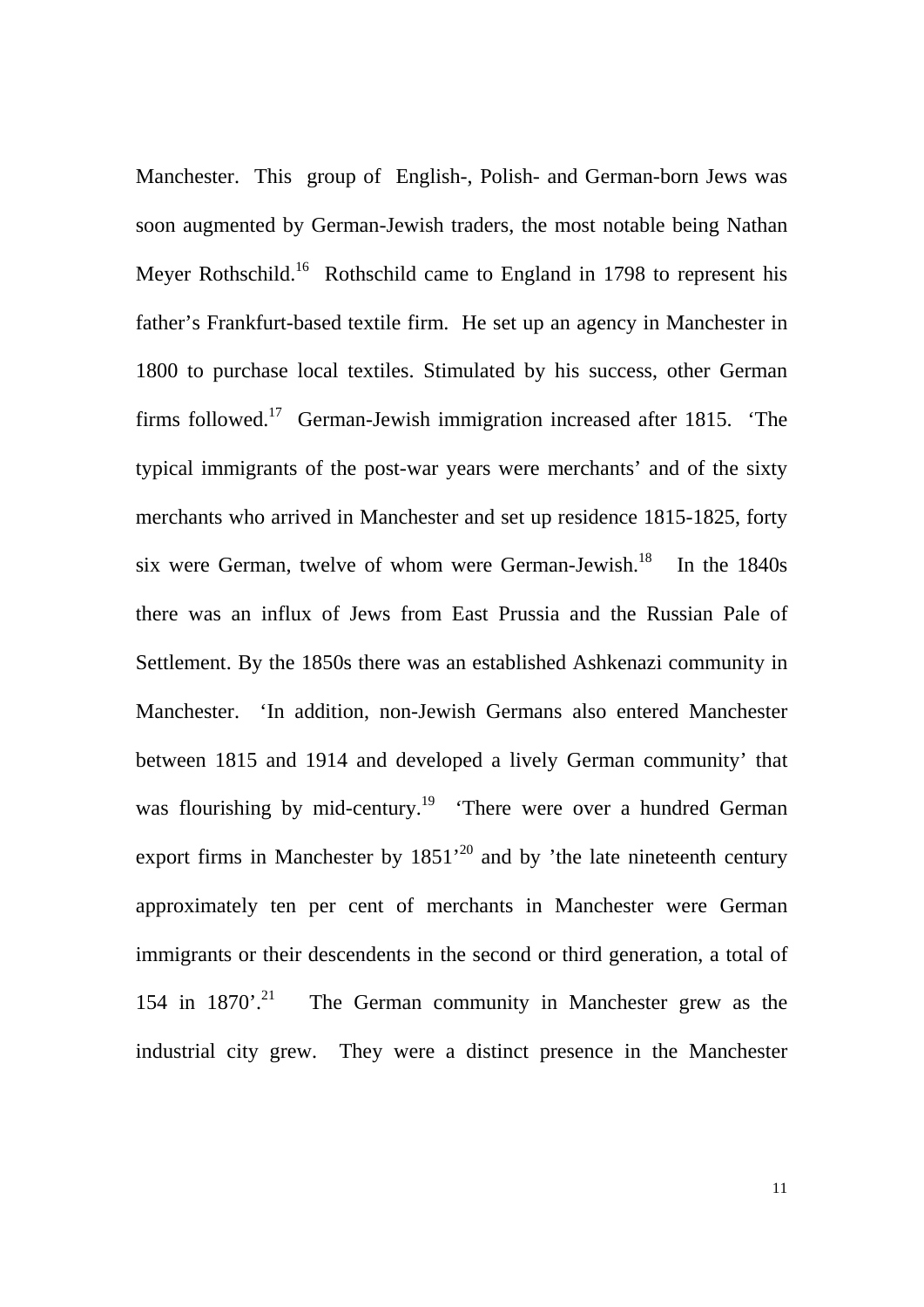bourgeoisie, central to the development of cosmopolitan Manchester, 'the most bourgeois of all Victorian great cities'.<sup>22</sup>

What attracted German immigrants to Manchester was the pre-eminence of cotton and its ancillary industries, drawing 'representatives of branches of wealthy European families "such as the Behrens, Schunks and Souchays" into Manchester'.<sup>23</sup> By the 1830s Manchester's international trade and role as a financial centre had eclipsed cotton production as the city's economic mainstay.<sup>24</sup> The demands of trade often required a period of residence abroad in order to manage an overseas branch of an international business. Temporary migration frequently led to permanent migration, not least when political developments in Germany made returning seem unattractive. Friedrich Engels, for example, worked in Manchester for a while in 1842 in the branch of his family firm, Ermen and Engels, but he returned to Manchester in 1849 because he feared that he would be arrested in Germany for his revolutionary activities.

German immigrants faced a challenge. How far should they Anglicise, how far should they remain German? And what did being 'German' consist of? Was it chiefly a matter of race, nationality, religion, class, language or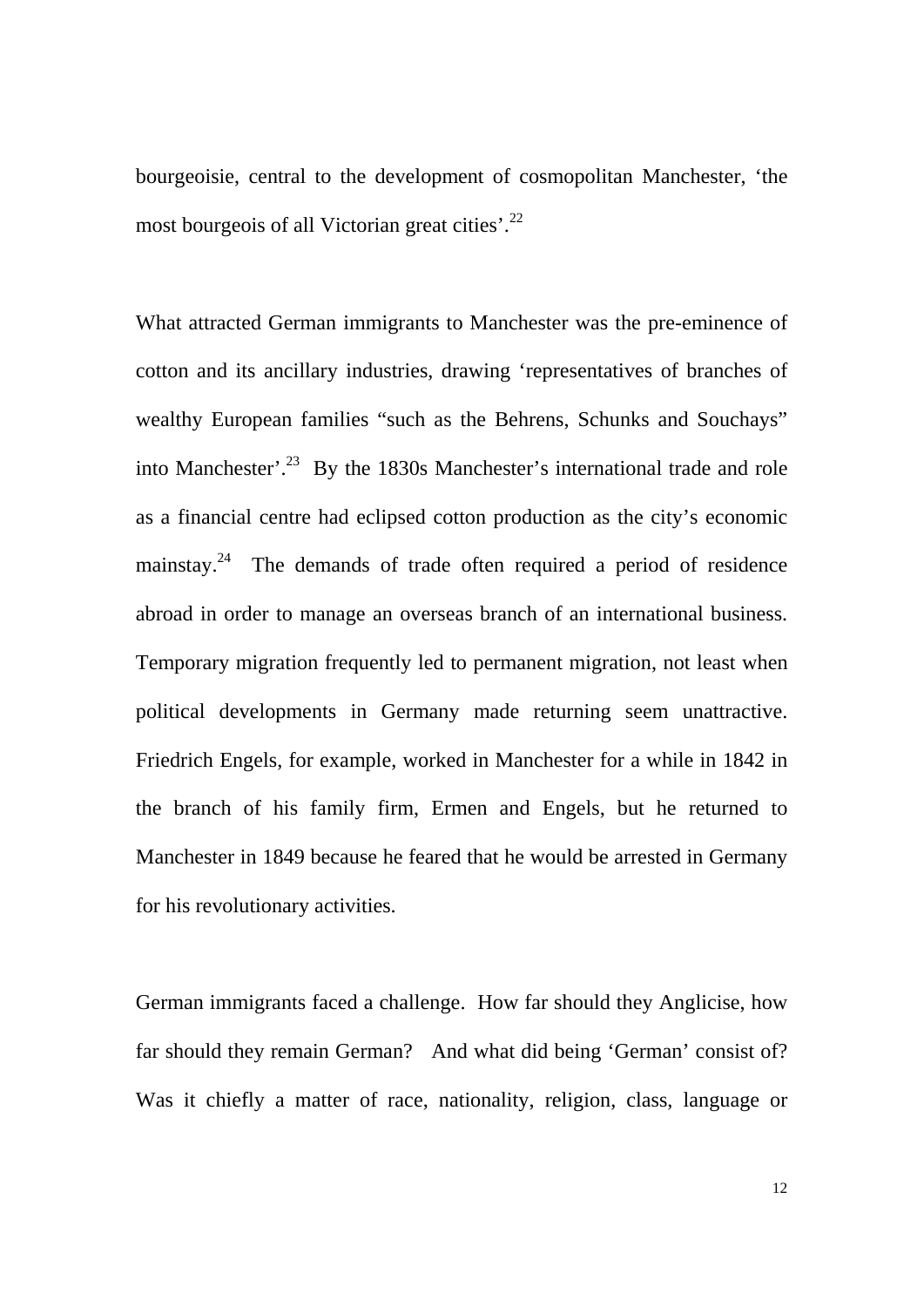culture? Many first generation immigrants never bothered to seek naturalisation, gradually assimilating over time, and content to live between two worlds. Over the years the ties that bound them to Britain grew stronger. Meanwhile the Germany they left behind had been transformed by the process of German union. Especially after the Austro-Prussian War of 1866 and the establishment of the North German Union, many Liberals from the industrial heartlands along the Rhine, as well as many Catholics from southern Germany, felt profoundly uneasy about the Prussian nature of the German state under Bismark, with its authoritarian, expansionist and anti-Catholic tendencies. German nationalism increasingly sought to identify the German nation in linguistic, religious and above all racial terms. The Polish and Jewish minorities in the new German Empire were increasingly excluded from this new vision of Germany.

German-born Jewish immigrants to Manchester could not ignore the question of their religious and racial identity. Williams has highlighted the struggles to retain orthodox Judaism in Manchester and the tensions between an older Anglicised elite which controlled the synagogue and the recently arrived German-Jewish families who were open to the Reform movement emanating from German Judaism. Large numbers of German-born Jews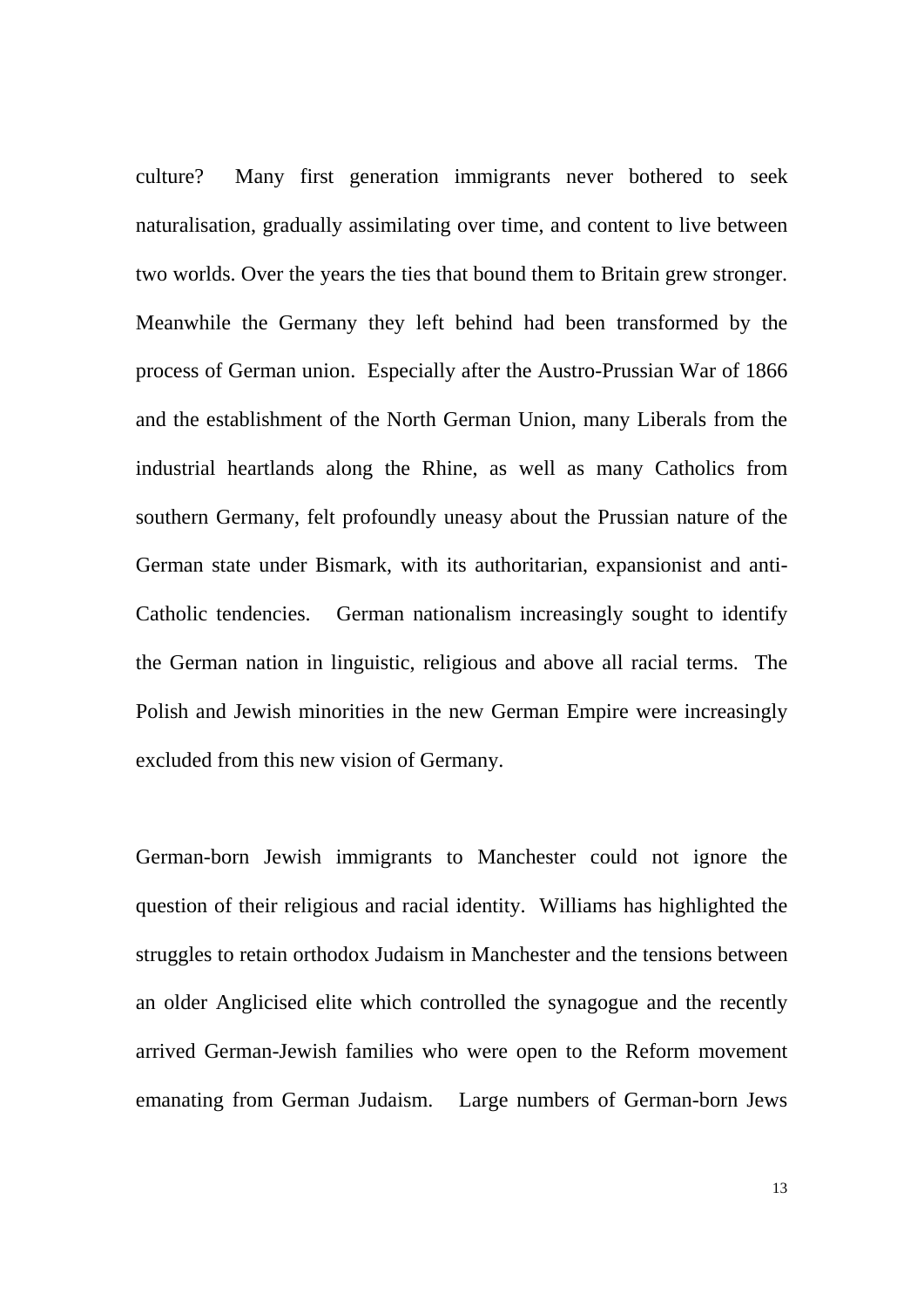simply ceased to be observant or converted to Christianity. By 1838 there was a 'substantial body of fully assimilated Jews, chiefly in overseas commerce' in Manchester.<sup>25</sup> While Jews, including observant Jews, could participate fully in the political, social and cultural life of the city, many, especially the more ambitious, found it difficult to square religious observance and social advancement. In the second half of the nineteenth century the arrival of poor Prussian-Polish and Russian Jews fleeing pogroms heightened anti-immigrant and anti-Semitic tensions. Overt anti-Semitic writings flourished in the Manchester popular press in the 1890s and anti-Semitic talk in élite social clubs such as the Union Club were apparent in the years before the First World War. $^{26}$ 

Many Jews responded to such undercurrents of anti-Semitism by strengthening their links with the German community in Manchester, choosing to identify themselves with a wider German culture. The emergence of Reform Judaism in Manchester in the 1850s was itself an 'expression within the Jewish milieu of the growing national consciousness and social solidarity of German immigrants'.<sup>27</sup> Thus may Jews sought to assimilate into a supra-national German culture that was itself struggling with issues of what it meant to be German, their sense of identity shaped by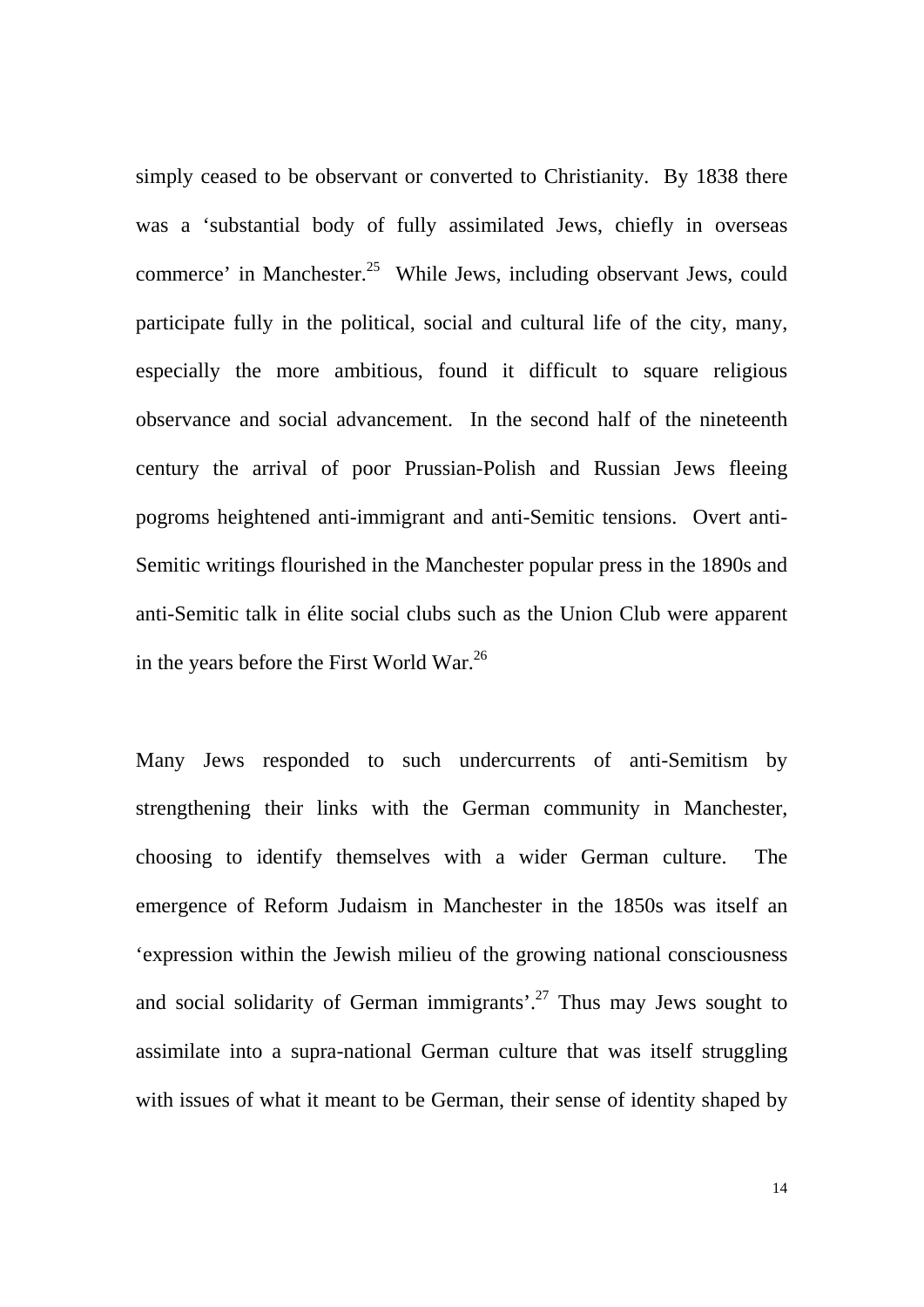political developments in Germany. A sense of a German community in exile welded together by wider political and philosophical ideals began to emerge. Shared Enlightenment values expressed through German language and culture served to diminish sectarianism. Business links and bourgeois self-interest linked German immigrants of different faiths. German merchants, most of them non-Jewish, but including some Jews, founded the Manchester Society for the Relief of Distressed Foreigners in December 1847.<sup>28</sup> The question of what to do about poorer recent immigrants from the German states, Prussian-Poland and the Russian Pale of settlement was a real issue for established middle-class immigrant communities, who shared an interest in averting an anti-immigrant and anti-Semitic backlash by the native population. But it was events in Germany that contributed most to the sense of identity of Manchester's German community, bringing together both Jews and Christians. Two hundred met at the Manchester Athenaeum on the 30th March 1848 to vote an address of sympathy to the fledgling democratic efforts of the Frankfurt Assembly. It was read, in German, by Tobias Theodores, the chief proponent of Reform Judaism in Manchester. It ended with the words 'The German fatherland for ever! Liberty for ever! Order for ever!' with the *Liedertafel* leading the assembly in a rendition of "Deutsche Vaterland"'.<sup>29</sup>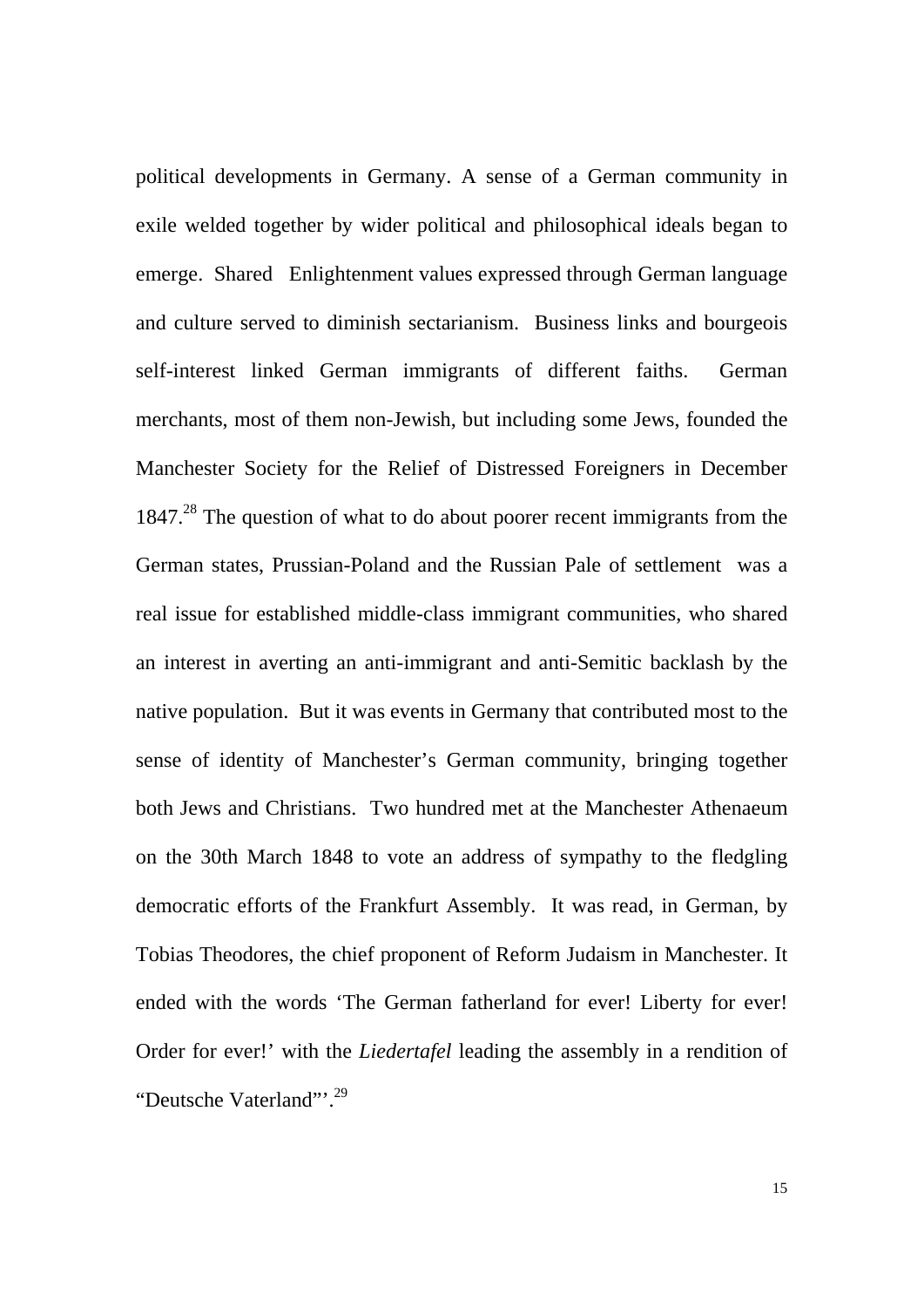Such sentiments struck a chord in Manchester among the Liberal and reform-minded elite. They identified with European Liberalism and responded to the failed European revolutions of 1848 with great sympathy. Economic and political reform in England was a shared concern of the commercial middle classes, both German and English. Since foreign merchants relied on free trade, it should be no surprise that two of the city's German-Jewish merchants were founder members of the Anti-Corn Law League.<sup>30</sup> But the political revolutions in Germany tapped a deeper vein in Liberal Manchester. They highlighted the threat to individual liberty and regional autonomy from the over-centralised state. As Clark has pointed out, this potent blend of 'provincial patriotism, the defence of "liberty" and resistance to the expansion of state power' was a hallmark both of English and German regional elites in the eighteenth and nineteenth centuries.<sup>31</sup> Historical self-conceptions in provincial England and Germany began to coalesce. Moderate liberal historians such as Ranke saw Britain as the antithesis of the centralising state, its 'sturdy tradition of local government' the bulwark against revolution, its 'power rooted in the Teutonic heritage of folk custom common to both Germans and Englishmen.'32 As Manchester began to assert its municipal autonomy after the battle for incorporation, the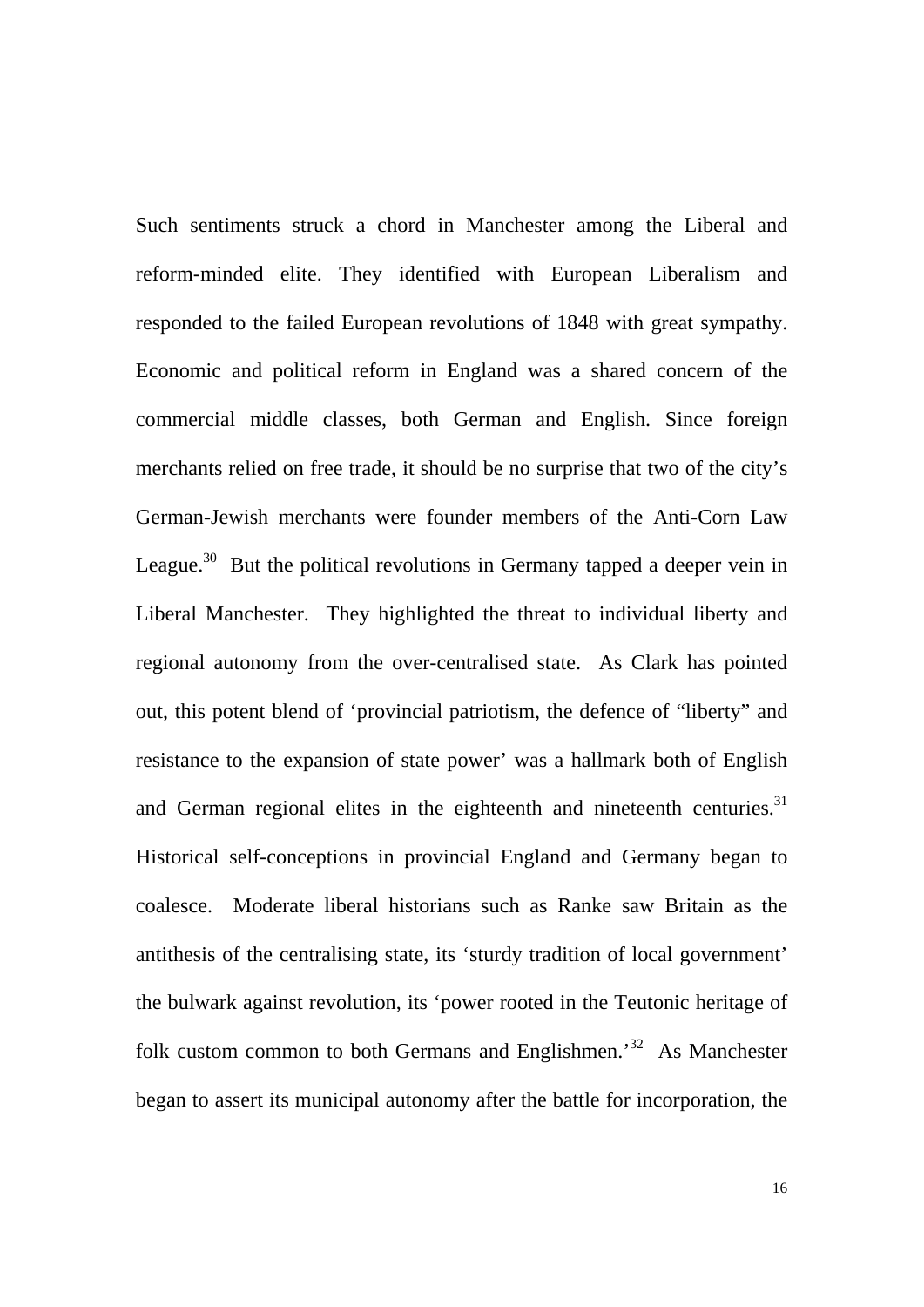presence of German émigrés and refugees in Manchester only served to heighten the perceived threat from the central state as intolerant of regional diversity and inimical to individual liberty. In *North and South,* published between 1854-5, Mrs. Gaskell had her northern mill owner declare 'We are Teutonic up here in Darkshire…We hate to have laws made for us at a distance. We wish people would allow us to right ourselves, instead of continuously meddling, with their imperfect legislation. We stand up for self-government, and oppose centralization.<sup>33</sup>

Liberal Manchester thus drew on a powerful historical self-conception that was bourgeois and supra-national. Just as the Anglo-Saxons were lovers of freedom and had resisted the Norman Yoke, true Germans were resisting political repression and defending customary liberties. Distant racial affinities would out in shared characteristics, not least the love of Liberty. This proto-Teutonic foundation myth worked best when it was ill-defined and un-examined. But it has several important implications here. Reinforced by the overwhelming prestige of German cultural capital in bourgeois Manchester, German-ness became something to aspire to. In Manchester, Englishness came to be seen as rooted in a fiercely autonomous regional identity that felt itself somehow to be part of a larger Germanic

17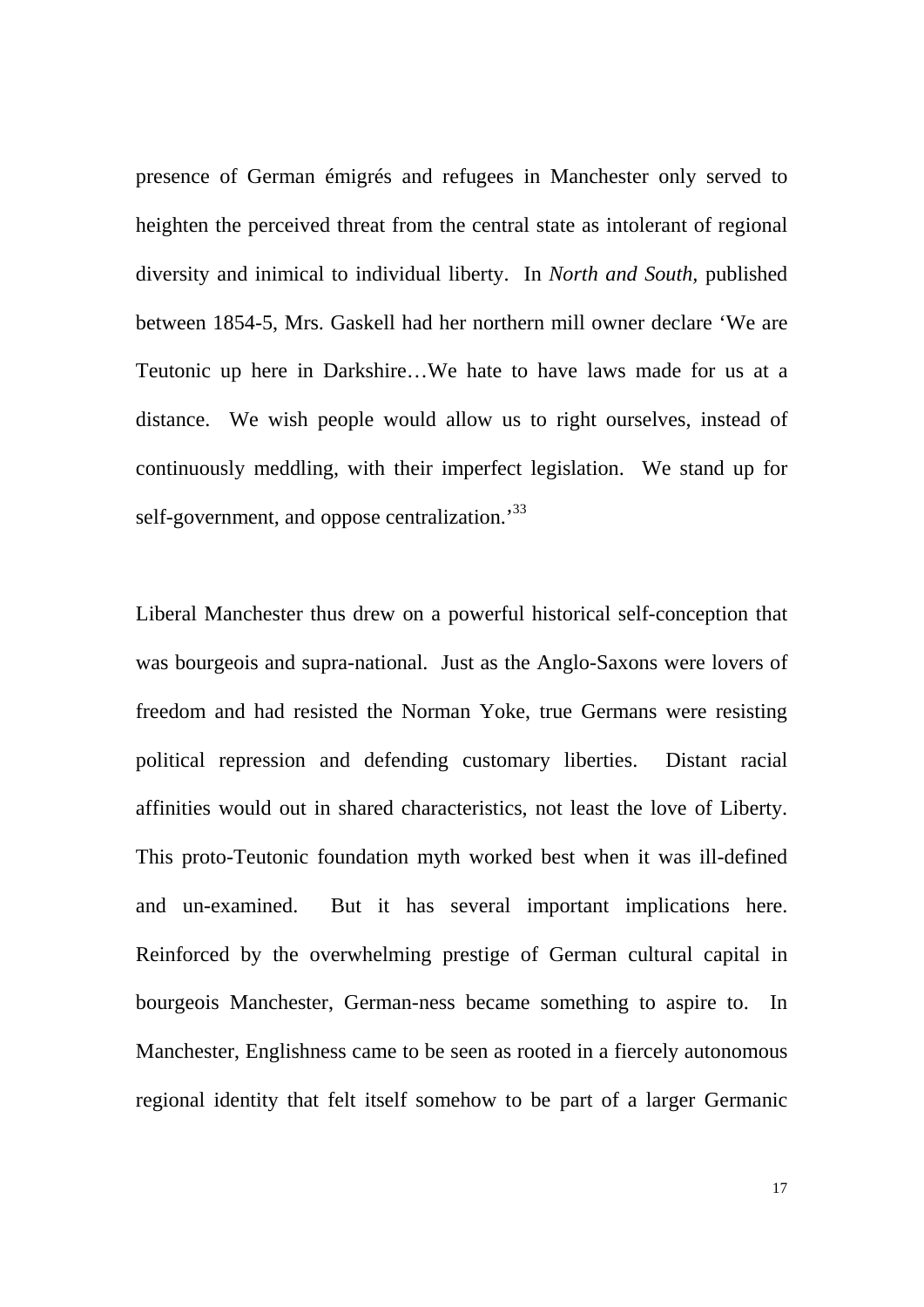family. This reinforced Manchester's sense of exceptionalism, of itself as a Renaissance city state dealing directly with the world and slightly at odds with the national culture of the country of which it was part.<sup>34</sup> The presence of the German émigré community in Manchester and its interest in developments in Germany highlighted the tensions between the *necesitas* of the state and the *libertas* of the individual, between the centralised state and regional autonomy. But Liberal reform and constitutionalism in Germany developed hand-in-hand with a growing German nationalism and desire for a Greater Germany. To the growing disillusionment of German Liberals and reformers, German Union was delivered by the centralising, authoritarian, bureaucratising Prussian state which used German nationalism to its own ends. Rankean conceptions of individual liberty within a regional context were bulldozed out of the way by an 'unprecedented discursive escalation around the idea of the state' and its historical mission. Hegel's quasireligious conception of the state, 'the highest expression of the ethical substance of a people, the unfolding of a transcendent and rational order, the "actualization of freedom"' subjugated the individual and regional autonomies to the will of the state.<sup>35</sup> The Franco-Prussian war of 1870 and the crowning of King William I of Prussia as the German Emperor at Versailles led to bitter disappointment amongst Manchester Germanophiles.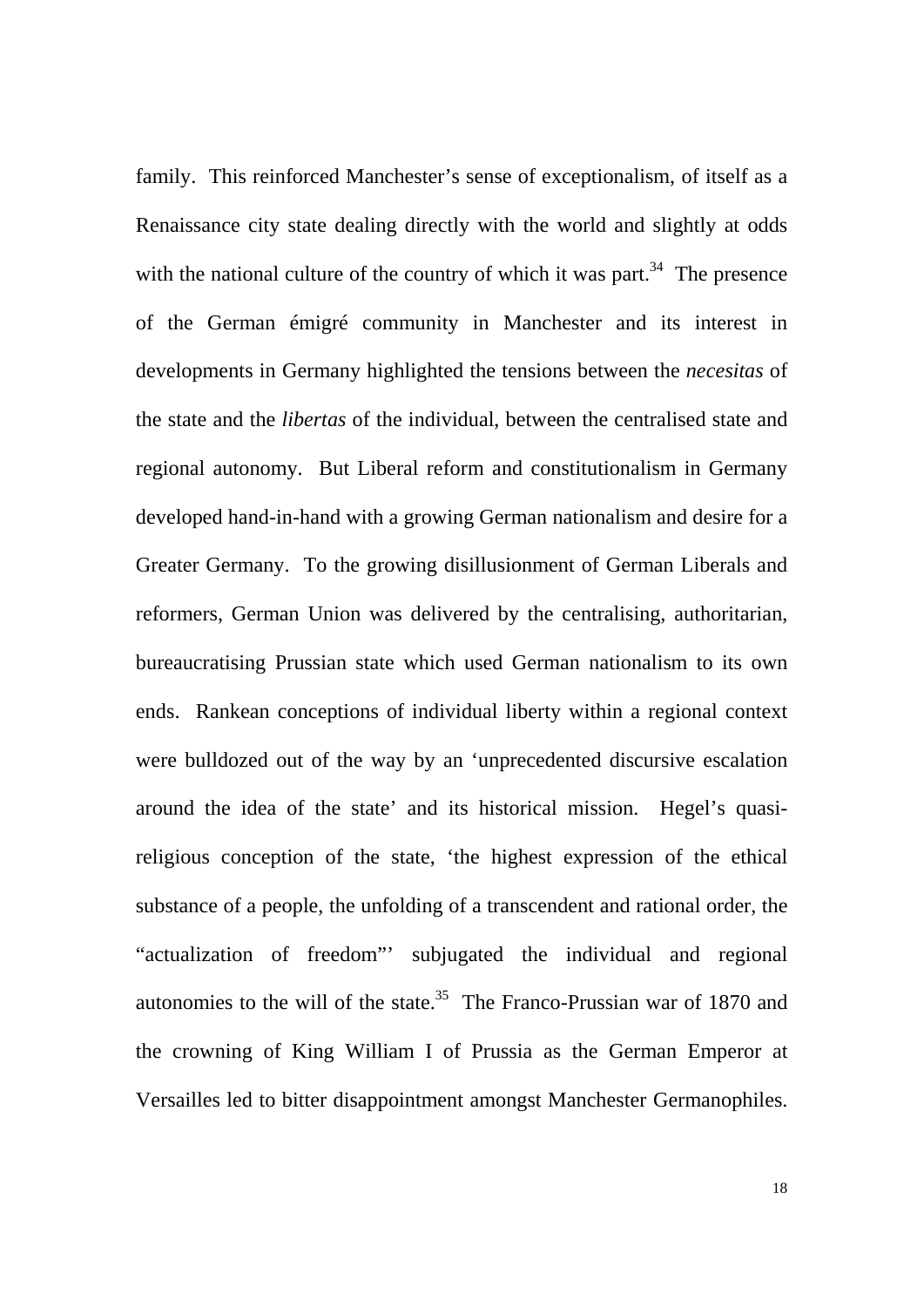Sir Alfred Hopkinson recalled the mood in Manchester before the war began. France was seen as the aggressor, jealous of German union. At the outbreak of the war Hopkinson attended a concert by the German Choral Society which 'sang a number of songs including "Was blasen die Trompeten?"': he recalled 'the wild enthusiasm with which the singing of "Die Wacht am Rhein" was received by the English in the audience as well as by those of German extraction. Every victory of the Germans was welcomed  $- I$  am speaking of the North of England.<sup>36</sup>

This evaporated with the harsh terms meted out to the French. For diaspora Germans in Manchester, the hopes of 1848 seem to have been shattered. The issue of self-identity became more nuanced. If the German nation and 'Germanness' itself could be hijacked by an authoritarian state, was it the best vehicle for Liberal and reformist ideas? With the discrediting of specifically German political and national identities, competing claims emerged, not least those of class. Perhaps, some wondered, 'Germanness' was portable, replicable through its literature, culture and music, adaptable and extensible within the international bourgeoisie. 'Culture', as Neville Cardus was to remark with reference to the German influence upon the musical life of Manchester, 'blows wherever it listeth, like a seed in the

19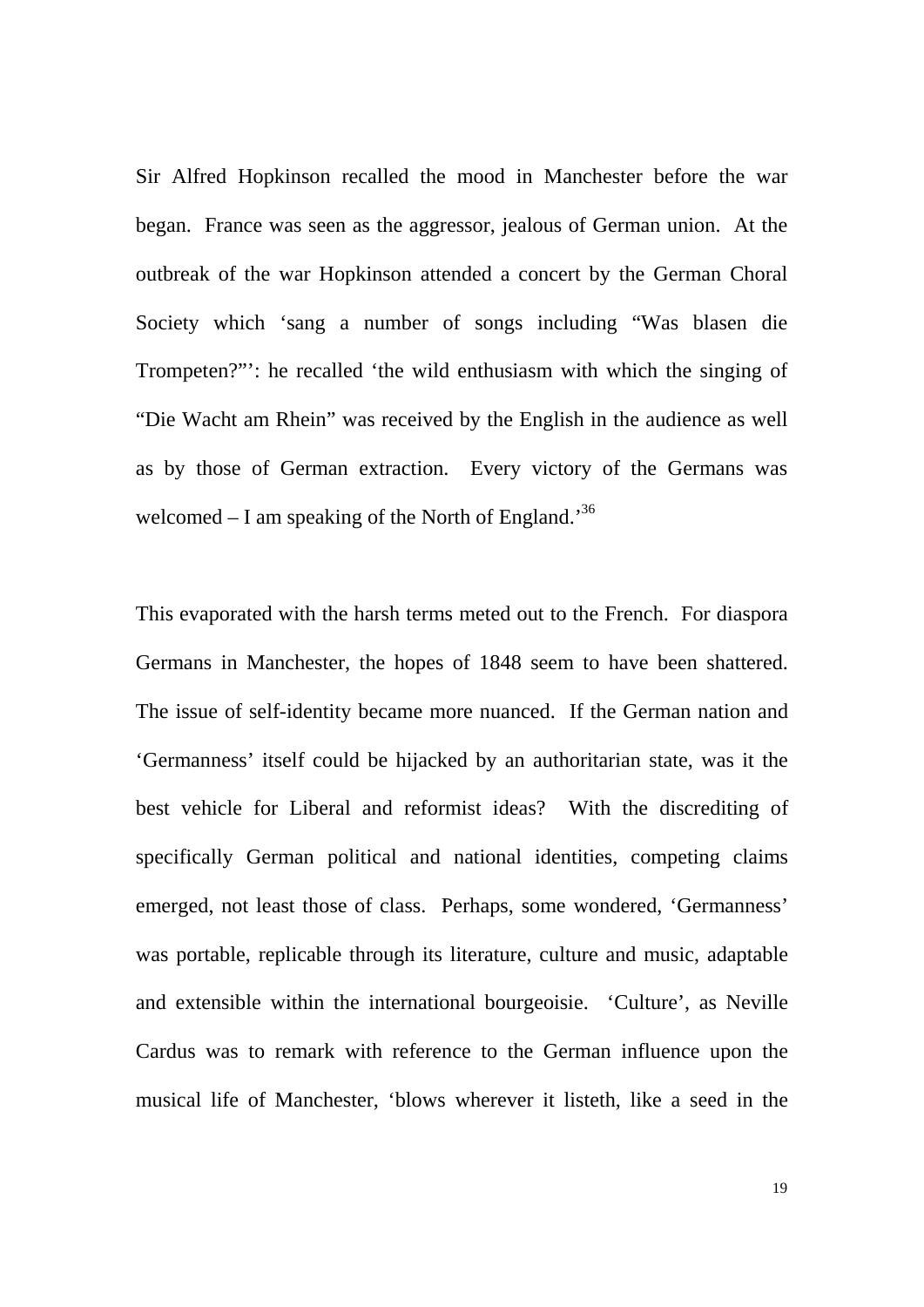wind'. $37$  German culture may thus have taken on an increased significance to the Manchester German community, ironically at a time when assimilation may have been more attractive. And that may in part explain why its contribution to the bourgeois public culture of Manchester would be so considerable.

On the eve of the First World War German influence in Manchester was extensive. By 1900 there were three German churches and several German language synagogues in Manchester. For a brief period between 1910 and 1912 there was even a German language newspaper, the *Manchester Nachrichten*, the only such paper to be published outside London.<sup>38</sup> German influence was increasingly marked in the new world of bourgeois leisure that had opened up in the 1860s and 1870s, 'encompassing public exhibitions and concerts, gentlemen's clubs, restaurants and department stores. In the process it largely displaced an older culture mixing "polite learning and utility" with select conviviality'.<sup>39</sup> Much of the German cultural and social activity in Manchester focused on middle-class clubs.<sup>40</sup> Shared bourgeois cultural assumptions meant that German émigrés could join existing clubs. They also founded specifically German clubs that were nevertheless open to all. The regular social contact these clubs provided, their intimate and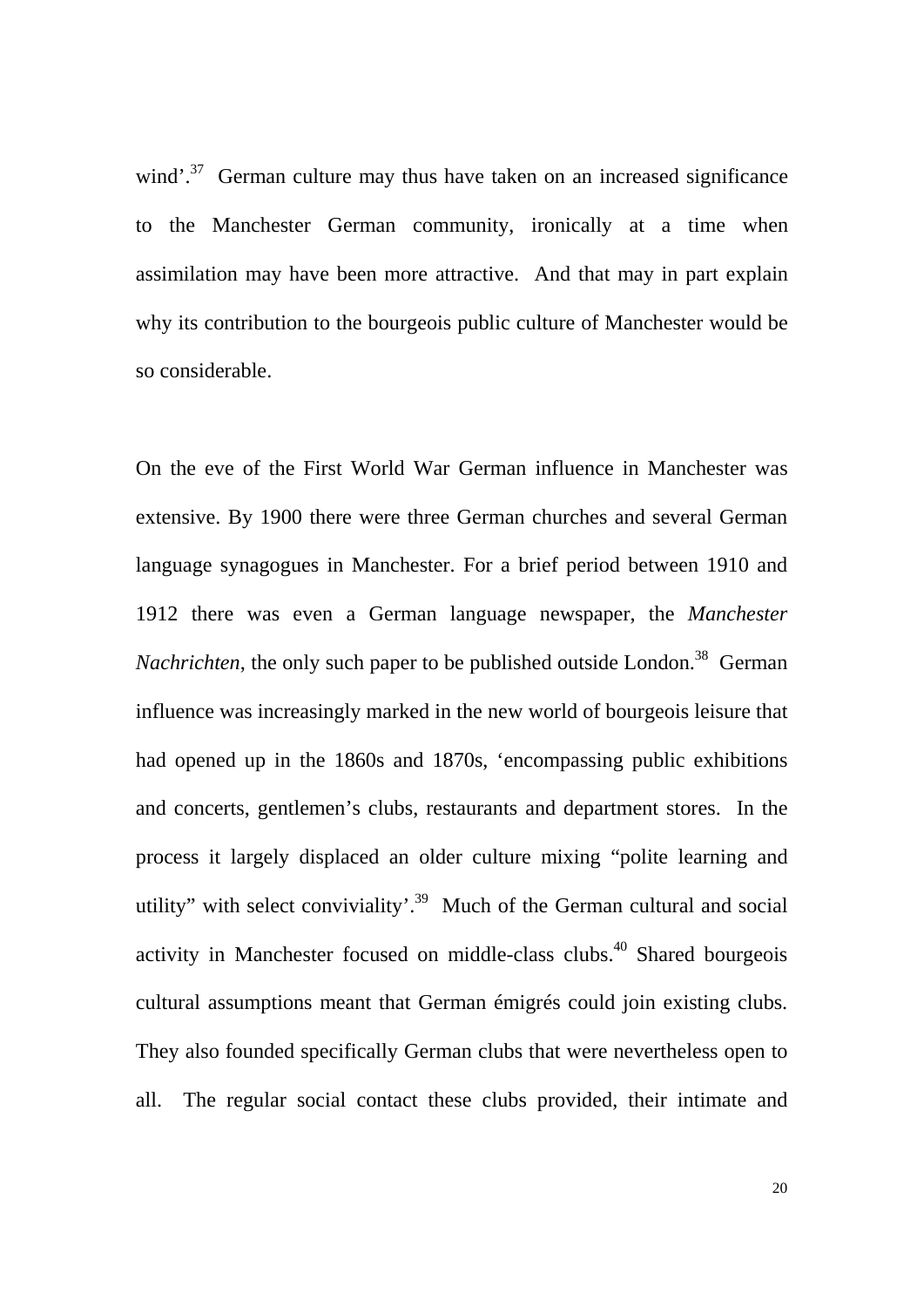convivial spaces, part public, part private, combined with overlapping circles of membership, meant they were important places where men from different cultural backgrounds could mix socially and exchange ideas.

The Royal Manchester Institution for the Promotion of Literature, Science and the Arts, founded in 1823, and the Manchester Athenaeum Club for the Advancement and Diffusion of Knowledge, founded in 1835, were both important middle-class institutions where the international bourgeoisie of Manchester had the opportunity to meet and exchange ideas. They represented attempts by the *grande bourgeoisie* of Manchester to enshrine liberal tastes, mixing culture, learning and leisure. The Royal Manchester Institution was not only a social club but incorporated an art gallery, lecture theatre and museum.41 The Athenaeum aimed to educate the sons of the middle classes, to be a 'university in itself, of art, science and literature, and of every rational recreation'.<sup>42</sup> Gradually their social functions came to dominate these clubs, their billiard rooms and restaurants proving the bigger draw than culture. That conceded, they nonetheless represent a century-long effort within Manchester to mix leisure with learning. Such a programme of rational recreation was replicated by clubs catering specifically to the German émigré community.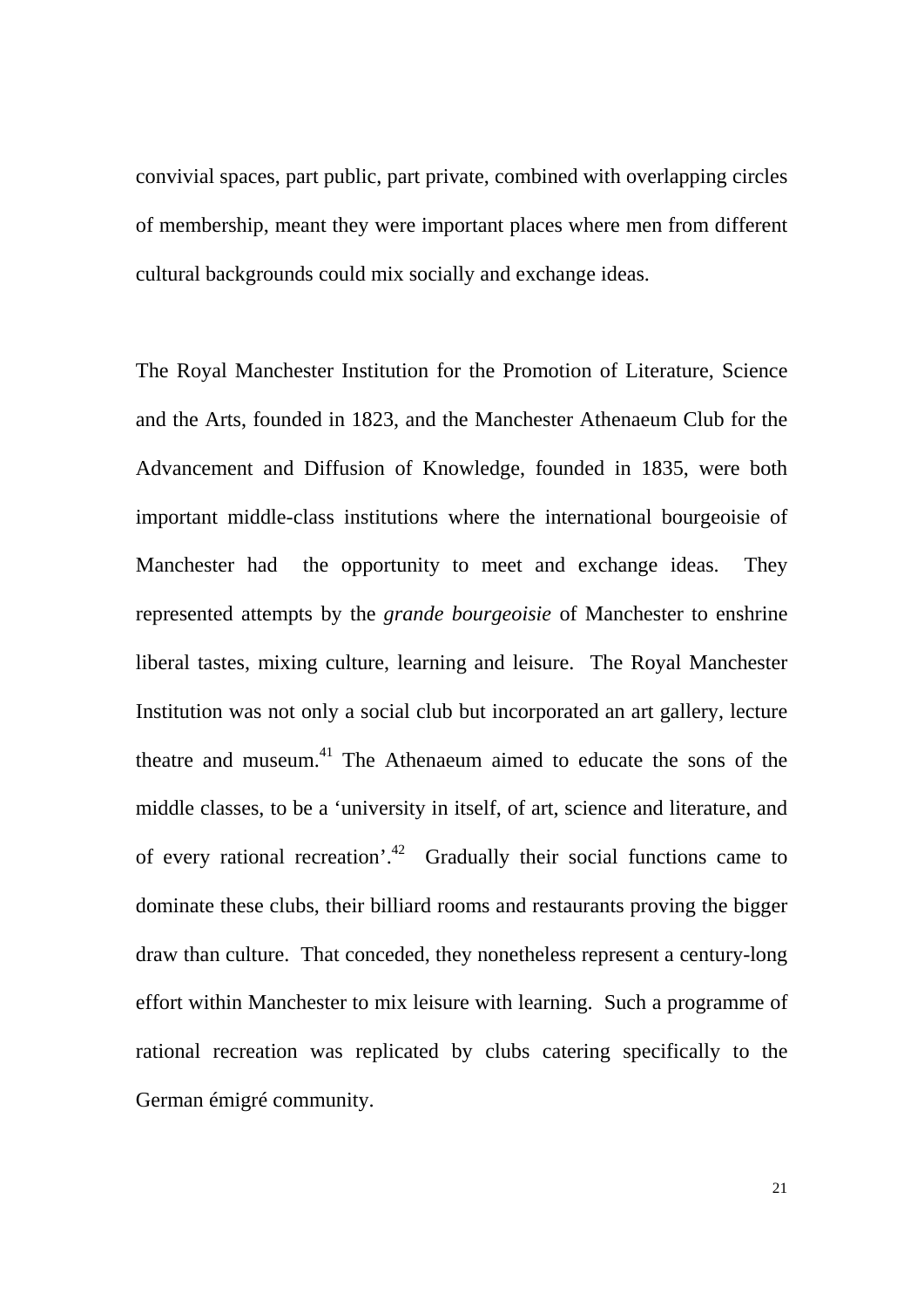Evidence of cultural activities aimed at the needs of the immigrant middle classes in Manchester began to emerge in the 1830s. A successful Foreign Library was begun by Manchester Germans and Italians in 1830. In 1835 informal lectures on Schiller were being provided in a German-owned hotel on Bridge Street.43 In 1841 German gentlemen resident in Manchester had begun to meet to form a *Liedertafel*, holding open concerts once a year in the 'Music Saloon of the Albion Hotel in Piccadilly'. A Manchester Kegel Club (a German skittles game) was established in 1845. German restaurants appeared, like the Eureka on Market Street, where the *Allgemeine Zeitung* could be read in its public coffee rooms. Indeed, the *Manchester Guardian* was advertising German publications, in German, in the 1840s.<sup>44</sup> These piecemeal efforts to sustain German culture in Manchester were boosted in 1842 by the establishment of the Albert Club by a group of young Germans. Engels would serve on its committee throughout the 1860s. Like the Royal Manchester Institution and the Athenaeum, the club mixed the cultural with the convivial, containing a library and a newsroom, dining rooms and committee rooms.<sup>45</sup> In honouring the Prince Consort, the club drew attention to the simultaneous identity of its members as both German and British. But the membership of the Albert Club was not restricted to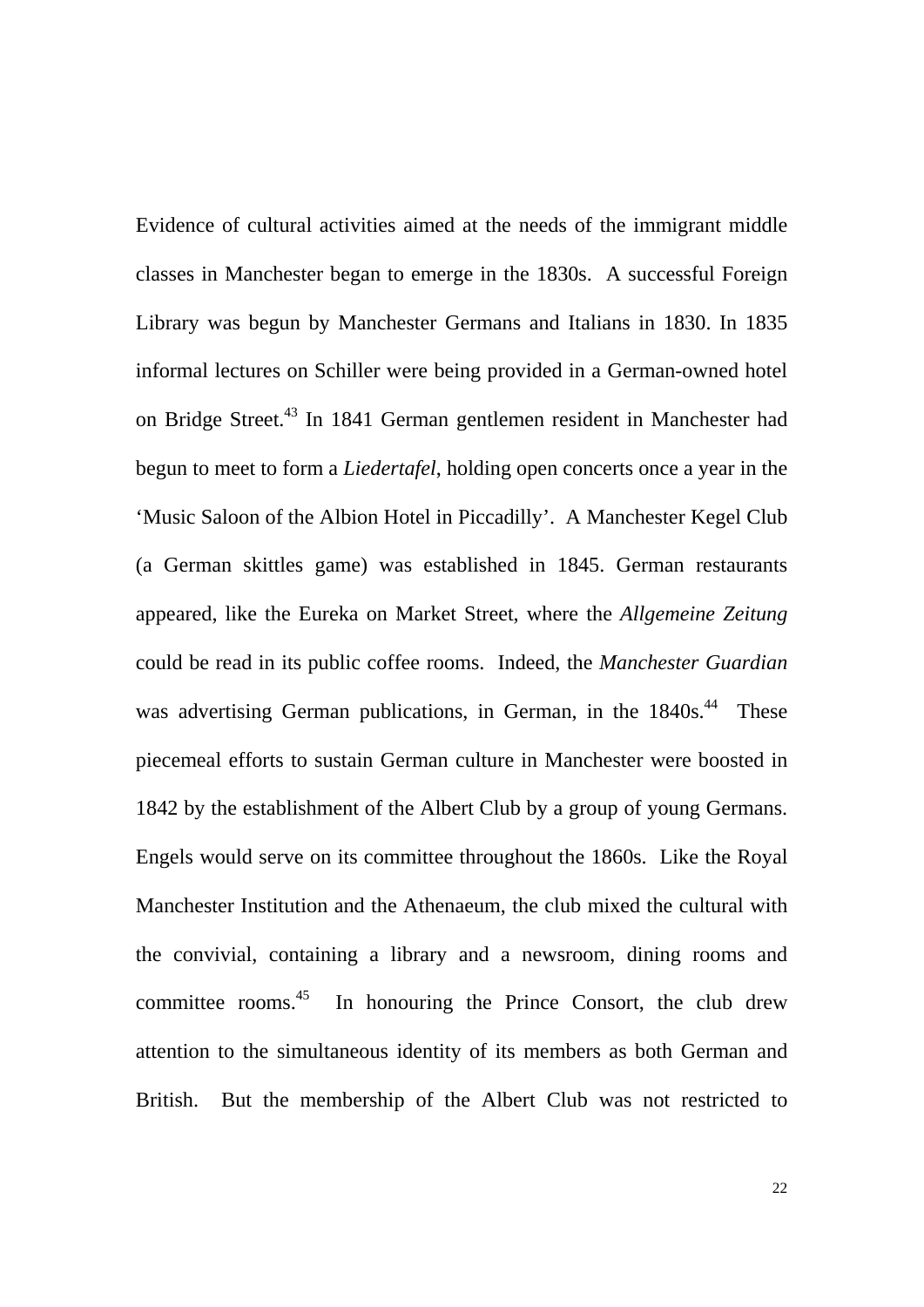Germans resident in England. With a select membership of 120 by 1869, about half the members were English, the rest foreign born.<sup>46</sup>

The Schiller Anstalt, perhaps the most famous German club in Britain, grew out of similar expressions of national pride, in this case the celebrations in 1859 to mark the centenary of Schiller's birth. Established in 1860, by 1866 it had 300 members, with a library of 4,000 volumes and a reading room with fifty-five newspapers and periodicals. It supported a regular programme of lectures, music recitals and choral singing and Richard Strauss made his first Manchester appearance in the club's concert hall.<sup>47</sup> It was heavily involved in relief efforts for poor immigrants and victims of the Franco-Prussian War, and famously celebrated the Kaiser's birthday every year. Its members were not just most of the prominent Germans in Manchester – Engels served as chairman between 1864 and 1868 – but also Dutch, Danish and English.<sup>48</sup> These middle-class clubs formed a series of interlocking institutions in Manchester, in which men from different national backgrounds could meet and exchange ideas. Manchester's middle-class clubs fostered the creation of a bourgeois and cosmopolitan culture, in which and through which German immigrants could become Anglicised and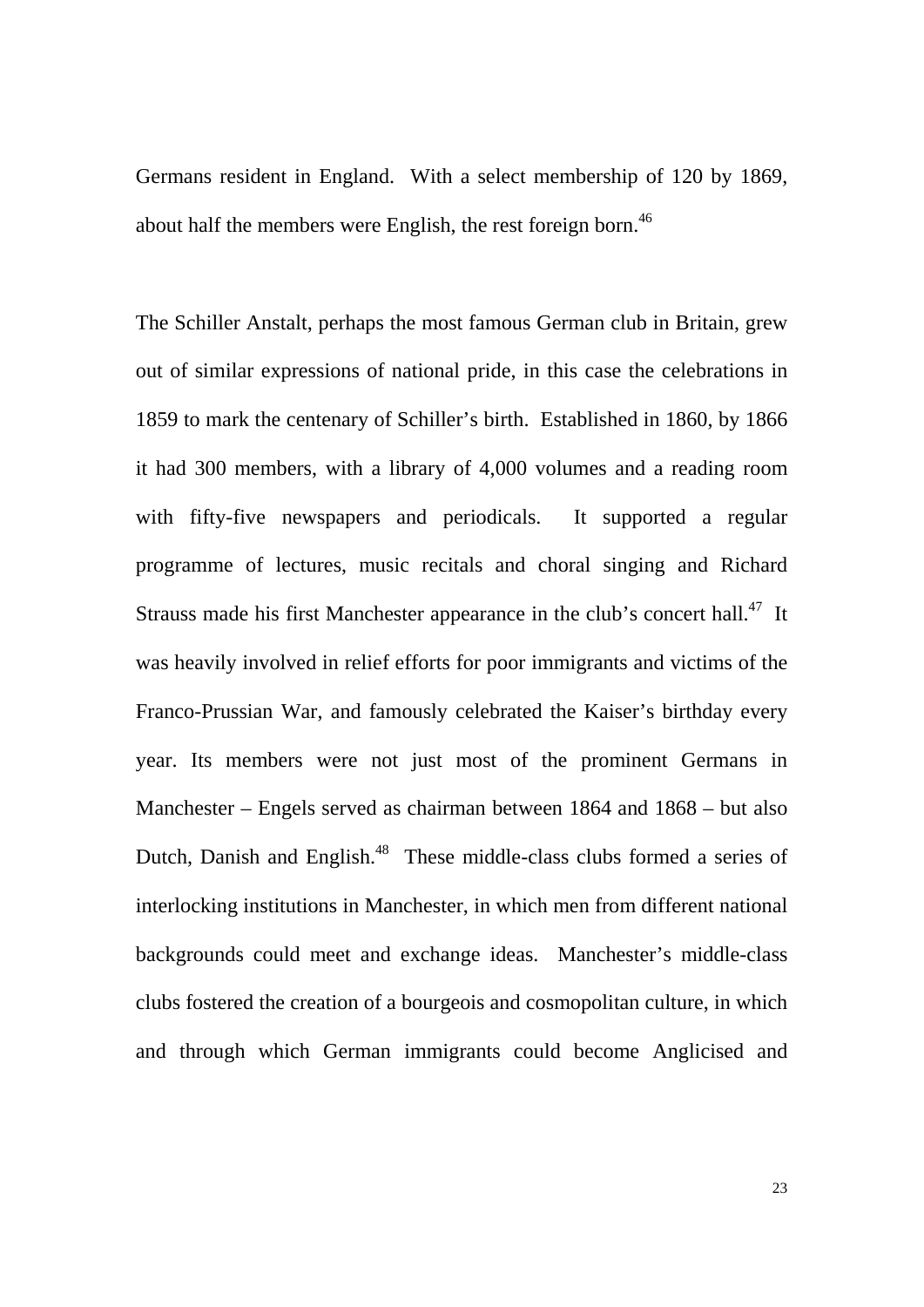celebrate their Germanness, while Manchester's middle classes could be exposed to German ideas and German cultural capital.

Beyond the clubs, Germans were conspicuous in every aspect of the cultural and philanthropic life of the city. There were many more informal voluntary associations in which the social, cultural, commercial and educational leaders of Manchester met. Industrial and academic chemists, many from Germany, met at Owens College and (on Saturdays) at the Thatched House Tavern, where they were presided over by the communist Carl Schorlemmer, lecturer in chemistry at Owens College, resident in Manchester from 1859 until his death in 1892. Elizabeth Gaskell's house in Plymouth Grove was a social centre for German and German-Jewish families, particularly those such as the Schwabes linked to her husband's Cross Street Unitarian Chapel.<sup>49</sup> This tradition of the cultural salon was maintained by Mrs Gaskell's daughters, *salonnières* 'who kept open house for generations of *Guardian* men'.50 The *Manchester Guardian* reporters similarly mixed socially with the academics at Owens College. Oliver Elton, who lectured at Owens from 1890 to 1900 recalled 'There were groups that bicycled, walked, talked, dined, smoked, laughed, and disputed together.'51 And *Manchester Guardian* reporters such as Neville Cardus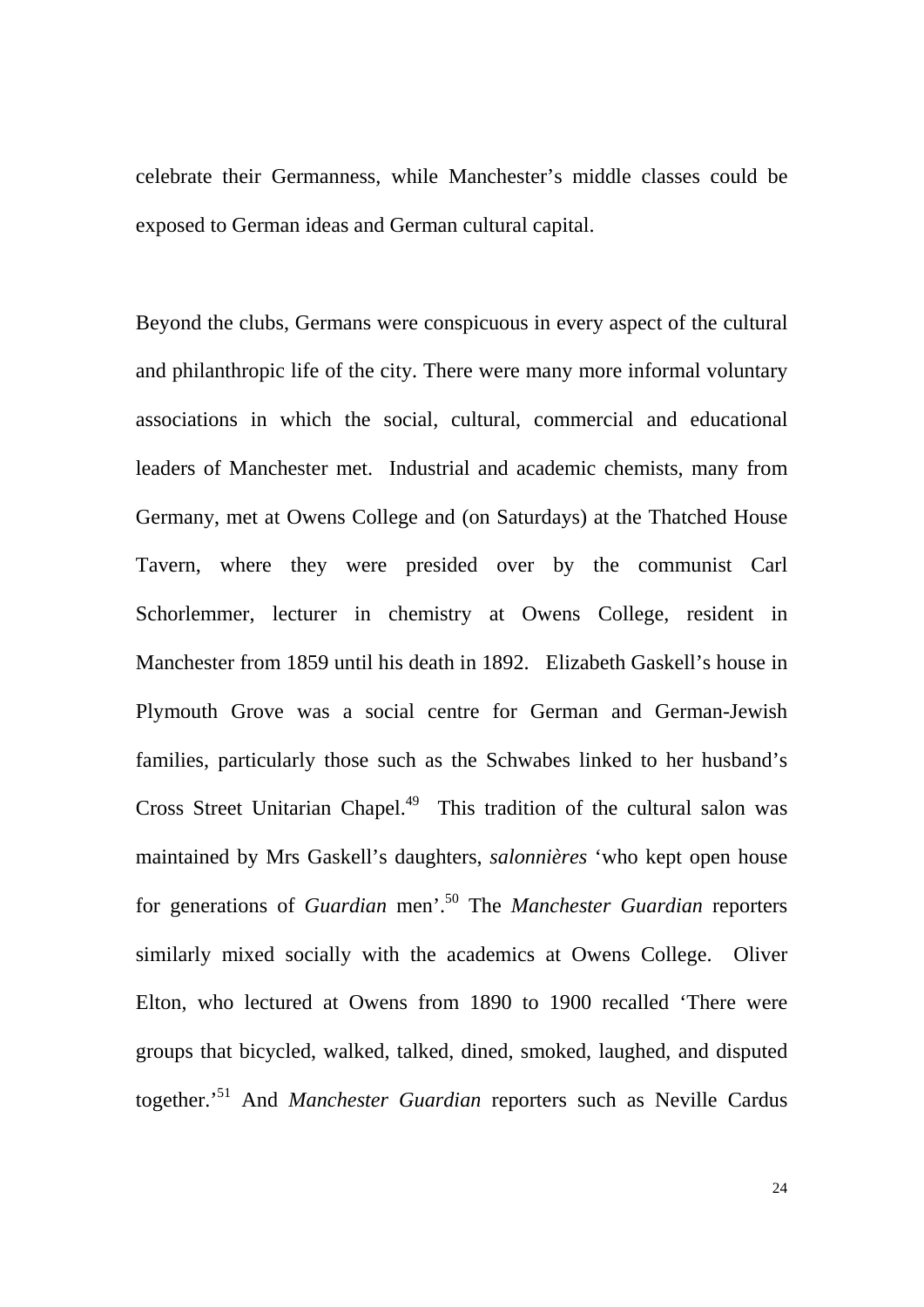recalled hearing the carriages waiting outside a Hallé concert commanded in German. The carriage owners, - Schills, Seebohms, Mandelbergs, Spielbergs, Hertzs, Hirschbergs - were heading back to the elite suburb of Victoria Park, renowned as the home of wealthy German Jews in the city.<sup>52</sup> Cardus's entrée into the world of Victoria Park was provided by his close friends, the Russian émigré Dr. Adolf Brodsky and his son Prof. Max Brodsky. Resident in Victoria Park, the Brodsky's introduced Cardus to their wealthy neighbours, enabling him to leave us with invaluable sketches of the private world of the German-Jewish haute-bourgeoisie in Manchester c.1900.

Nothing could better illustrate the nature of culture as an international 'bourgeois currency' than the presence of the Hallé Orchestra in Manchester.<sup>53</sup> Panayi has characterised the Hallé as 'fundamentally German, not just because of the origins of its players but also because of its founder, Sir Charles Hallé, and its financial backing'. Hallé came to Britain in 1848 after the revolution in Paris, moved to Manchester and founded the Hallé Concerts in 1858, conducting until his death in 1895. Hallé helped found the Royal Manchester College of Music of which Brodsky was the principal. He was succeeded at the Hallé by Hans Richter in 1899, who had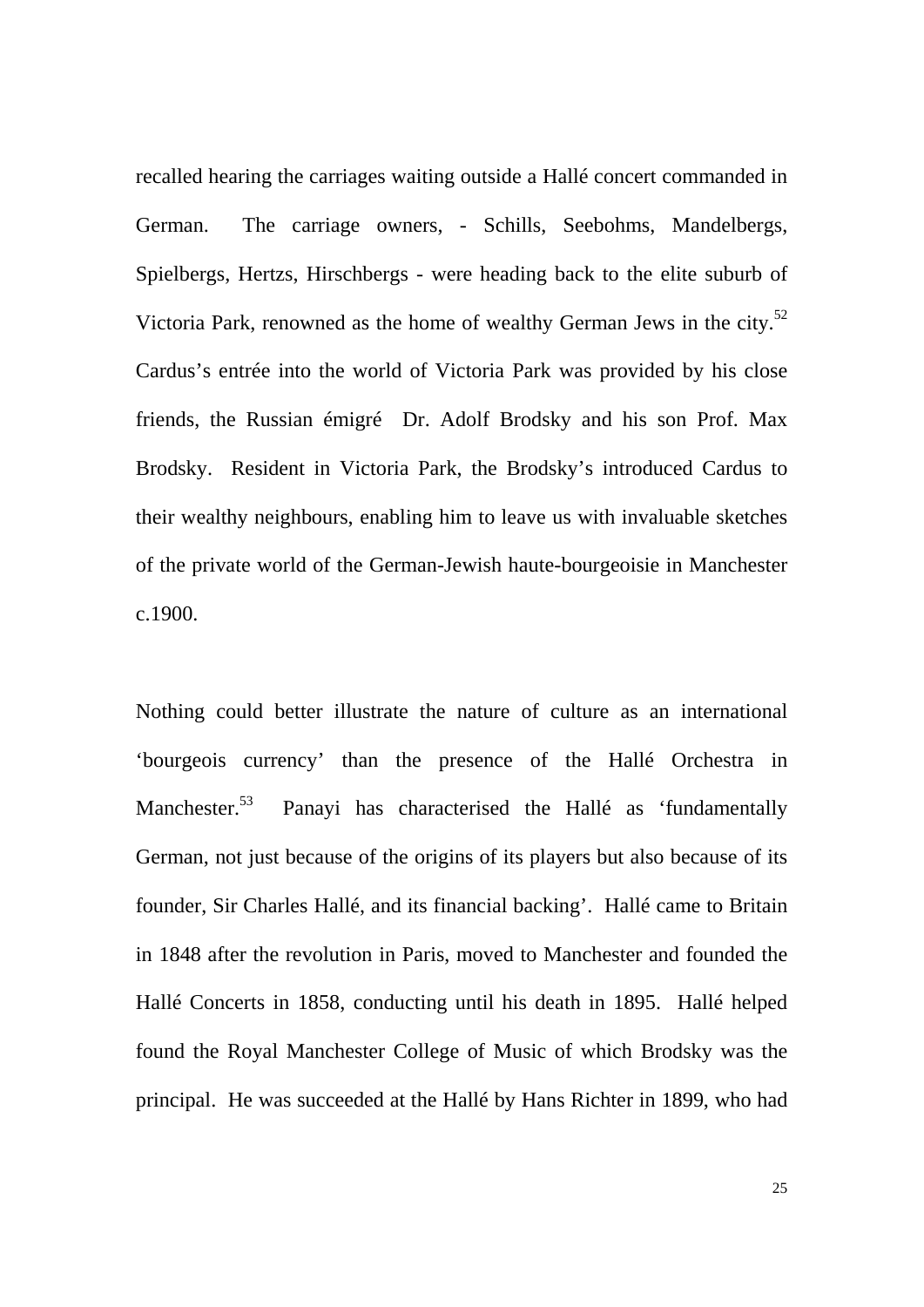left his position as the 'principal conductor of the Vienna Philharmonic Orchestra to take up the post'.<sup>54</sup> According to Neville Cardus, the Germans 'came to Manchester for trade and brought their music with them', giving Manchester its 'solid culture'. Cardus often wondered if anyone read the *Manchester Guardian* 'except the Jews and the Germans and the selfeducated denizens of the hinterland of Lancashire'.<sup>55</sup>

Cultural commentators such as the *Manchester Guardian* journalist James Agate similarly described Manchester as 'a city of liberal culture, awareness and gaiety, which it owed almost entirely to the large infusion of German-Jewish brains and taste<sup>'.56</sup> As A. N. Wilson has pointed out, it is almost impossible for us today, separated by two World Wars, to understand the sense of German cousinage felt by most of the British intellectual and social elite in the second half of the nineteenth century.<sup>57</sup> It was embodied at the top of society by the Royal family. In Manchester this sense of cousinage was reinforced by close ties of kinship as the German commercial community married into the regional middle class.

It was perhaps in the domestic sphere, in the homes of German émigrés who married English men and women in Manchester, and within the extended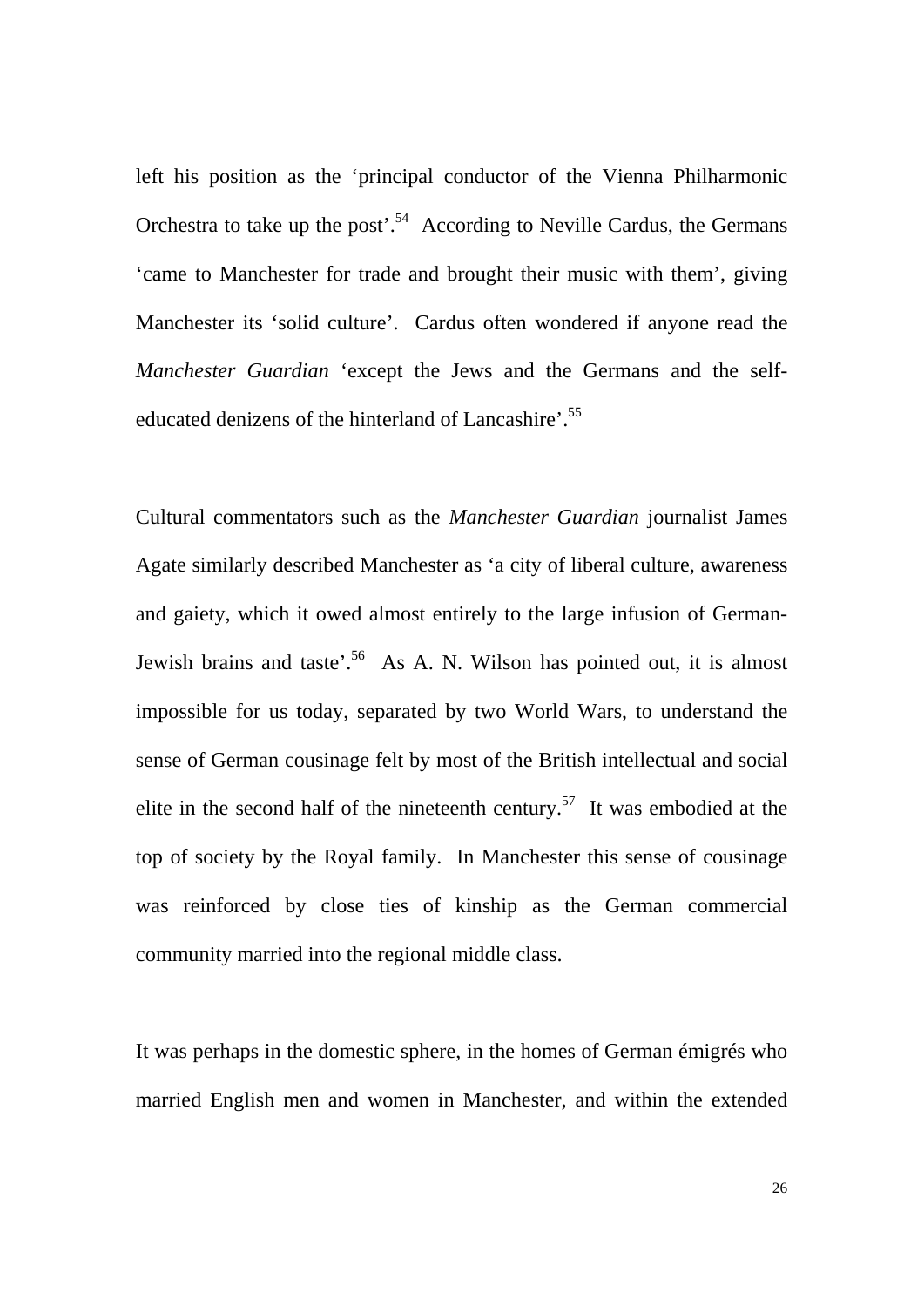family network in Germany and England, that ideas and values could be exchanged most effectively. In *Manchester Made Them*, Katherine Chorley described many of her neighbours and relatives in and around the elite suburb of Alderley Edge in Cheshire as 'ex-Germans'. Her pen-portrait of the Rothsteins, who helped found the Hallé, sketches a German-Jewish family in the process of becoming English by intermarriage and acculturation.<sup>58</sup> Katherine Chorley's own family, the Hopkinsons, were all Germanophiles, with family members marrying German émigrés and second generation immigrants. Her uncle, Sir Alfred Hopkinson was principal of Owens College from 1898, and the first vice-chancellor of the Victoria University of Manchester. His memoirs of his student days at Owens College in the 1860s attest to the strong pro-German feeling in Manchester at the time. In 1871 he went on a long walking tour through Germany and Austria and fell in love with the Tyrol and its people. By the time he came to write his memoirs in 1930, he was still indignant about the fate of the South Tyroleans and wistful for a counter-factual German-speaking Fatherland harking back to the Holy Roman Empire but based on Vienna rather than Berlin.<sup>59</sup> Another of her uncles, John Hopkinson, was an electrical engineer, and by 1890 was professor of electrical engineering at King's College, London, and head of the Siemens laboratory there, his eldest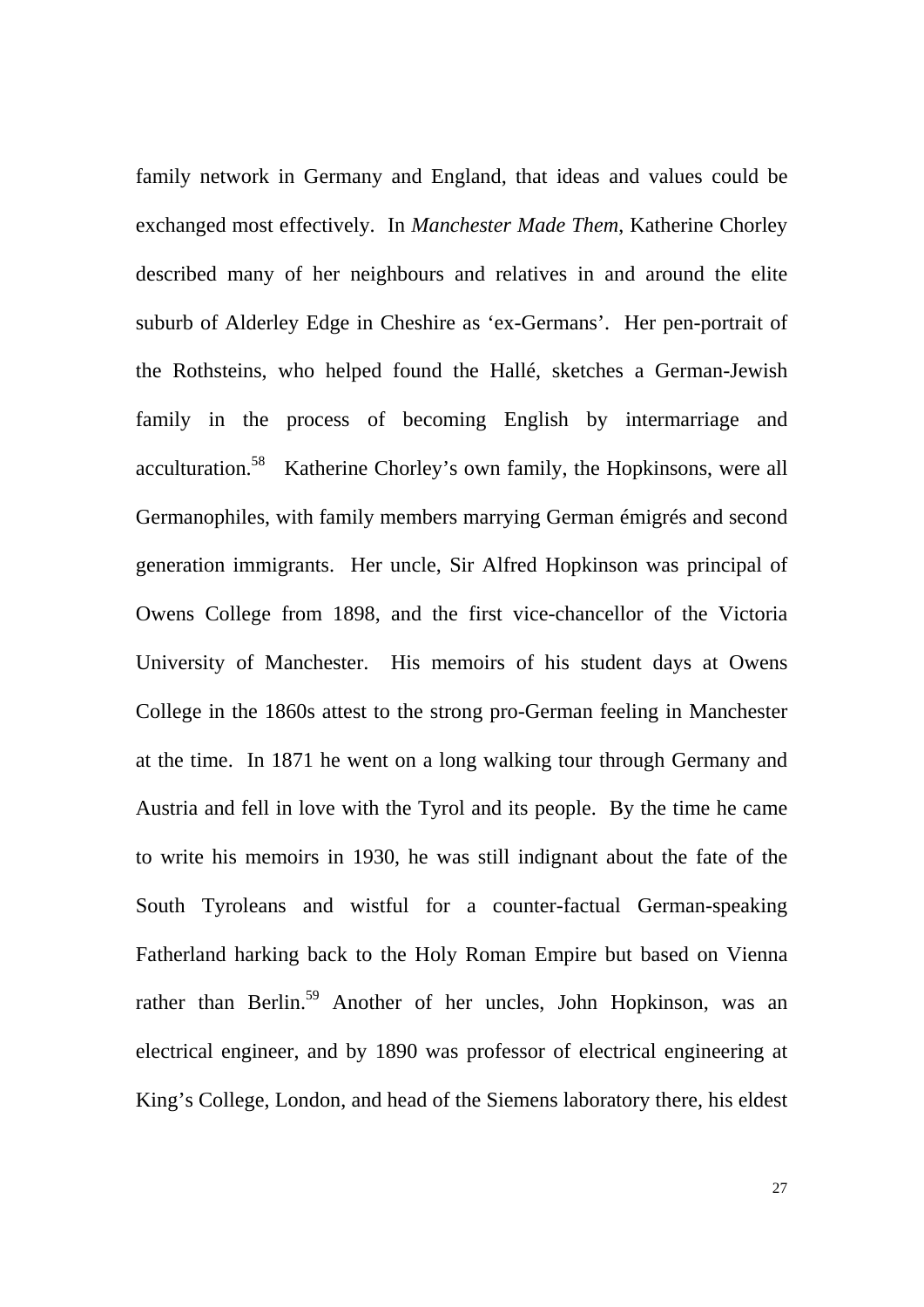son marrying into the Siemens family. John Hopkinson married into the Lancashire 'ex-German' community. His wife, Evelyn Oldenburg, had a Yorkshire mother but a father from Bavaria who had been naturalised in Lancashire, and she maintained close contact with her German relatives. Though Chorley's aunt Evelyn was born in Britain of British and German parentage, and only visited Germany, Chorley was in no doubt that it was the 'Germanness' of her disposition that set Evelyn Hopkinson apart, steeped as she was in 'the environment of South German culture' which 'infused in her outlook the richness and the freedom which raised her mentally a head and shoulders above almost all the women I knew when I was young'.<sup>60</sup>

All this raises larger questions about how a sense of German identity was maintained within the home. How far did German émigrés and Mancunians differ in the ways in which they brought up children? What did the German governess and nanny, a familiar phenomenon in many upper-middle class homes, and not only those of German émigrés, contribute?<sup>61</sup> What was the place of mountains in German folklore, and how was this represented in the culture of the nursery, in fairy stories, nursery rhyme and song? Did bilingualism give naturalised and Anglo-German families access to a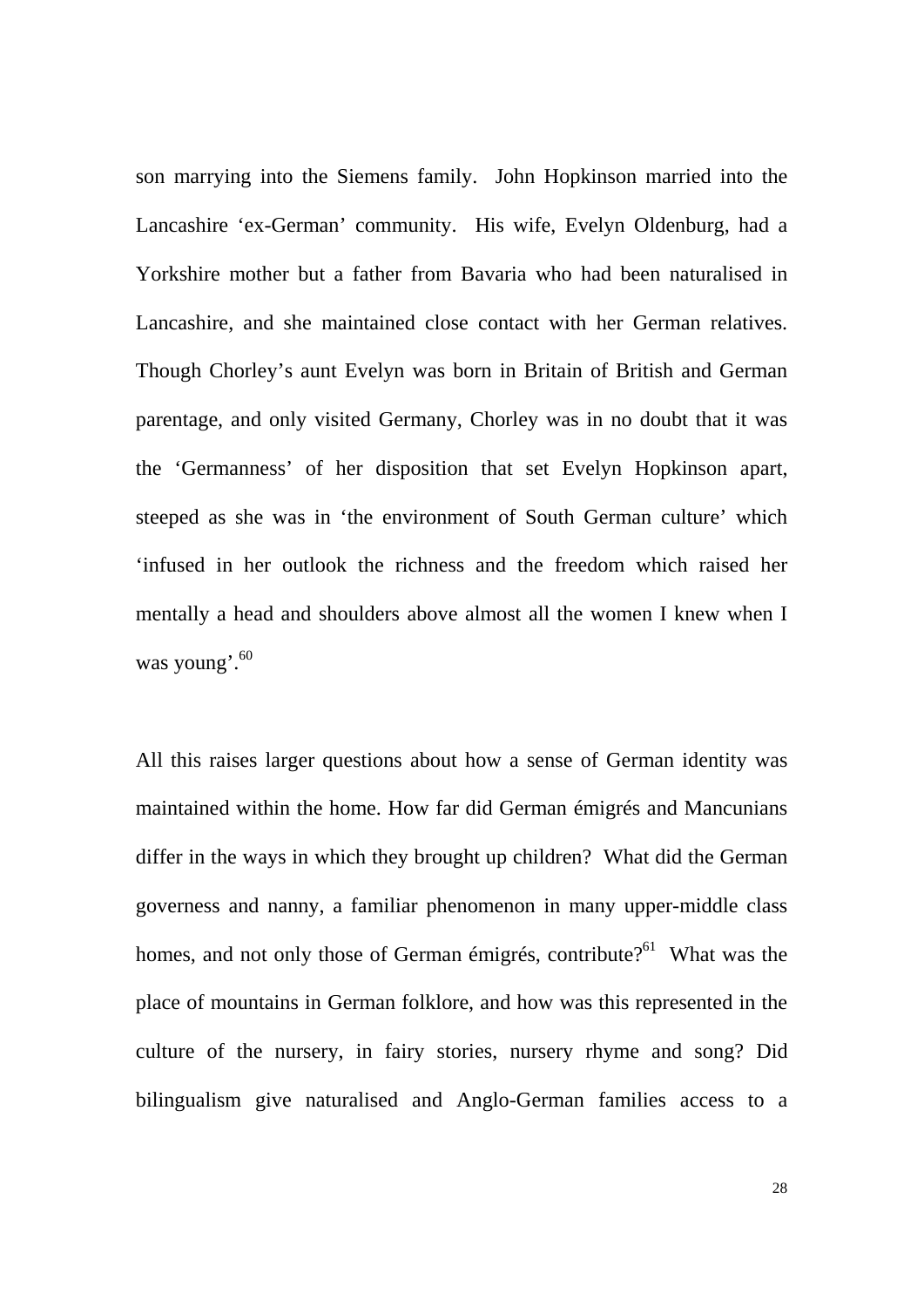different oral and literary tradition about mountains? Were continental mountains less foreign than familiar to those who learned about them in the nursery and then saw them on trips to Germany to see relatives? Unfortunately these questions lie outside the scope of this study. Here we shall concentrate on the German influence on the development of a distinctive regional mountaineering culture in northern England, an influence stemming from education, and particularly from 'progressive' ideas about the role that physical education and play should have within the school curriculum.

H. B. Charlton recalled that soon after he arrived at the Victoria University of Manchester in 1912 as assistant lecturer in English Literature he was invited to an informal dinner to introduce 'the elder statesmen' of the university to newcomers: 'I found myself next to an eminent scientist. During soup, his first remark to me was "Had I ever climbed in the Andes?" I muttered "No". Well, he had.'62 The eminent scientist in question was almost certainly Sir Arthur Schuster [formerly Franz Arthur Friedrich Schuster], the central figure in the establishment of physics at the Victoria University of Manchester. Though Schuster had retired from his chair in 1907 and handed over to Ernest Rutherford, he was resident in Manchester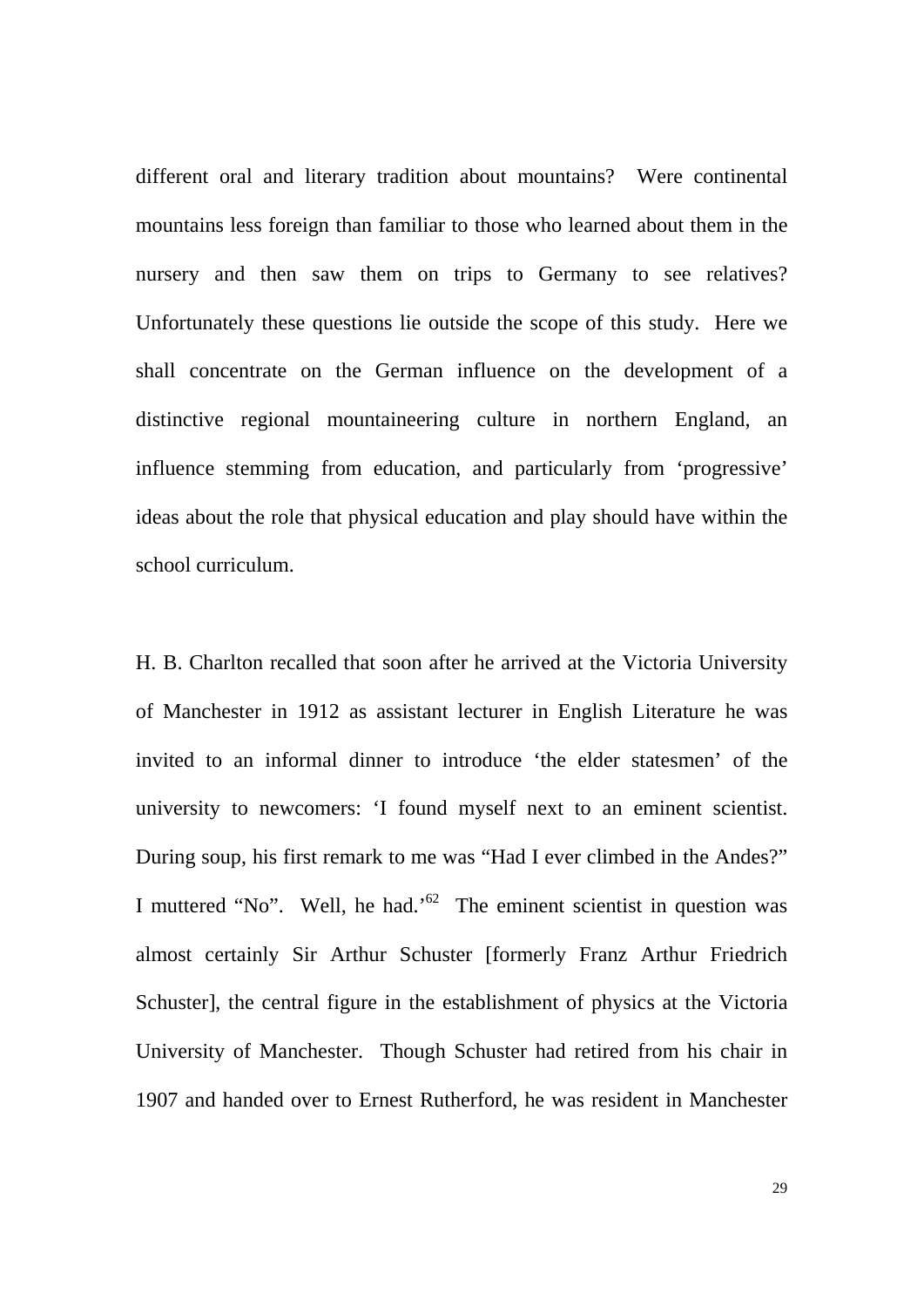until 1913. Schuster's career, and that of his brother Felix Otto, perfectly exemplify the international bourgeoisie, culturally at home in Germany and England, making a life for themselves in Manchester. They had been born in Frankfurt-am-Main in 1851 and 1854 respectively, sons of a textile merchant and banker who converted from Judaism to Christianity in the 1850s. The family textile business had already transferred to Manchester in 1811. After the annexation of Hesse by Prussia in 1866, Schuster obtained Swiss citizenship for his sons so that they would avoid service in the Prussian army. After studying at the Frankfurt Gymnasium, Arthur and Felix attended the Geneva Academy. The whole family then moved to Manchester in 1869. Both Schusters attended Owens College in Manchester. Arthur attended Henry Roscoe's evening classes in chemistry and began full-time studies in 1871. He went back to Germany to gain his Ph.D. at the University of Heidelberg but returned to Owens as a demonstrator in Physics. He undertook research in Göttingen and Berlin but was back lecturing at Owens in 1875. After working with James Clerk Maxwell at the Cavendish Laboratory in Cambridge, he became Professor of Applied Mathematics at Owens in 1881 and Professor of Physics in 1888. When Owens College became the Victoria University of Manchester in 1903, Schuster became the Dean of the Faculty of Science.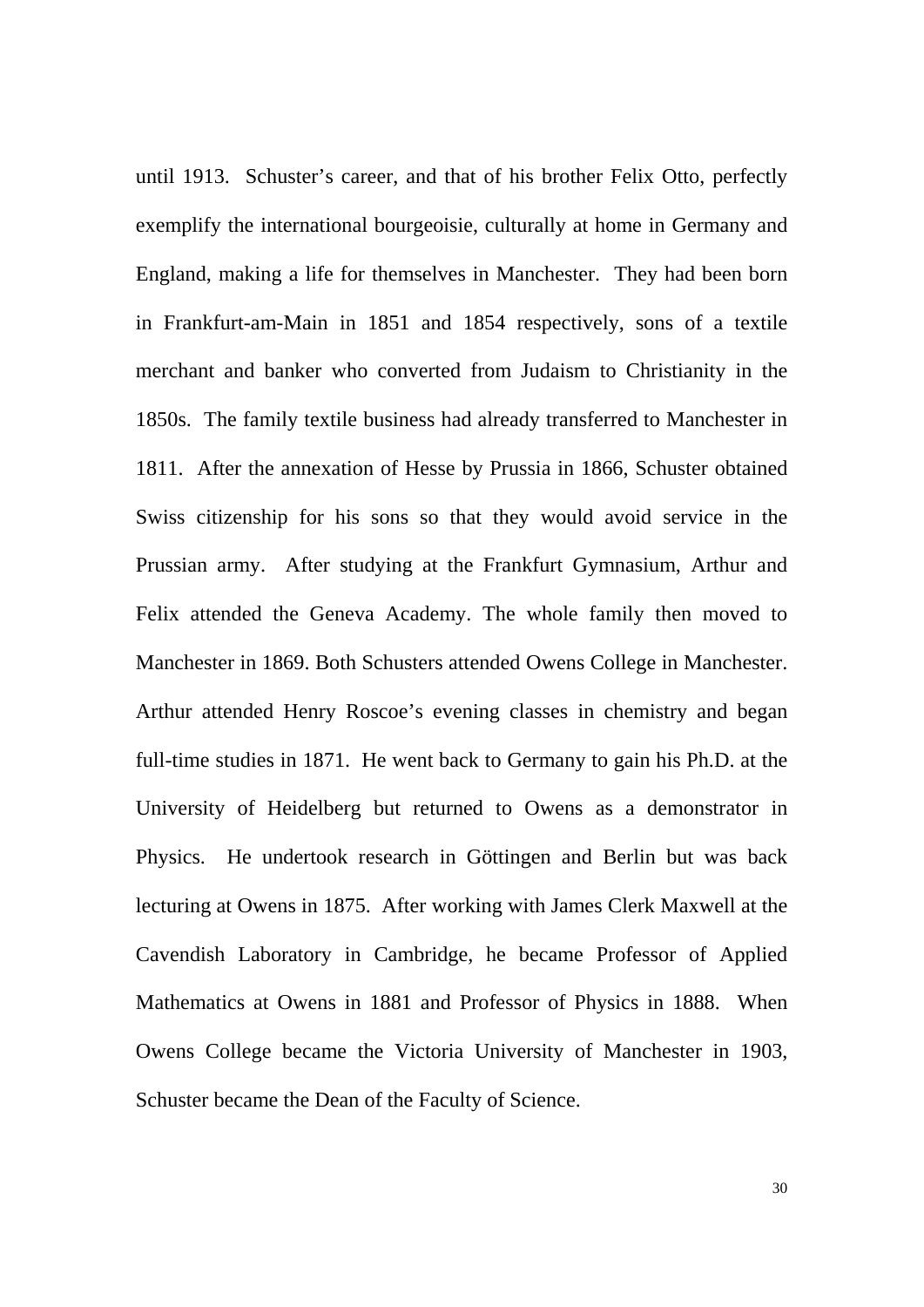Both Arthur and Felix took up mountaineering while studying in Geneva. In Britain, Felix became an officer of the Alpine Club. At Owens College, Arthur was on the faculty with other eminent mountaineers such as Sir Alfred Hopkinson (1851-1939), the Vice-Chancellor, and Sir Arthur Milnes Marshall (1852-1893), Professor of Zoology. Their second cousin Claud, subsequently Baron, Schuster (1869-1956), who was born in Manchester, was also a keen Alpinist, and was the first person to serve as president of both the Ski Club of Great Britain (1932-34) and the Alpine Club (1938-  $40.63$ 

In many ways the Schusters can be seen as representative of this new social formation, the international bourgeoisie, 'mobile and disparate,' commercial, technocratic, progressive and free thinking. $64$  Mountaineering was part of the international bourgeois cultural capital they dealt in. The craze for Alpinism which they acquired in Switzerland was in large part a product of the British upper-middle classes vacationing in Switzerland. But the presence of German immigrants within the British mountaineering community raises the possibility that specifically German cultural assumptions about mountains entered the host community. German ideas

31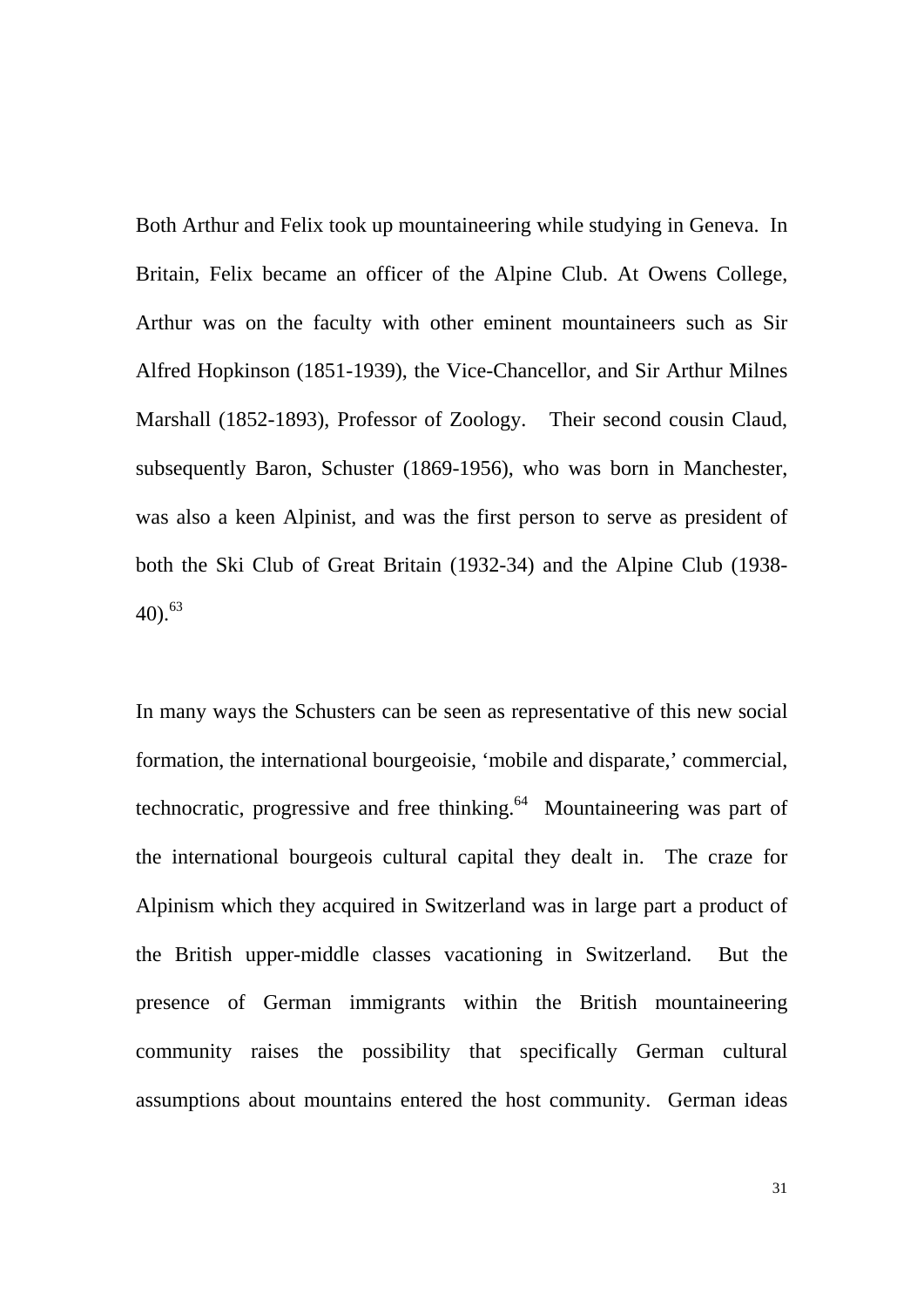and individuals were hugely important to the development of physical education and the kindergarten movement in the city and both were to have profound effects on the development of rock climbing and mountaineering in north-west England.

Owens College was notable for the number of German and Jewish staff it employed. In part this was due to the prestige German tertiary education commanded. German educational pre-eminence in areas as diverse as theology, philology, history, engineering, chemistry and mining exerted a strong pull in the nineteenth century. German advances in analytical chemistry, for instance, made a German education a necessity for ambitious chemists. Industrial and national competition increased the need to replicate German successes, both for economic and strategic reasons. Students eager for an education and staff seeking employment passed back and forth between Germany and Britain. Edward Frankland, the first Professor of Chemistry at Owens College, Manchester, had studied at Marburg under Robert Bunsen.<sup>65</sup> Frankland was succeeded in 1857 by Henry Roscoe, who had also studied under Bunsen, but at Heidelberg. Roscoe realised that German dominance in the chemical industry would force Owens College to remodel itself according to German educational principles, with research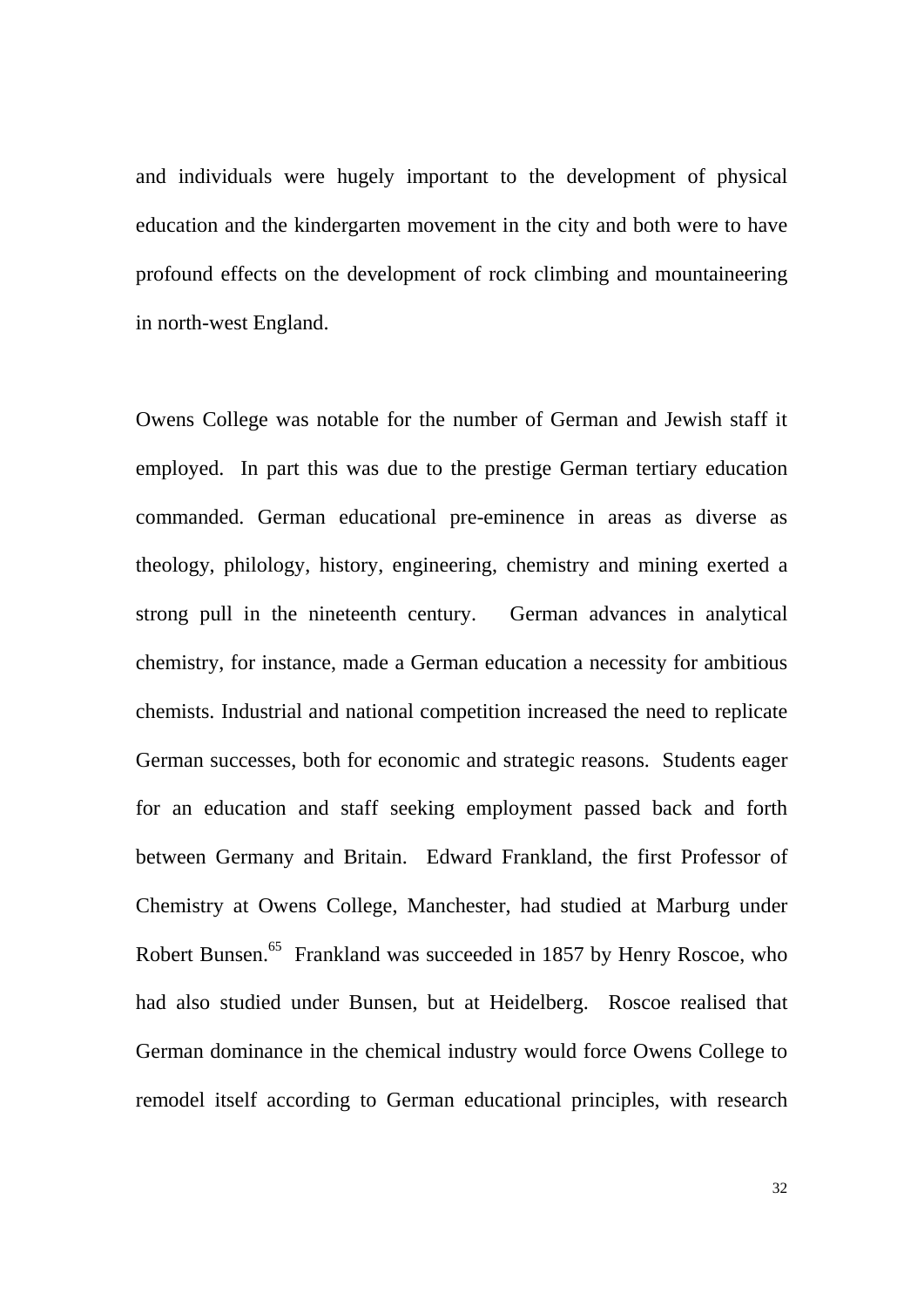conducted along experimental lines and linked to the needs of industry. Roscoe revised the chemical curriculum and 'built a solid reputation for chemical teaching and training for research. Over a period of twenty-five years, Roscoe convinced industrialists of the necessity of chemical training at Owens'.66 He found particular success amongst German industrialists resident in Manchester such as Charles Beyer (1813-1876), the founder of the engineering firm Beyer, Peacock and Co., who had also supported the Manchester Mechanics' Institution and founded the chair of Engineering at Owens in 1868.<sup>67</sup> H. B. Charlton in his *Portrait of a University* noted that German industrialists in Manchester had been<sup>68</sup>

as if instinctively, sympathetic supporters of the social and cultural ideas for which the college and then the University had stood. They were intellectually like minded with the broadly liberal social outlook of the University. Even more they displayed amongst us a range of interest and of aesthetic sensitiveness which hitherto had been much more a casual than a regular item in the life of our successful men of commerce and industry. On the Continent, music and the pictorial arts were traditionally a part of the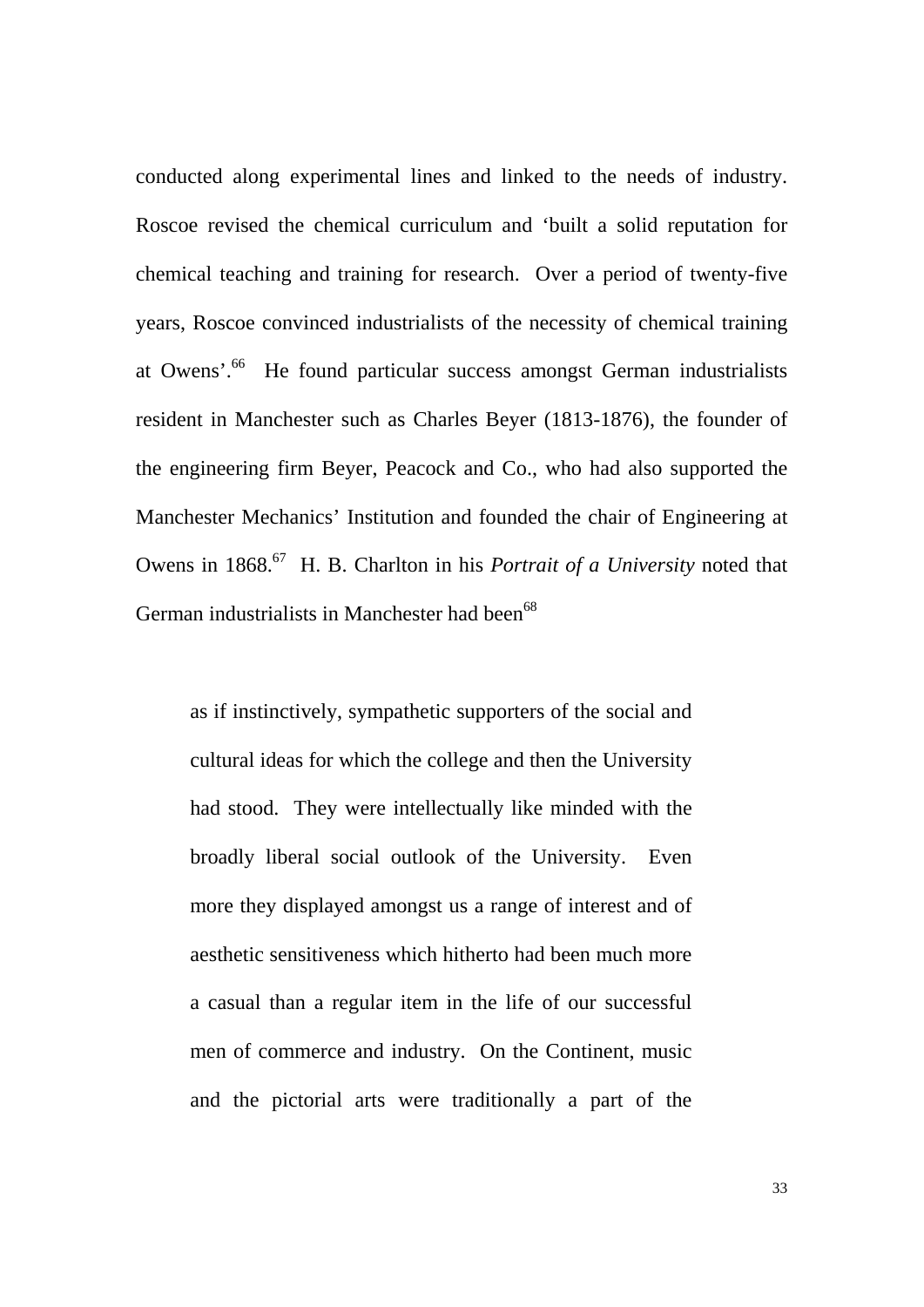culture, and of the leisured occupations, of the bourgeois industrial and commercial leaders…..In this manner, they were bringing to the Manchester climate of opinion a stream of spiritual values which gradually incorporated themselves with the already established moral culture of the native Mancunian, and so provided an intellectual atmosphere invaluable to the progress of the academic idea.

This 'stream of spiritual values' plugged Manchester into the European intellectual mainstream. It linked Manchester with 'Germany's civic and academic culture'.69 It offered Manchester a new educational paradigm for the industrial age. At the same time it distanced Manchester from a reliance on Oxford and Cambridge. James Heywood, a trustee of Owens (1845- 1860) and MP for North Lancashire (1847-1857), made reform of the ancient English universities his life's work, campaigning for removal of religious tests that penalised Dissenters. He saw into print Frank Newman's translation of Huber's *English Universities* and commissioned Walter C. Perry of the University of Göttingen to write *German University Education* which emphasised the role of the state in university reform.<sup>70</sup> Such looking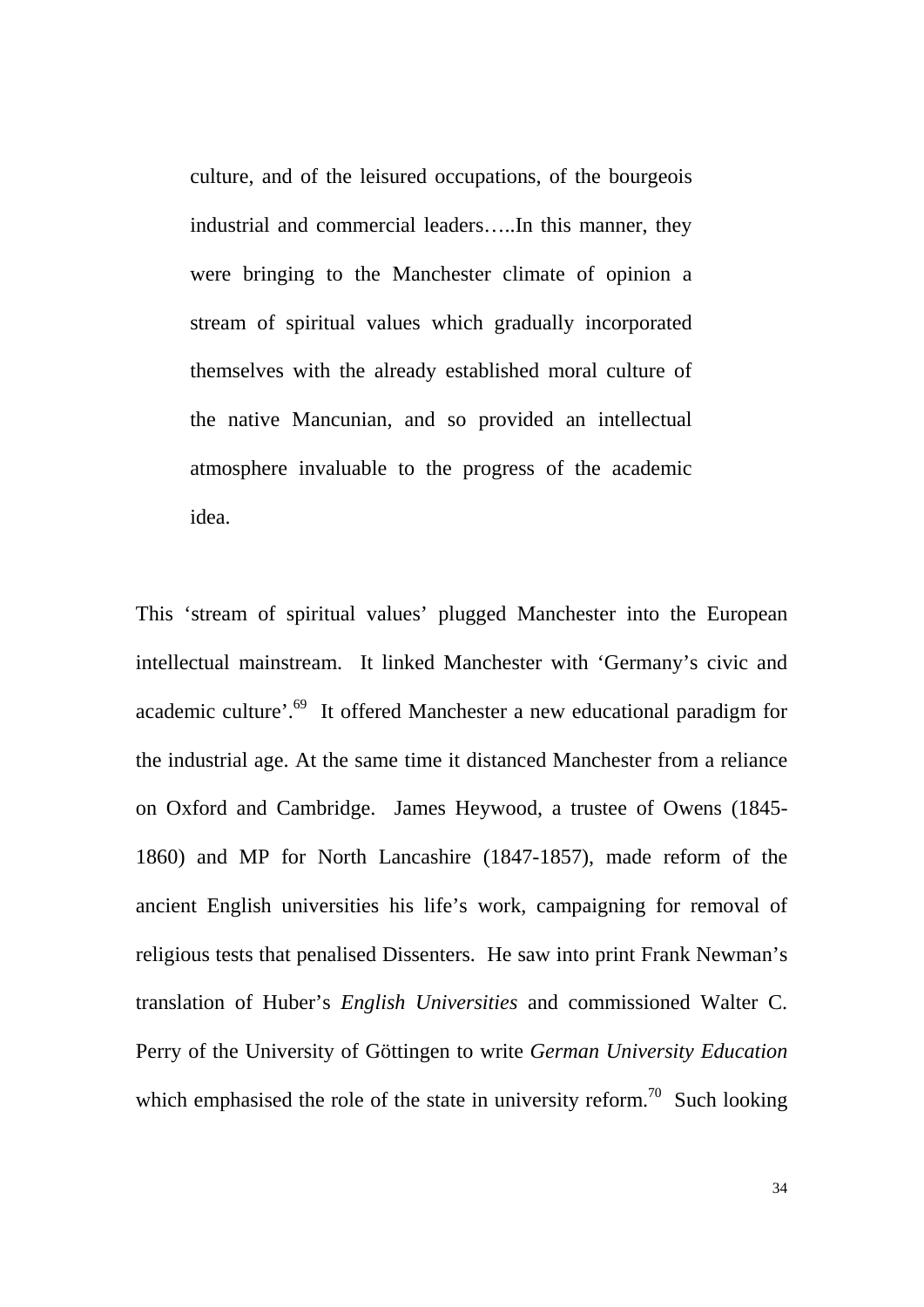abroad for educational inspiration and provision was a central historical experience of Nonconformity in Lancashire. The requirement to subscribe to the Thirty-nine Articles at Oxford and Cambridge had made eighteenthcentury English Dissenters seek their university education in Glasgow, Edinburgh, Aberdeen and Leiden. Though the tests on matriculation and graduation were removed at Oxford and Cambridge in the mid-1850s, Nonconformists were still excluded from fellowships. The example of Sir Alfred's brother, John Hopkinson, was used by Nonconformist campaigners to push for the final removal of religious tests in 1872. Winning a scholarship to Trinity, Cambridge, in 1867, he graduated in 1871 as Senior Wrangler and First Smith's Prizeman: at the time of his graduation the religious test would have precluded him from being elected a fellow of Trinity had it not been revoked. In these ways legal disabilities had done much to weaken the links between the region and national educational institutions. This reinforced a general suspicion that an Oxford or Cambridge education did not meet the needs of young men intended for business. Alfred Hopkinson, recalling the 1860s and 1870s in Manchester, noted that 'very few Nonconformists and few sons of business people in the North of England went to either of the older Universities.' 'It was thought that even at Cambridge young men would be rendered quite unfit for business and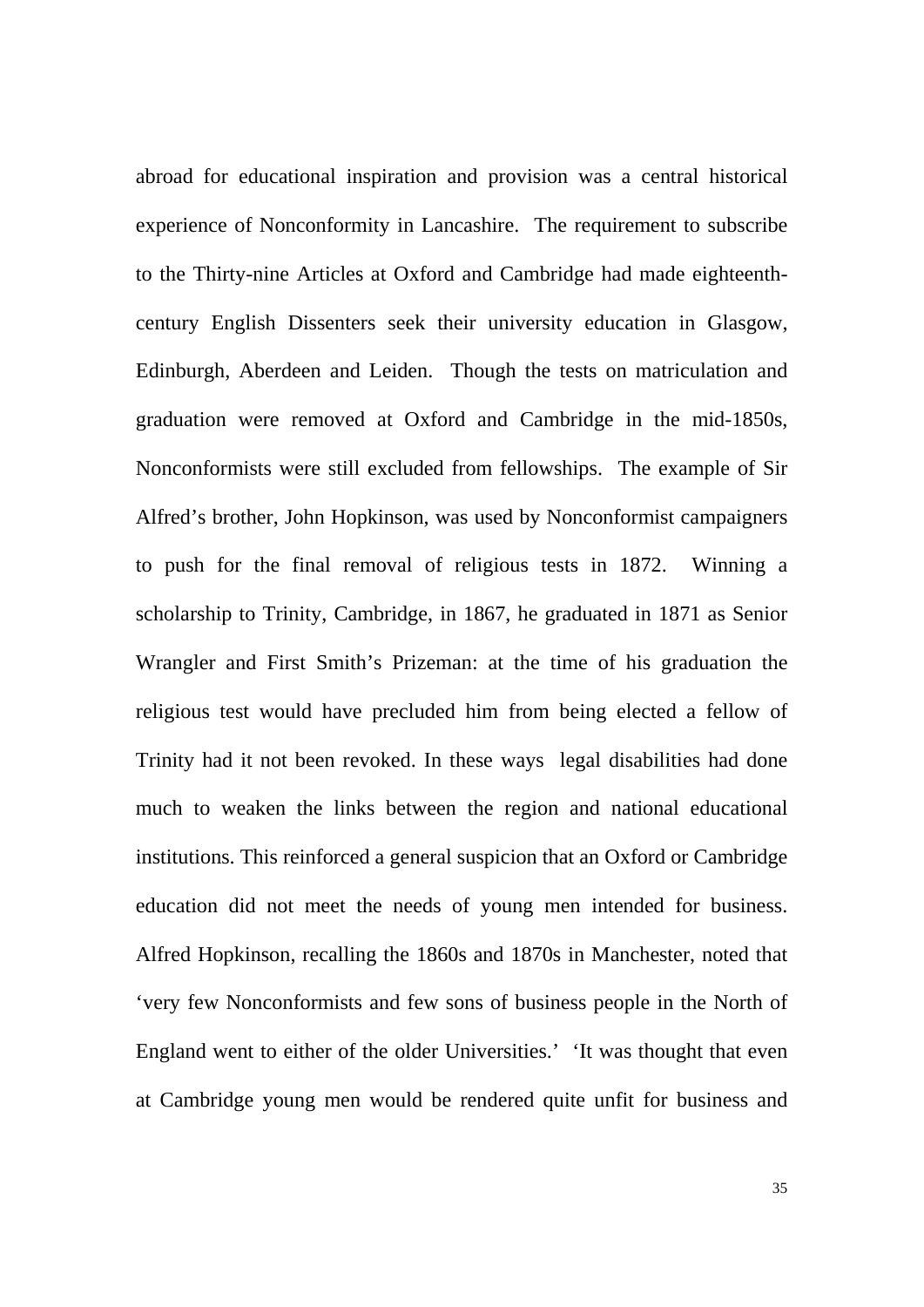their principles unsettled and that Oxford was worse.<sup>'71</sup> The Nonconformists experience of exclusion had fundamentally reoriented their allegiances. In the free market of educational ideas, Manchester aligned itself with progressive educational ideals emanating from Germany.

Affinities for German educational models can also be seen in the Manchester Mechanics' Institution, opened on Cooper Street in  $1827<sup>72</sup>$  Benjamin Heywood, its founder and president between 1825 and 1840, looked to the French, Swiss and German models of vocational and technical education. Heywood was an early exponent of physical as well as intellectual education. He wanted the Mechanics' Institution to have a sports ground and a swimming bath, but these hopes were never realised. He succeeded in providing a very popular gymnasium, equipped at his own expense in 1830- 1831. The directors petitioned to convert the gymnasium into a reading room in 1834, despite there being 'several members of the class whose health was said to have been "materially improved by the exercises" and some who were "most accomplished gymnasts."<sup>73</sup> 'While Heywood spoke of maintaining bodily health and mental vigour and referred to the "manly games of our ancestors" the directors, to justify the acquisition of the gymnasium, were arguing the prior claim of "intellectual education" over a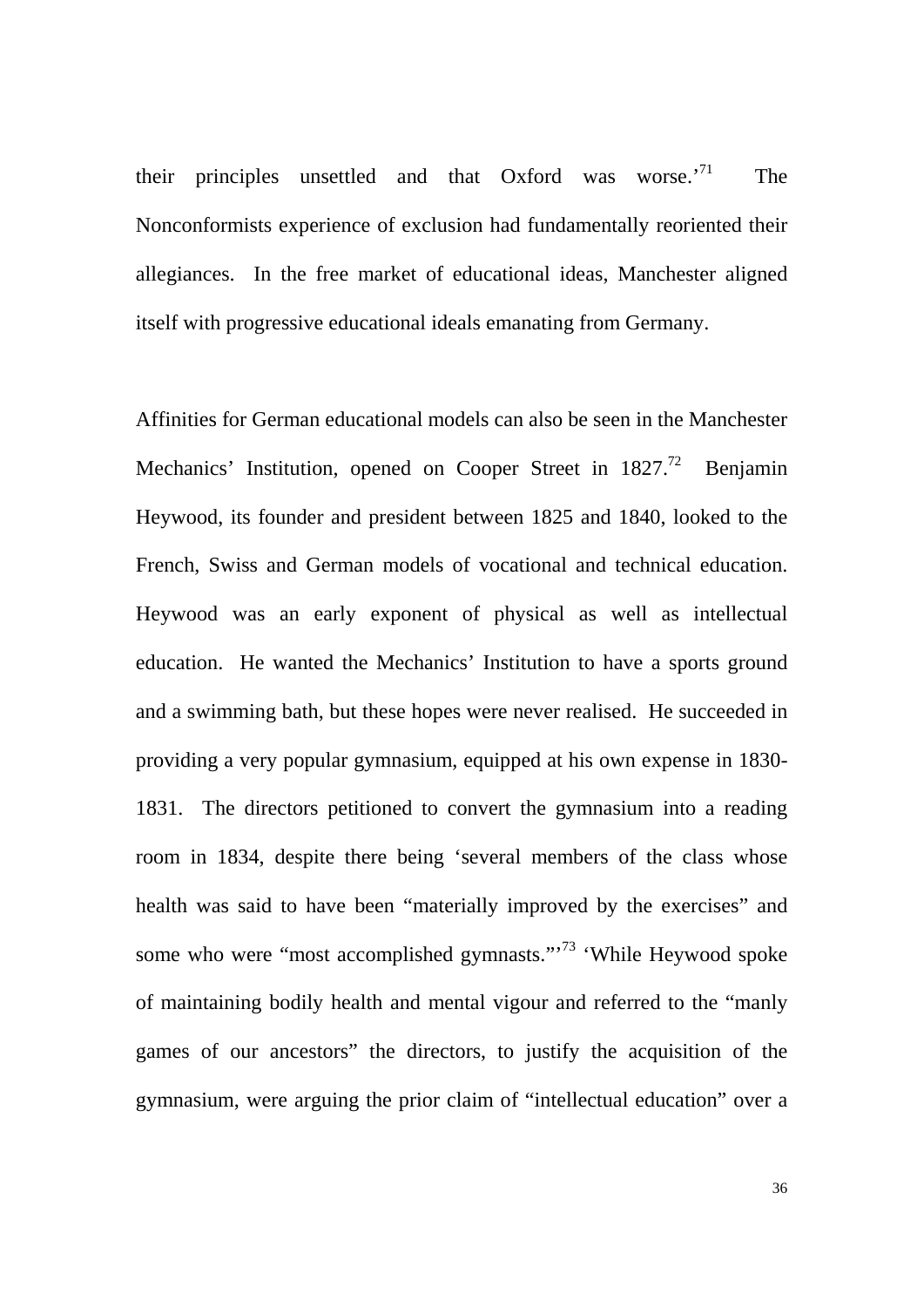"mere animal or physical one."<sup>74</sup> Heywood's visionary commitment to physical education amongst the working classes seems almost anachronistic in the laissez-faire Manchester of the 1830s, far ahead of the gymnastics boom in the mid-nineteenth century. It was not until 1859 that Edward Thring at Uppingham installed the first gymnasium in an English public school, together with a German gymnastics instructor.<sup>75</sup> It seems probable that the inspiration behind Heywood's ideas was contemporary innovation in Switzerland. Henry Brougham, the pioneer of working-class education and Mechanics' Institutions, had visited Switzerland in 1817 with Robert Southey in order to examine the progressive educational systems of Johann Heinrich Pestalozzi and Philip Emmanuel von Fellenberg and their findings were much discussed in the *Edinburgh Review*. 76 Heywood apart, such ideas found little purchase in the Manchester of the 1830s, but in the 1850s the ideas of progressive educationalists from Europe informed efforts amongst Unitarians and German émigrés to reintroduced Gymnastics into the Mechanics' Institution in the 1850s 1860s and to embed the kindergarten movement in Manchester.

By mid century the Manchester Mechanics' Institution had largely failed as an institution dedicated to inculcating practical science amongst the working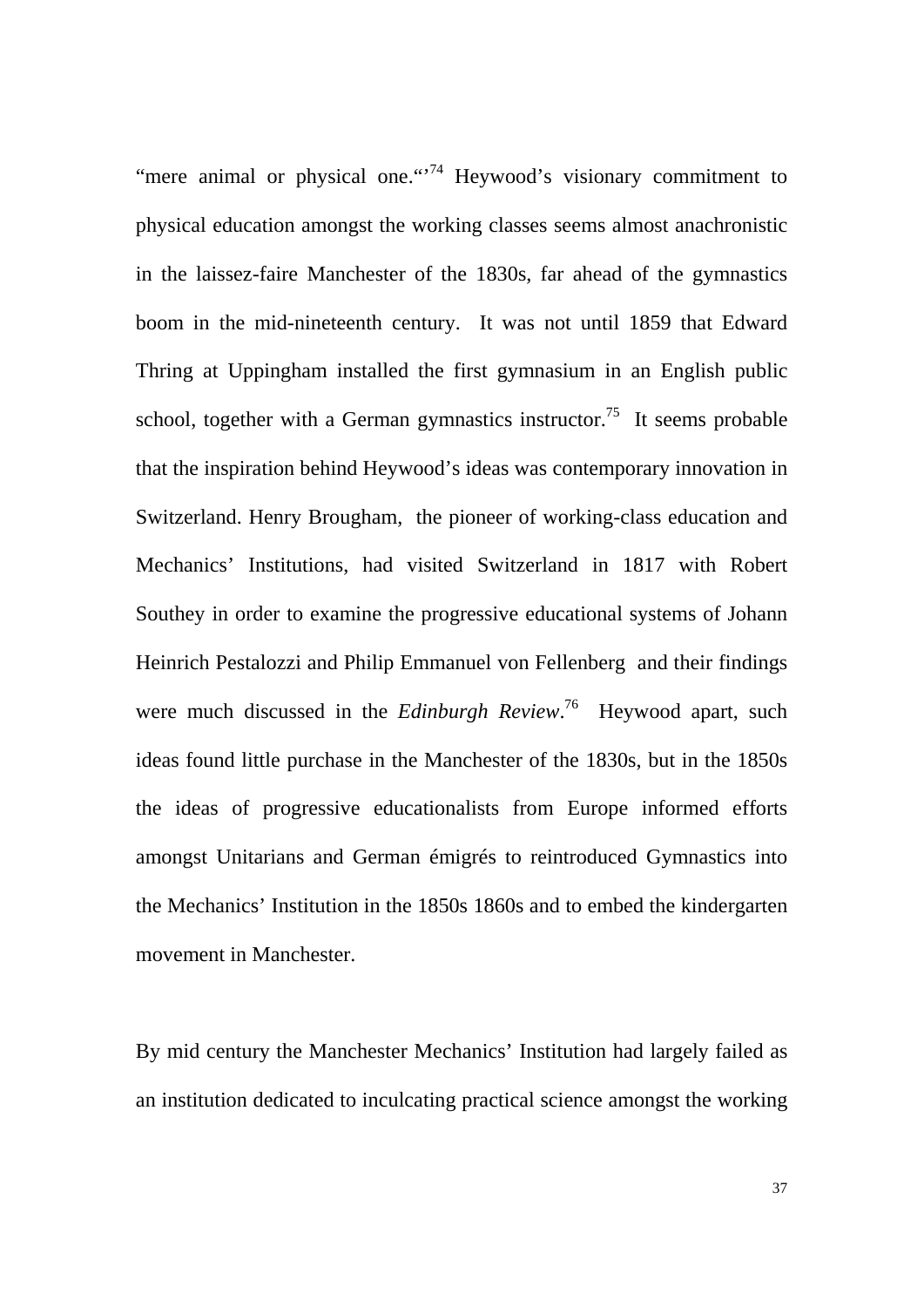classes. In a trend that was mirrored in the upper-middle class clubs like Athenaeum, its functions became increasingly social. Businessmen and the more prosperous members of the commercial community in Manchester used the facilities of the Athenaeum. The shopkeeper, his assistants, along with mechanics and artisans, patronised the Mechanics' Institution.<sup>77</sup> The Manchester Mechanics' Institution was re-housed in a new building in 1856 on David Street (subsequently Princess Street). To pay off the debt, the domed lecture hall was rented out for shows, social gatherings, parties, dances and organ recitals. It was also home to 'Assaults of Arms' by the gymnastic club.<sup>78</sup> New rules for the Institution in 1862 made explicit the shift in focus to social intercourse and conviviality. The Mechanics' Institution became the home of a variety of clubs. 'As well as the gymnastics club (which included a fencing school), there was a chess club and a billiard room. A coffee room, equipped with carpet and fire, provided a comfortable meeting place.<sup>79</sup> There was a successful library and newsroom.

It is clear that the Mechanics' Institution was growing more and more like an Athenaeum for the 'humbler class' in the 1850s and 1860s, a social club mixing learning, sociability and recreation. The Institution had also re-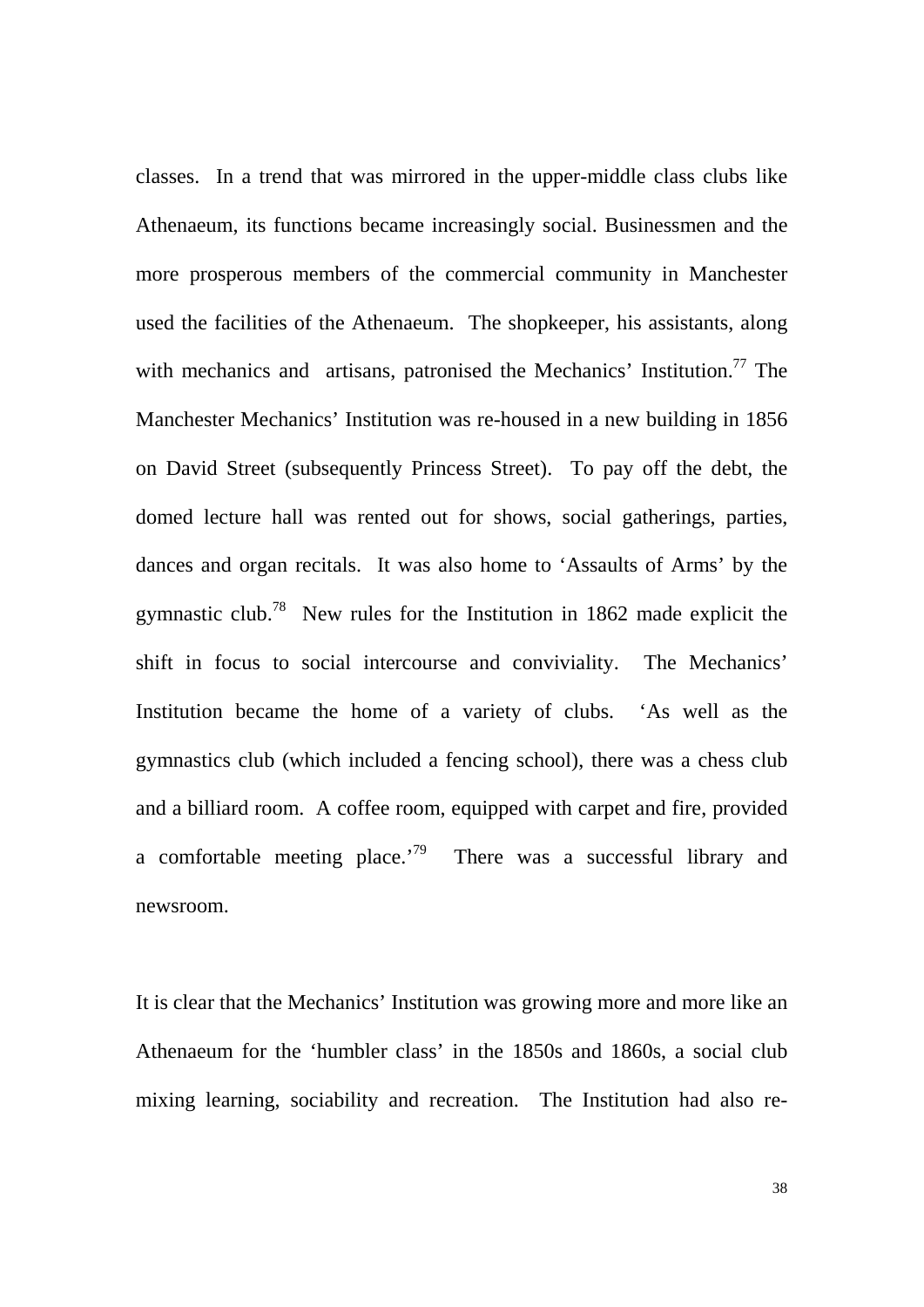instituted a commitment to physical recreation and re-invested in a gymnasium. One old boy of the Commercial and Scientific Day School that shared the Institution's building, recalling the school of the 1860s, fondly remembered '"the old gymnasium in the cellar" where he had trained for the local amateur gymnastic championships.' 80 Gymnastics formed part of that recreational milieu in the Mechanics' Institution because an interest in physical culture in Manchester had been reinvigorated by the growth of the German immigrant population in the city. Physical education and gymnastics formed part of the German club culture in Manchester. The Schiller Anstalt hosted gymnastics but the main focus was the Manchester *Turnverein,* founded in 1860.<sup>81</sup> It was established to give its members an 'opportunity to participate in German gymnastics and to develop the social life of the members through excursions, parties and gatherings'. $82$  It held gymnastic evenings twice a week and its membership had grown to 103 by 1913. What is distinctive about these *Vereine* is that they combined social, cultural, educational, sporting and recreational activities. It was more than just a sporting club, or union, and had wider cultural ambitions. The *Deutscher Turnverein* in London had gymnastics four nights a week, including women's gymnastics, fencing and boxing. It had its library, wine cellar, restaurant; dances, concerts and dramatic recitations. Leopold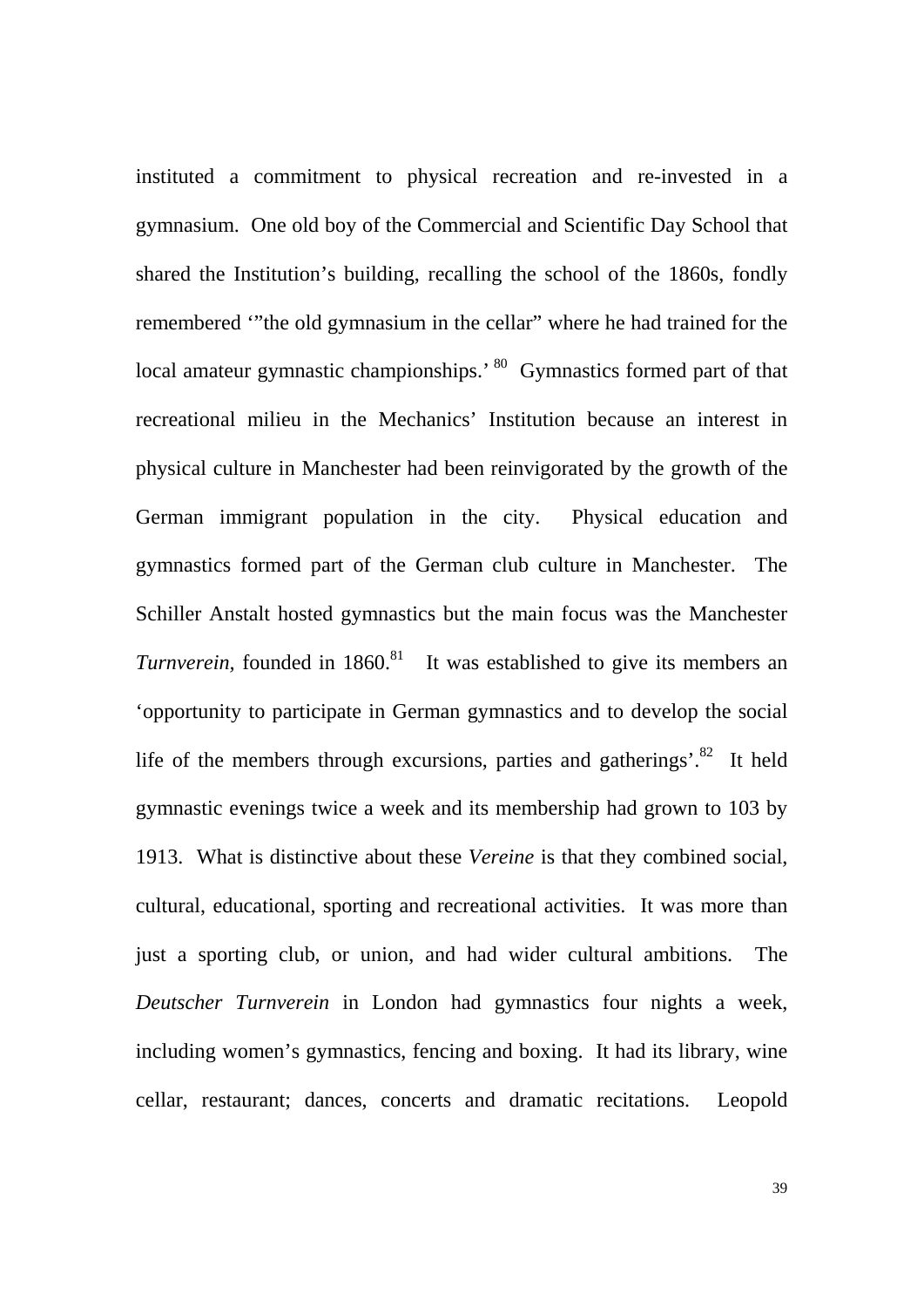Katscher, commenting on the *Deutscher Turnverein* in London in 1887, noted that only 300 of its members were Germans, the rest were English, 'so that the non-German element in the first instance had the numerical superiority – a ratio which best answers to the chief object of the association, "to introduce and encourage German gymnastics in England, and by closer intercourse to bring about a better mutual understanding between the two ancestrally related nations."'83 It is not clear if the Manchester *Turnverein* had its own premises, indeed circumstantial evidence seems to suggest that the Manchester *Turnverein* met at the Mechanics' Institution. To its English members it was the gymnastics club, to its German members the *Turnverein*. If this were the case, then the Mechanics' Institution would have played a crucial part in the embedding of German cultural and educational ideas in the sporting culture of lower-middle and working-class Mancunians.

That these *Vereine* were much more than just sporting clubs is important. They demonstrated that athleticism could be linked with culture and recreation, education and improvement. Implicit in the combination of libraries, music and gymnasia was a belief in the compatibility of the mind and the body. While that conviction had motivated Benjamin Heywood in the 1820 and 1830s, it took the arrival of German immigrants, bringing with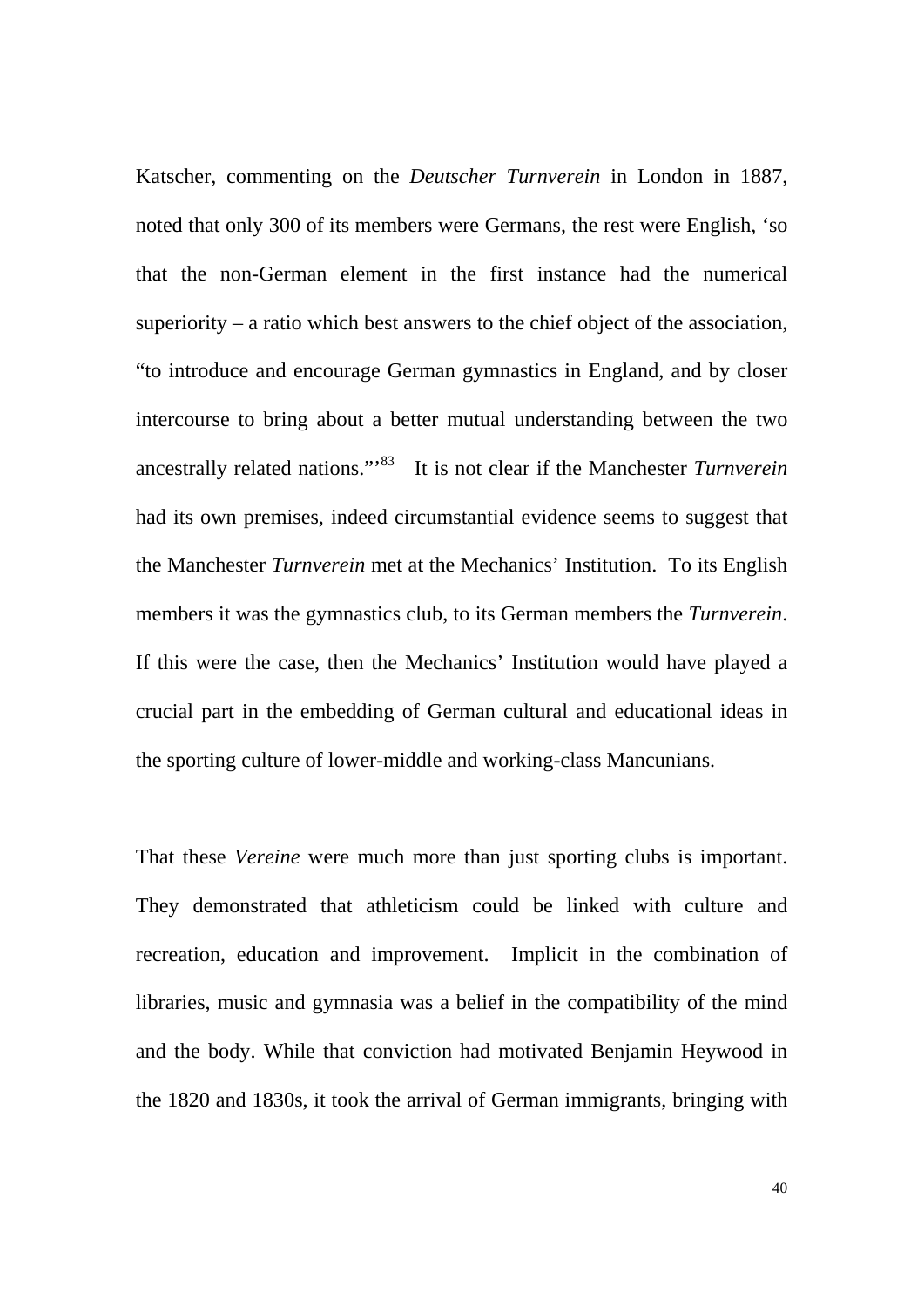them European ideas about physical culture and its role in education and national identity, to reconstitute and invigorate gymnastics in both Manchester and the cities of industrial Lancashire. Ernst Georg Ravenstein founded the *Deutscher Turnverein* in London in 1860, with its premises in King's Cross and the word *Turnhalle* emblazoned over its St. Pancras Road entrance.<sup>84</sup> Ravenstein found kindred spirits in Charles Melly and John Hulley of Liverpool. Hulley was the founder of the Liverpool Gymnasium, and along with Melly, founded the Liverpool Athletic Club and the Liverpool Olympic Games of 1862. Together with Dr. W. P. Brookes, Hulley and Ravenstein founded the British National Olympian Association in 1865 and Hulley and Ravenstein collaborated on two books on gymnastics in 1867, *The Gymnasium and its Fittings* and *A Handbook of Gymnastics and Athletics*. 85

This surge of interest in the 1860s in German models of physical culture was to have profound effects on what should be seen as the Nonconformist culture of athleticism in north-west England. The German *Turner* movement contained within it a powerful critique of the dominant British team-sports model.<sup>86</sup> This resonated with British Nonconformists, already disinclined to trust the chief exponents of the team-sports model, the British public schools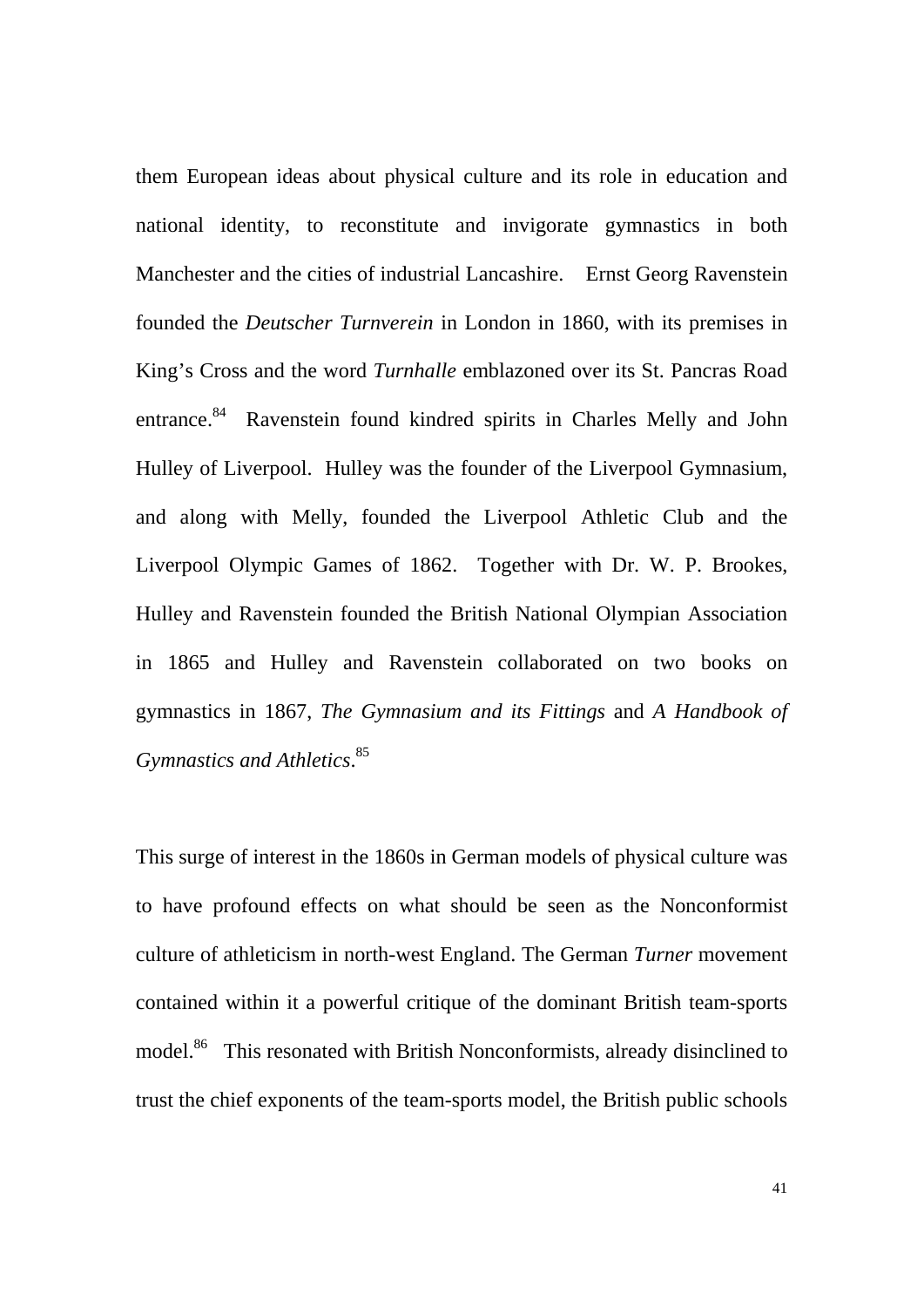and the universities. The *Verein* model offered an alternative model to the British middle-class sporting clubs which were mainly 'single-pursuit entities', reluctant to bond together for other activities.<sup>87</sup> At the heart of this rational recreational culture was the pursuit of the harmonious balance between the physical and the intellectual. Eighteenth century proponents of gymnastics in Germany such as Johann Christoph Friedrich GutsMuths (1759-1839) had stressed the importance of developing a balance between the mind and the body, 'turning for inspiration to models from Greek Antiquity'.<sup>88</sup> J. A. Mangan has pointed out that German Classicism inherited this idea of *Kalokagathia* (the harmony of soul and body) from the Enlightenment. In the nineteenth century it informed a growing interest in physical and intellectual reformation.89 The idea of the harmonious balance between mind and body had certainly become rooted in the emerging gymnastic and athletic traditions in north-west England in the midnineteenth century. David Young has traced the first application of Juvenal's phrase *mens sana in corpore sano* in a sporting context to a speech by the athletics and gymnastics pioneer John Hulley on 4 December 1861 and it became the official motto of the Liverpool Athletic Club.<sup>90</sup> How to achieve the best balance between the development of the mind and the body was, of course, exactly the problem Dr. Arnold had addressed at Rugby in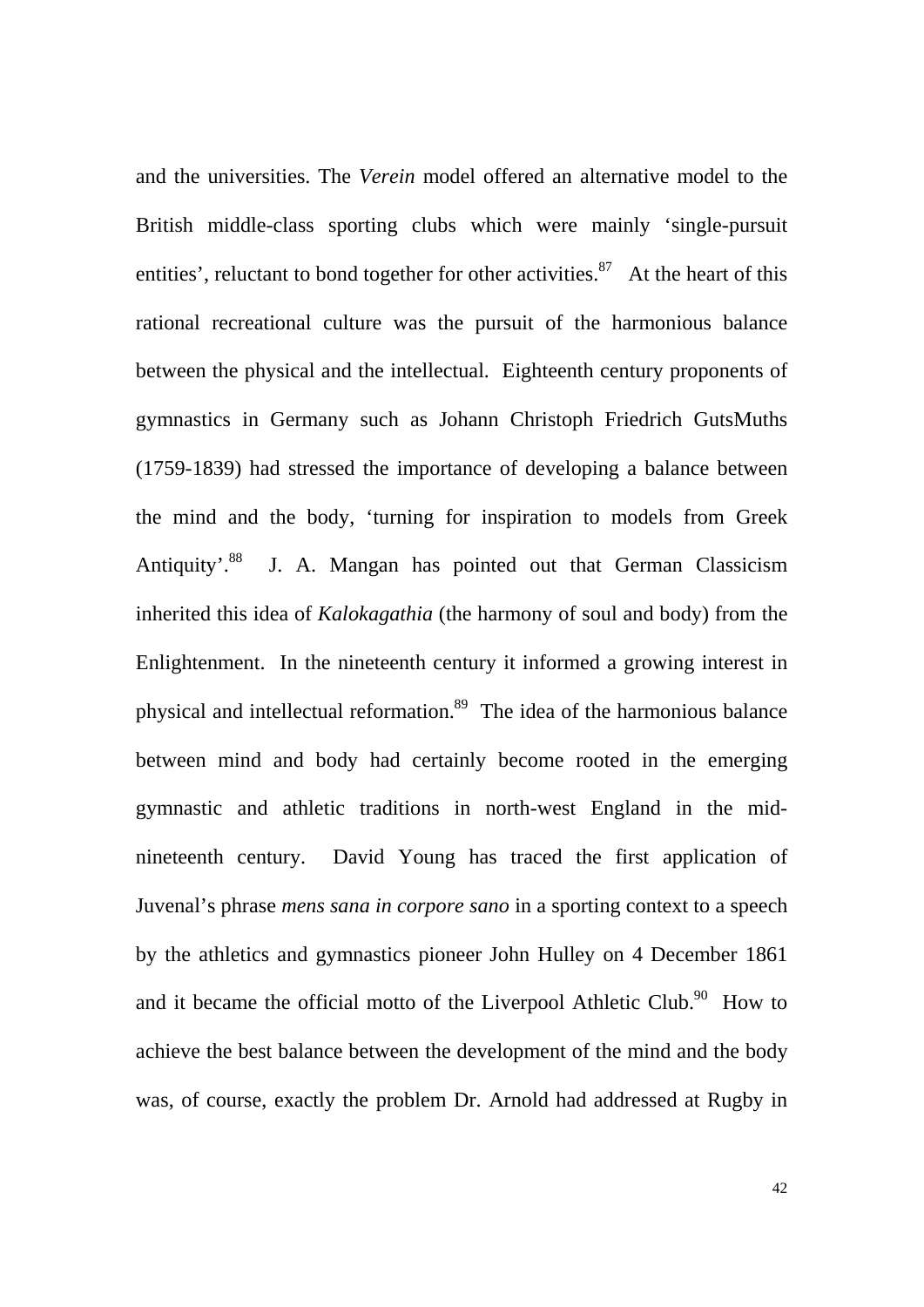his attempt to amalgamate the athletic instincts of the aristocracy with the moral rigour of the middle classes. But for many cultural commentators looking at the British public school in the latter part of the nineteenth century, this had degenerated into athletic fetishism, anti-intellectualism and a boorish gospel of team sports. For many progressive educators and social theorists, the idea of the harmonious balance between mind and body was an ideal against which the public schools could be tested and found wanting.

One other important aspect of the *Turnverein* tradition was that rational recreation was not confined indoors but incorporated both rambling and tours and visits for cultural and recreational purposes. Eisenberg has drawn our attention to the proselytising nature of the early *Turner* movement in Germany under Jahn, linking gymnastics with 'long walks through the countryside in order to disseminate *Turnen*'.91The Manchester Y. M. C. A. certainly shows strong affinities with the *verein* model. A Rambling Club was begun in 1874 with walks in the countryside but also visits to institutions and places led by guides who would ensure recreation was complimented by instruction. Moving into new premises in the former Manchester Museum in 1875 the Manchester Y. M. C. A. equipped the building with a gymnasium and Thomas Renshaw was appointed

43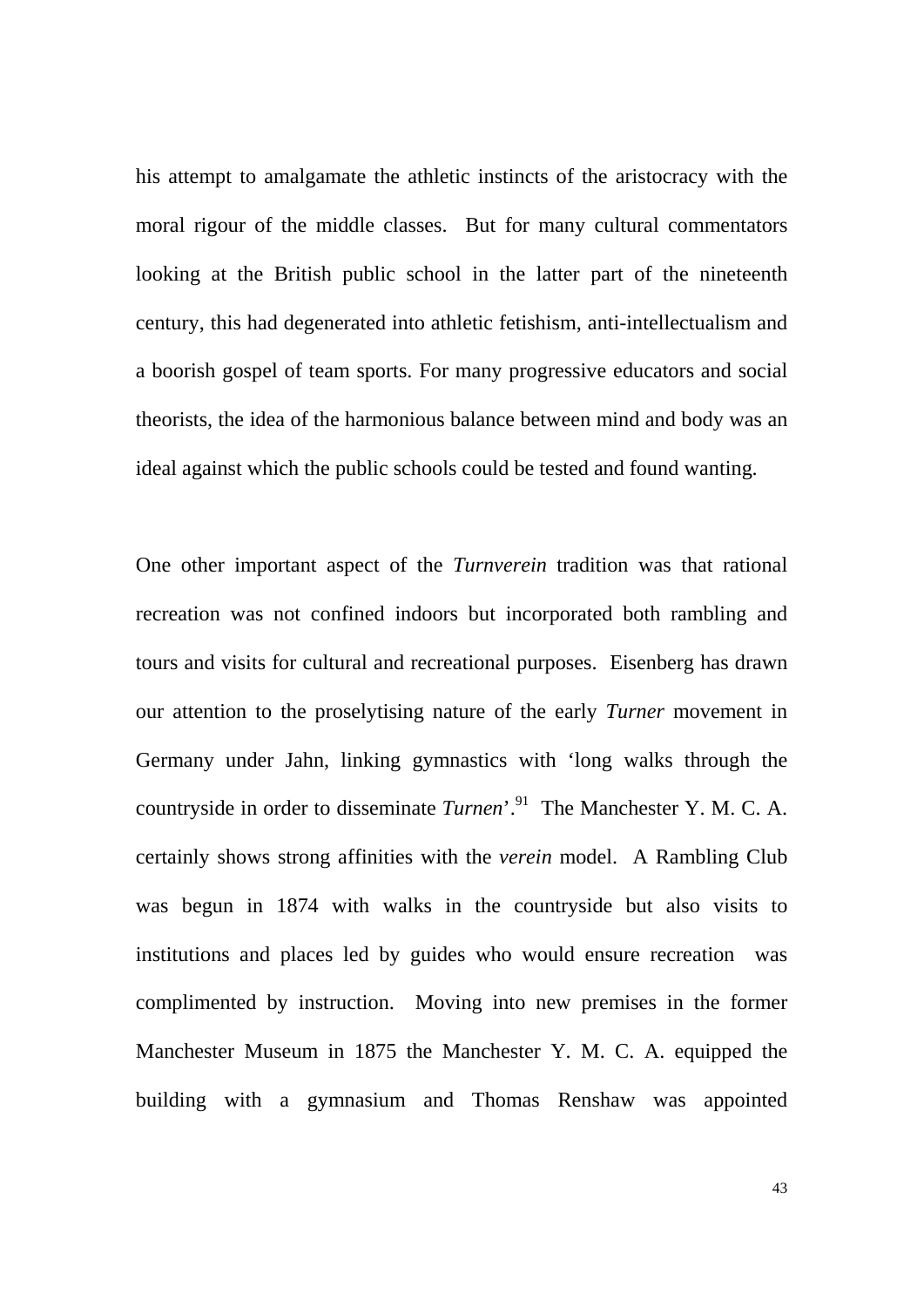gymnasium director that year. It proved hugely popular. 'Renshaw and his assistants supervised the classes, and instruction in the use of horizontal and parallel bars, rings, trapeze, vaulting horse, dumbbells and Indian clubs was given…Many pupils went on to conduct gymnastics classes in Lads' Clubs and ragged schools, and Renshaw helped to form gymnasia at other Y. M. C. As. and ragged schools in the district.<sup>'92</sup> The number of Y. M. C. A. sporting clubs grew over the next decade. A football club and the Manchester Y. M. C. A. Cycle Club were both founded in 1880, the Harriers' Club in 1882. Social events throughout the year brought Y. M. C. A. members together and in 'January 1877 the Association held the first of what were to become annual events, a New Year's soiree and conversazione in the Association hall. Music, singing, a short address, a collection of works of art, and a display of skill and expertise given by the members of the gymnasium constituted the entertainment'. $^{93}$ 

It seem certain that the German gymnastic ideal, rooted in a culture of rational recreation, including rambling, influenced and merged with the British outdoor movement which was developing in Manchester from the 1860s onwards. By the 1890s the leaders of emerging British institutions which saw the outdoors as an indispensable component of education and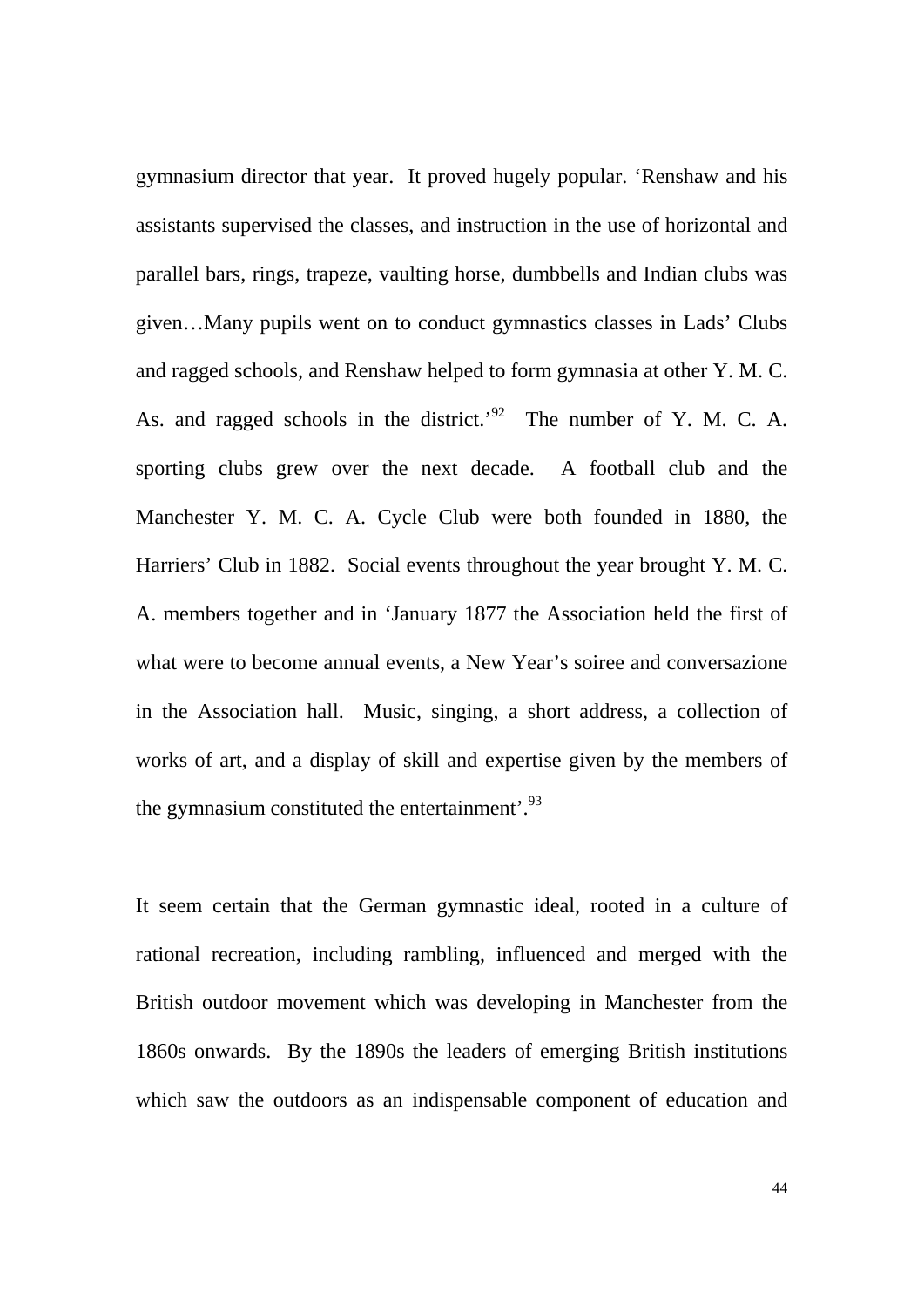rational recreation were explicit about their debt to German cultural and social models. Social reformers such as the Congregationalist minister J. B. Paton looked to the German churches and cultural institutions for his inspiration. He had worked in Manchester in the early 1860s and went on to found the National Home Reading Union in 1889. His student T. A. Leonard founded the Co-operative Holidays Association in Colne, Lancashire in  $1891<sup>94</sup>$  Both organisations promoted rational recreation, becoming hugely important in fostering cheap and improving rambling holidays, and the organization maintained strong links with Germany through its treasurer, John Lewis Paton, who was from 1903 to 1924 high master of Manchester Grammar School.<sup>95</sup>

The current historiography of climbing in Britain tends to suggest that the application of training principles from gymnastics and related physical regimes such as Swedish Exercises only really began in the 1890s. At that time rock climbing as a sport was increasingly being seen as differentiated from mountaineering and consequently attracting a following from the solidmiddle classes and the lower- middle class. Moreover, the gentlemanly code of amateurism that permeated upper-middle class mountaineering was beginning to be eroded. The existence of the Manchester and London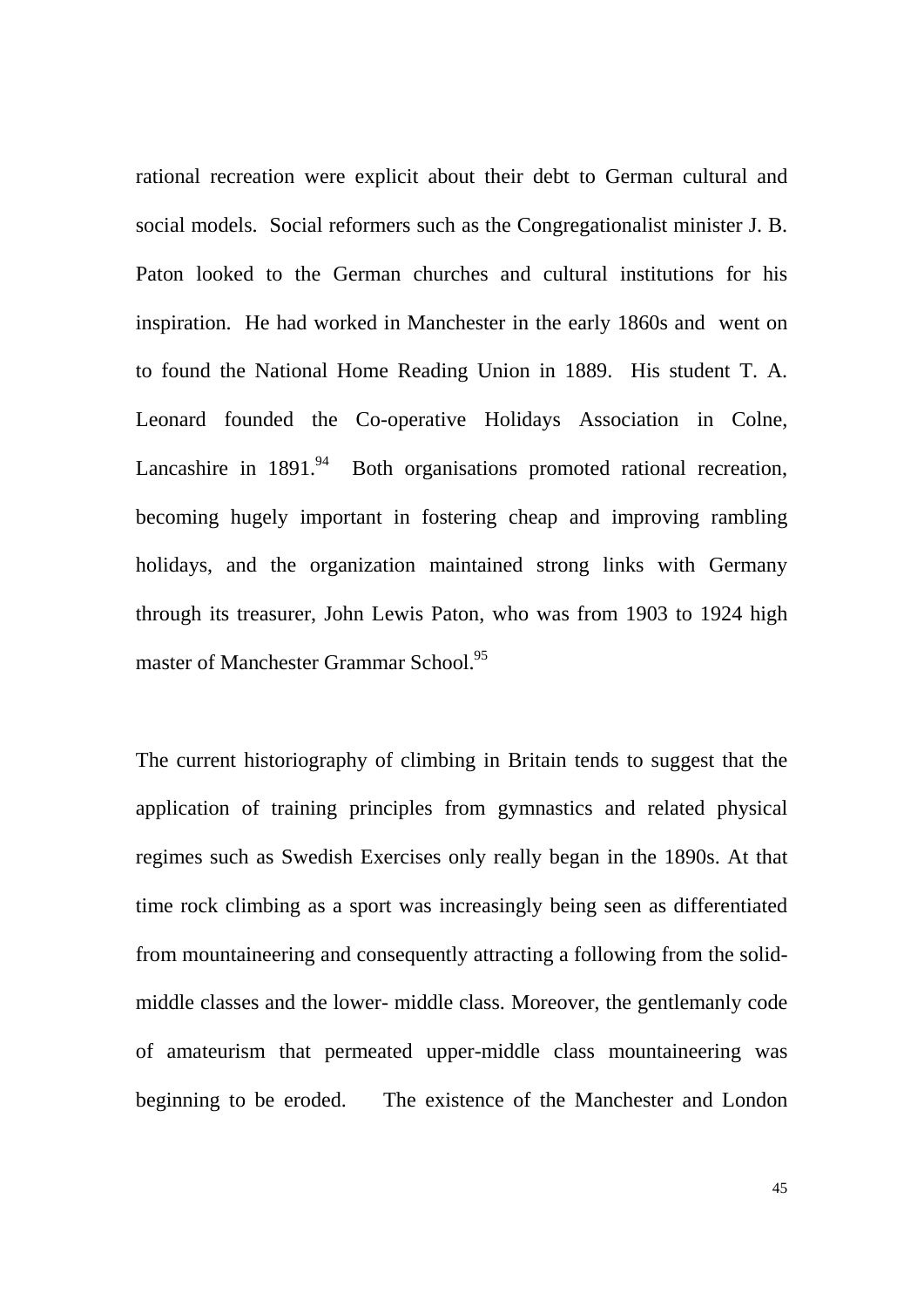*Turnverein* suggests the possibility of ideas from gymnastics being appropriated as early as the 1860s and 1870s. I would suggest that methods of physical cultivation began to be appropriated and applied by climbers in those decades. For instance, the *Penny Illustrated* of the  $6<sup>th</sup>$  August 1870 notes the inaugural meeting of the Preston Gymnastic Club, stating that 'Mr. H. Woolley, A. G. C., Manchester' swept the medals board at the event.<sup>96</sup> Whilst it cannot be proved conclusively, it seems highly likely that this was the climber Herman Woolley. Woolley climbed extensively with the Hopkinsons in the Lake District in the 1880s and became an eminent pioneer of climbing in the Caucasus. His family owned a pharmaceutical and photographic chemical business in Manchester. His background in 'trade' nearly saw him blackballed from the Alpine Club 'until the Hopkinsons rose up in fraternal wrath and threatened to resign *en masse*.'97 It is intriguing to surmise that the 'sniffiness' on the part of the Alpine Club was engendered as much by his commitment to physical cultivation and gymnastic training as it was by his commercial background.

Certainly by the 1880s we can begin to see big changes emerging in mountaineering with the application of training principles from the gymnastics and physical fitness movements. In his history of bouldering,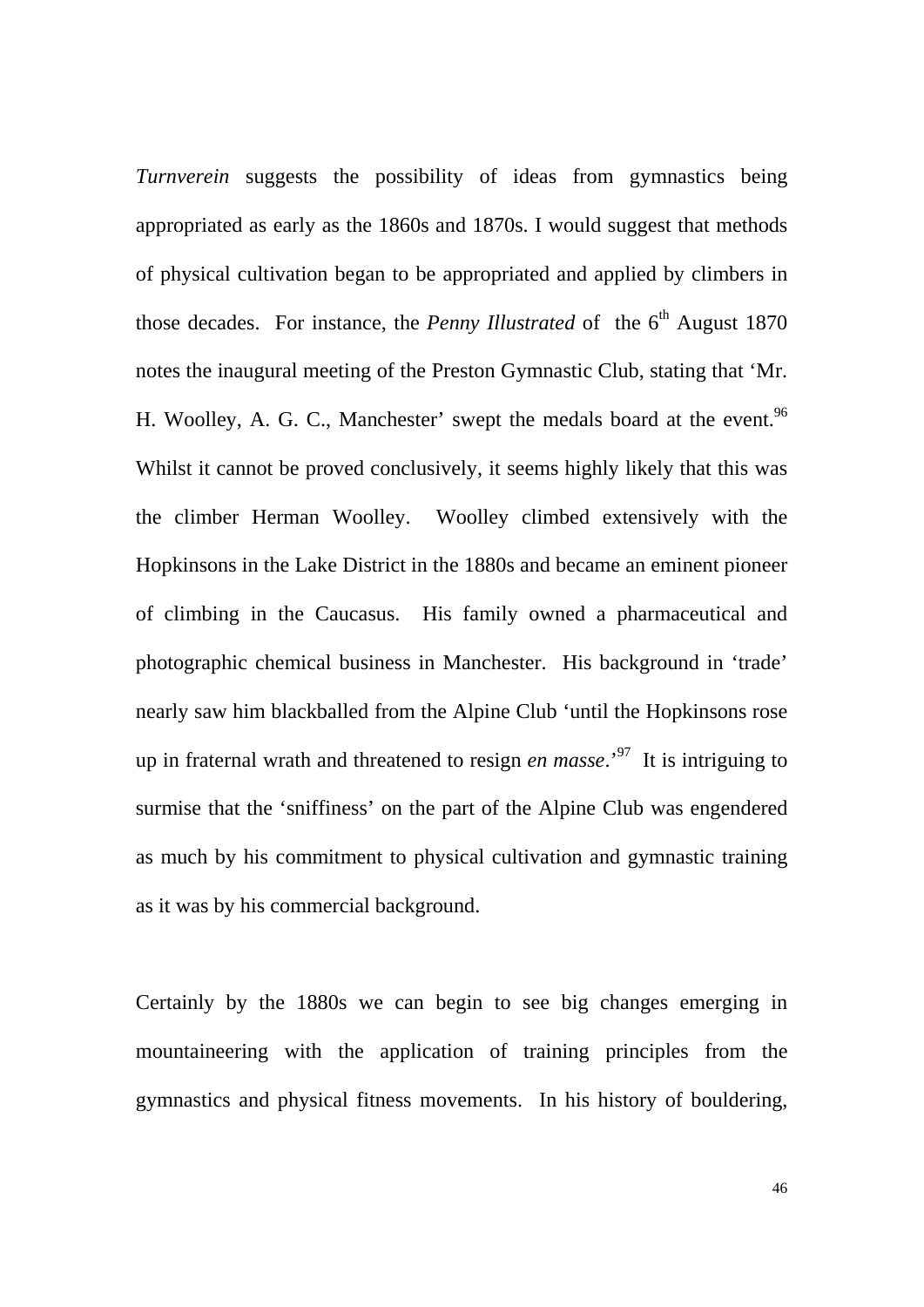John Gill gives pride of place to Oscar Eckenstein for bridging the gap between the physical cultures of gymnastics and climbing.<sup>98</sup> Eckenstein was born in London in 1859. His Jewish and socialist father had fled Bonn in 1848. Eckenstein was educated at University College School and then studied chemistry in London and Bonn. A keen Alpinist in the 1880s, he was responsible for many technical innovations in climbing equipment, including a shortened ice axe and modified crampons, both of which enabled users to tackle harder routes in the Alps. Aleister Crowley, Eckenstein's intimate friend for many years, credited him with inventing bouldering as a training discipline to develop his climbing skills. Bouldering is, in essence, the application of gymnastics to climbing short, but technically demanding, boulders. It was undertaken solo, without ropes and represents the antithesis of Alpine mountaineering, with its emphasis on collaborative endeavour and on reaching the summit of a mountain. Crowley also claimed that Eckenstein pioneered balance climbing, a more gymnastic and athletic approach to the sport that enabled climbers to move out from gullies and chimneys and tackle more exposed open rock faces. Eckenstein was also a proponent of developing psychological training for climbing, Crowley indicating that Eckenstein used mental visualization techniques in preparation for climbing. We know from biographical fragments collected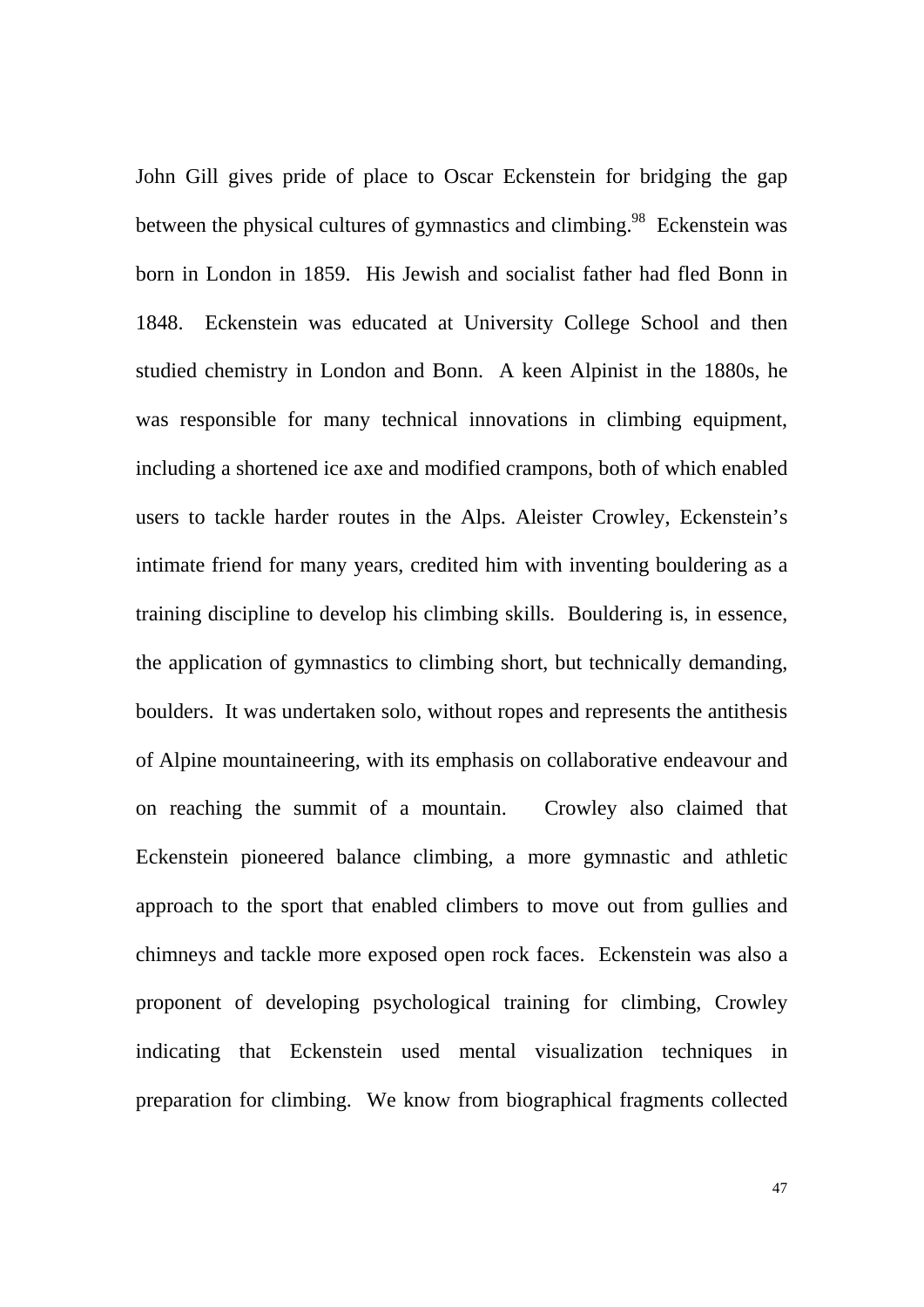about Eckenstein that he had done gymnastics as a boy in London.<sup>99</sup> This was almost certainly at the *Deutscher Turnverein* on Old St. Pancras Road, King's Cross. It seems likely that Eckenstein's father was involved in the fundraising of the new gymnasium there, the *Times* citing 'Messrs. Rohrweger, Eckenstein, Berndes, and Grüning, all of whom had shown a special interest in the undertaking'.<sup>100</sup>

In May, 1900 Eckenstein published an article entitled 'Hints to Young Climbers' in Eugen Sandow's *Magazine of Physical Culture*, detailing the mental visualisation techniques which Aleister Crowley had so admired in Eckenstein.<sup>101</sup> This, along with his advocacy of bouldering, balance climbing as well as his advocacy of solo, unroped climbing, would have placed him in the climbing *avant-garde* of the time. Eugen Sandow (1867- 1925) was himself German, resident in England, an East Prussian and refugee from national service, a product of the *Turnhalle* and a physical education campaigner and body builder. In 1897 he opened his first institute of physical culture in Piccadilly, ending up with five centres in London and one in Manchester. He franchised his method via correspondence courses. He wrote the hugely popular training manual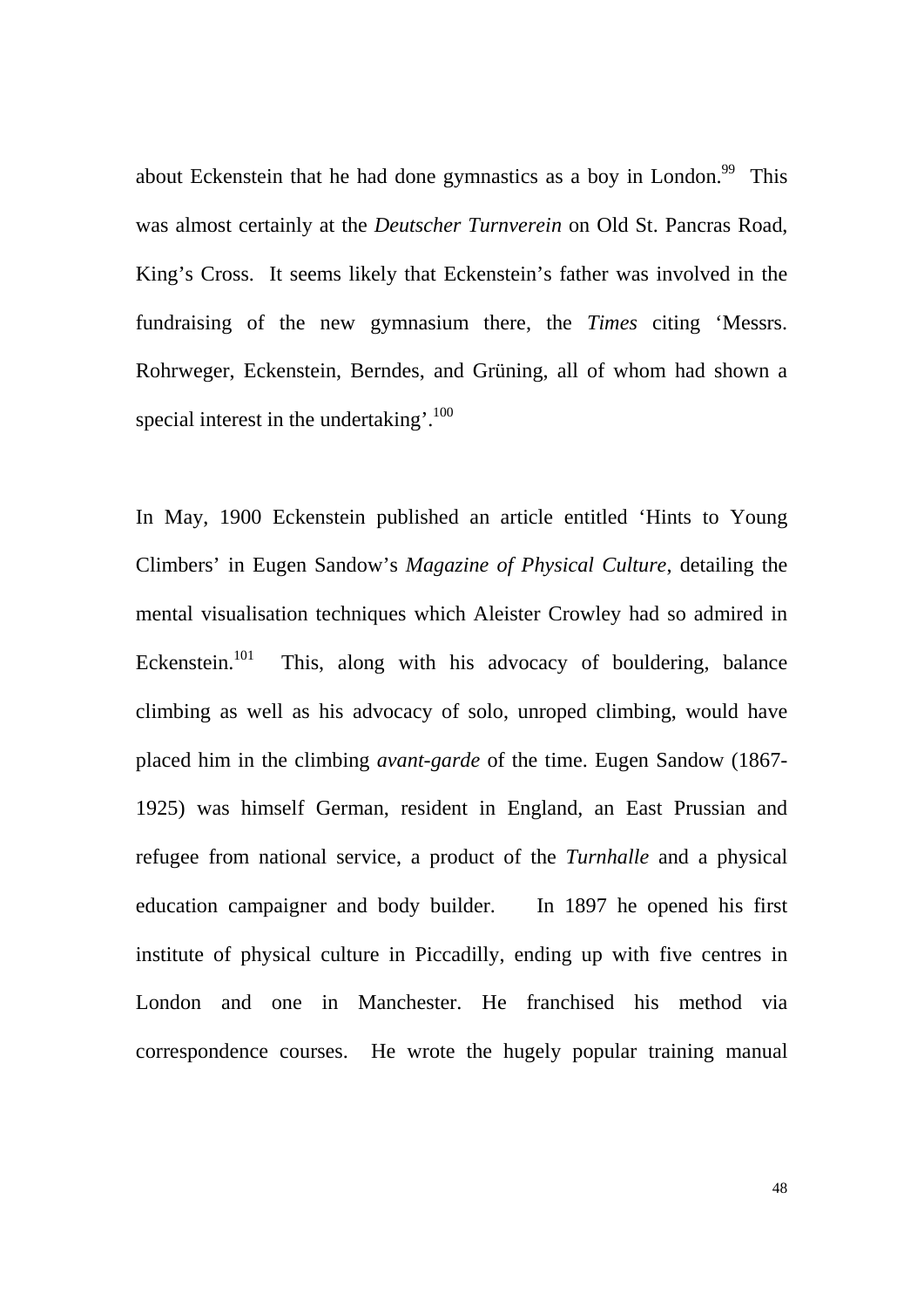*Strength and How to Obtain It* in 1897 and his magazine ran from 1898 to 1907.102

Sandow and Eckenstein are direct evidence of a link between gymnastic traditions and the emerging sport of rock climbing, and, more intriguingly still, of a specifically German intellectual and social contribution to innovations within the sport of climbing in Britain. Eckenstein, who must have begun his gymnastics in the 1870s, began mountaineering in the 1880s, suggesting that training regimes drawing on gymnastics were being applied to the training of climbers in Britain somewhat earlier than has previously been thought. The late Victorian boom in gymnastics and physical fitness has been characterised by Lowerson as a privatised form of athleticism for the lower-middle classes, an 'illusion of athleticism'. 'Whether using Sandow's or Eustace Mile's system, the clerk tended to do it alone.<sup>' 103</sup> The evidence from the emerging sport of rock climbing suggests this judgement is too harsh. Far from experiencing simply the 'illusion of athleticism', the new breed of rock climber in the 1890s had fully taken on board the lessons of gymnastics. O. G. Jones, perhaps the best rock climber in Britain between 1888 and his death on the Dent Blanche in 1899, exemplified the trend. From a lower-middle class London background, he put noses out of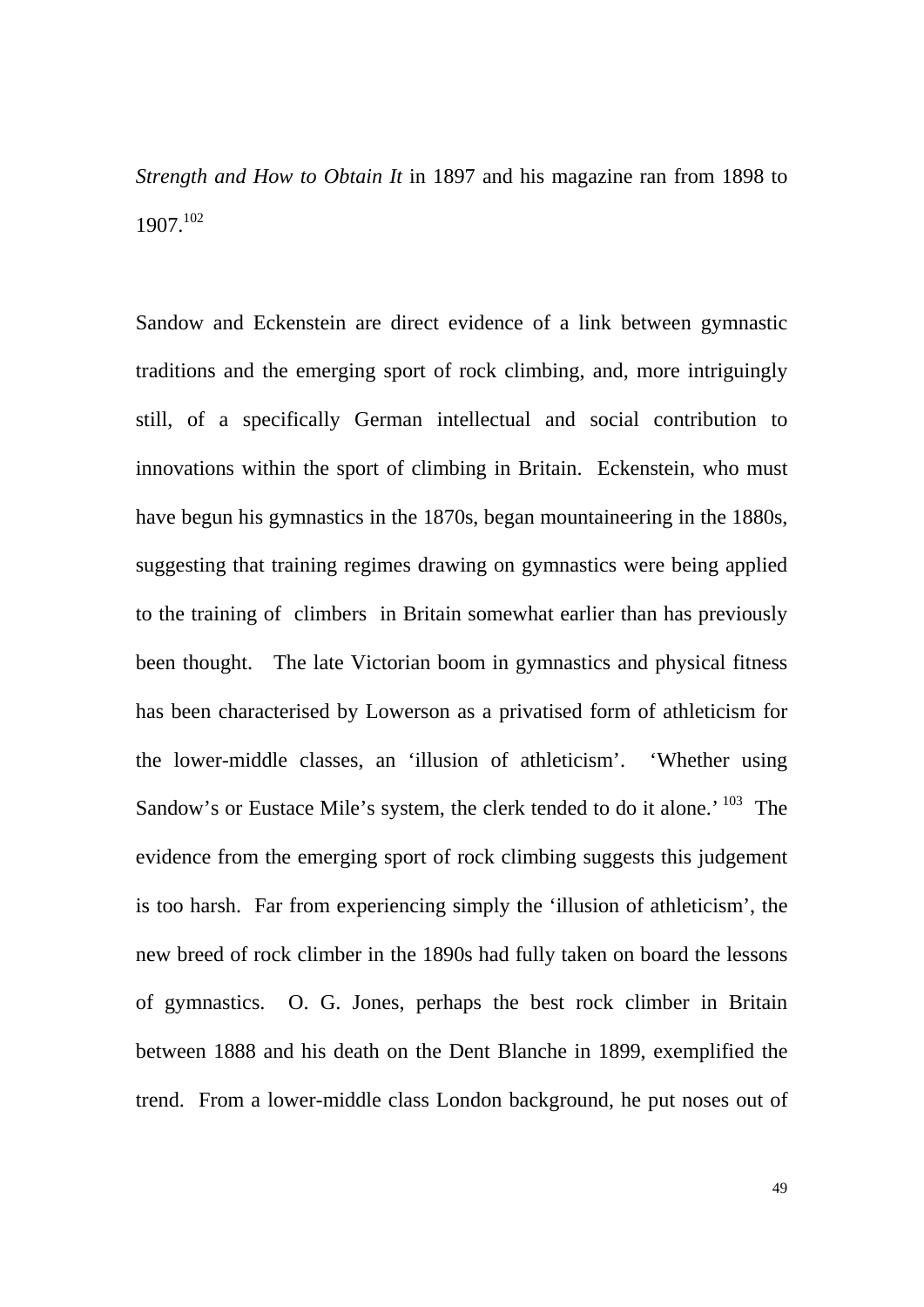joint in mountaineering circles by being a self-publicist and showman but at the same time by climbing harder than anyone had thought possible. He was at the cutting edge of a new trend that saw rock climbing on the crags of Great Britain as an end in itself, not merely training for the Alps. The new breed of climbers sought out technically challenging rock faces, moving out from the gullies and onto steeper and more exposed rock faces where balance, technique and strength were at a premium. The upper-middle class mountaineering establishment, exemplified by the Alpine Club, 'regarded Lake District rock climbing with contempt' well into the 1880s and 1890s, 'dismissing its enthusiasts as "chimney sweeps" and "rock gymnasts".'104 Jones revelled in being a gymnast and playfully took every opportunity to demonstrate his superior skills, whether on the Barn Door Traverse at the Wasdale Head Hotel, or climbing the outside of public buildings in London. He used Indian clubs as training aids and confirmed that his success in Walker's Gully on Pillar in the Lake District in 1898 was due to 'the previous three month's monotonous training with heavy dumbbells'. $^{105}$  Far from being the solitary preserve of weedy clerks swinging clubs, gymnastics and the physical fitness movement enabled a new class of rock climbers to mount a full frontal assault on the unspoken gentlemanly codes that had till then governed the sport of mountaineering.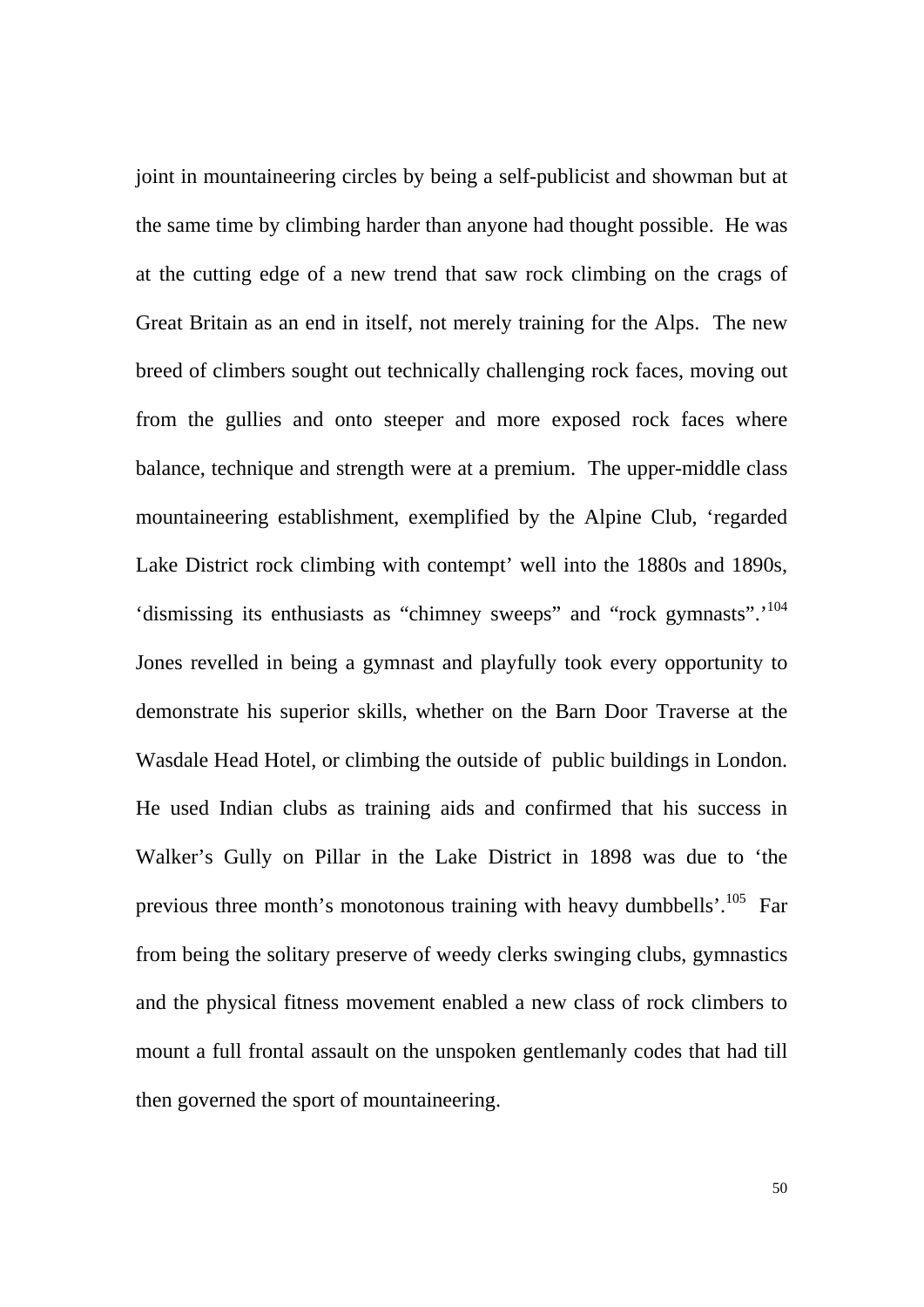The kindergarten movement was the other strand of progressive German pedagogy that was to have a far reaching impact on the development of the outdoor movement in later nineteenth-century Manchester and Lancashire. With its emphasis on play and physical development, often in an outdoor context, and its concern for the intellectual development of the individual through a process of 'learning by doing', it contributed to a distinctive Nonconformist culture of athleticism within the outdoor movement in Lancashire.

The kindergarten movement took root in Britain in the 1850s among a group of German émigrés, and its ideas were quickly embraced in Unitarian and progressive circles. The Unitarian minister W. H. Herford had visited von Fellenberg's Froebel school at Hofwyl near Berne, Switzerland in 1847, and had founded a Froebel school in Lancaster in 1850. In London, Johannes Ronge began promoting the kindergarten movement in Hampstead in 1851 at a time when the Prussian government had prohibited the schools. With his wife, Ronge wrote *A Practical Guide to the English Kinder Garten* in 1855 'which stressed organized play as "a means of culture and a useful labour for a child". Space was important, as was physical exercise'.<sup>106</sup> In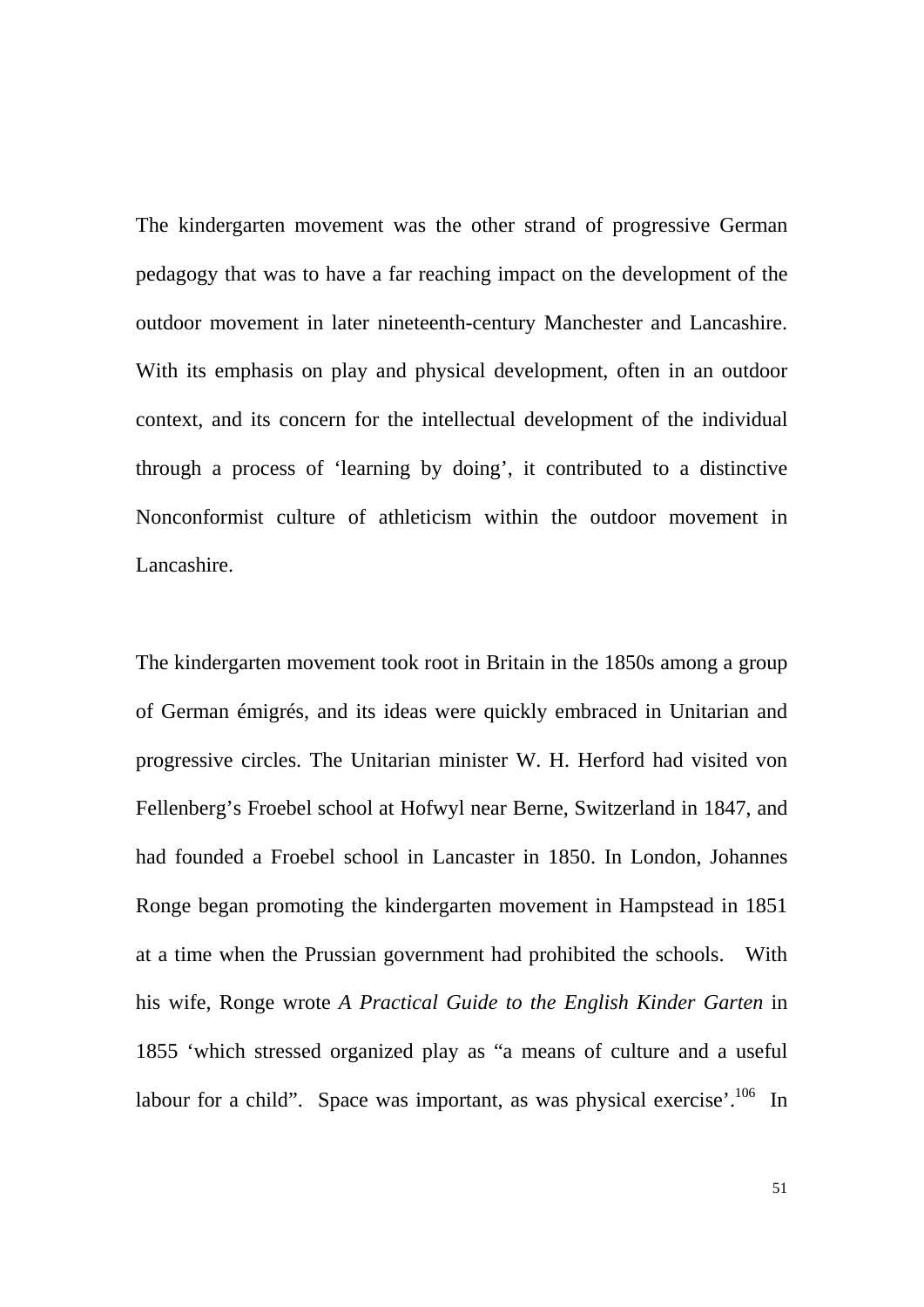Manchester, Baroness Malwida von Meysenbug became a leading advocate of Froebel's ideas on education. She was trained by Froebel's son Karl in Hamburg in 1850, eventually fleeing to London in 1852 as the political climate became intolerable. She was well connected with émigré life in London, eventually finding a patron for her ideas in Julia Salis-Schwabe, the wife of the wealthy Manchester industrialist and philanthropist, Salis Schwabe. $107$ 

Salis and Julia were both German-born and Jewish, Salis having been naturalised by act of parliament in 1835. The Schwabes exemplified the international bourgeoisie. Salis had moved to Manchester in 1832 and he became one of the biggest employers in and around the Manchester region. He took great pride in being the owner of the tallest factory chimney in the north of England.<sup>108</sup> Salis and Julia owned mansions in Crumpsall and North Wales and were great patrons of music and the arts. Salis had earlier converted to Unitarianism in Glasgow: in Manchester he attended the Unitarian Upper Brook Street Chapel. The Schwabes also became closely associated with the tight-knit Unitarian social circle at the Cross Street Chapel, centred on William and Elizabeth Gaskell, with Julia Salis-Schwabe and Elizabeth Gaskell becoming close friends. 109 Malwida von Meysenbug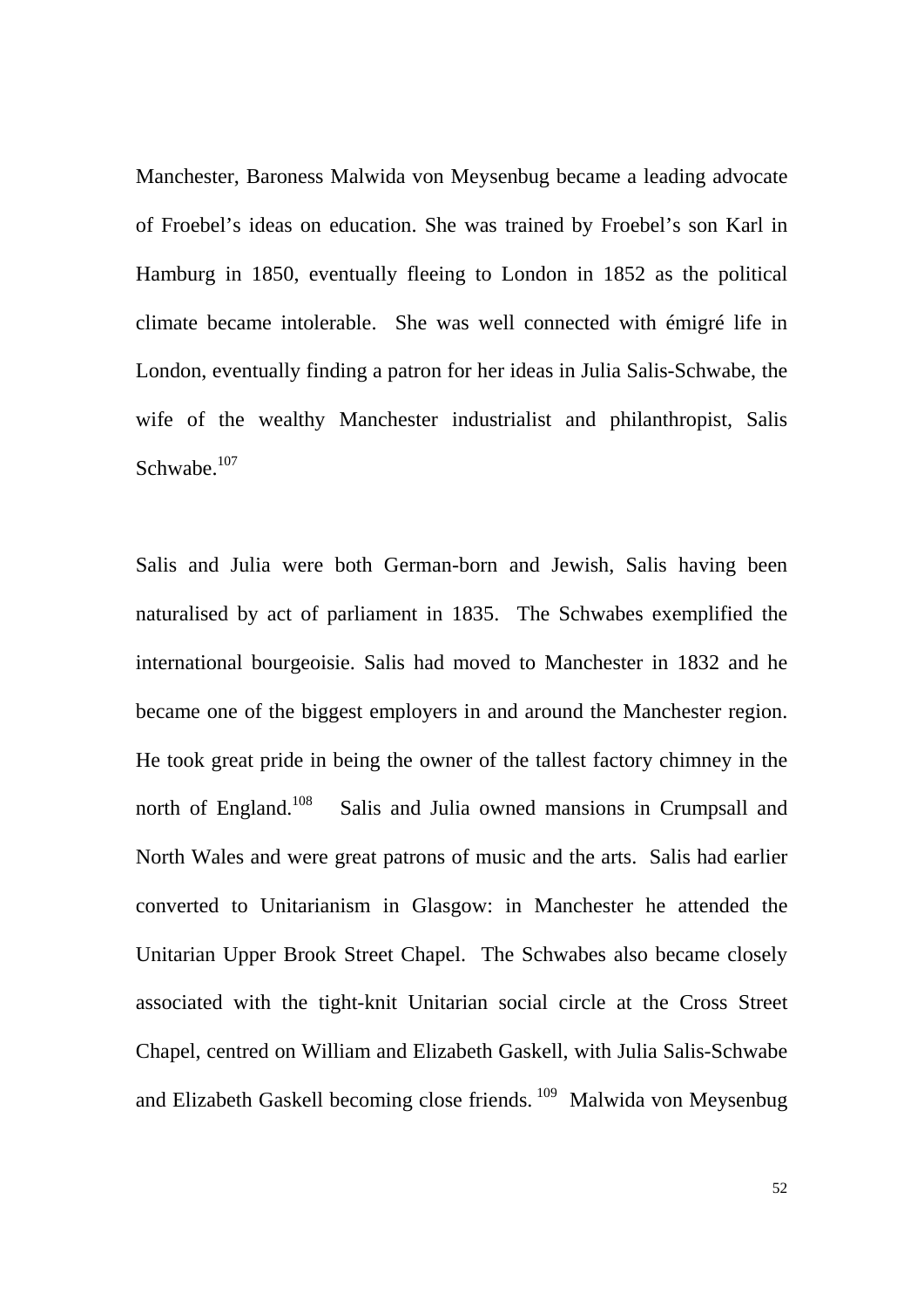found Julia Salis-Schwabe receptive to Froebel's ideas on education. As we should expect from the international bourgeoisie, Julia Salis-Schwabe's philanthropic endeavours were not confined to Manchester but were national and international in outlook. She founded and funded kindergartens, mixed elementary schools and training colleges in Naples in 1887. She also generously supported the Froebel Educational Institute in West Kensington; 'its training college was opened by her friend the Empress Frederick in  $1895'$ <sup>110</sup>

With this kind of powerful patronage, these ideas began to take root and propagate in Manchester. William Gaskell's successor at Cross Street, Samuel Steinthal, from an established German-Unitarian family in Bradford, was a pioneer of the kindergarten in Manchester, as was the industrialist William Mather, who opened a 'Free Kindergarten in Salford in 1872'.<sup>111</sup> A kindergarten education became a feature of progressive middle-class education in Manchester, though it was not always remembered with affection. Sir Alfred Hopkinson, who attended 'a very well-conducted kindergarten' in Manchester c.1859 when he was eight years old, thought the system suffered from too much pedagogical rigidity:  $112$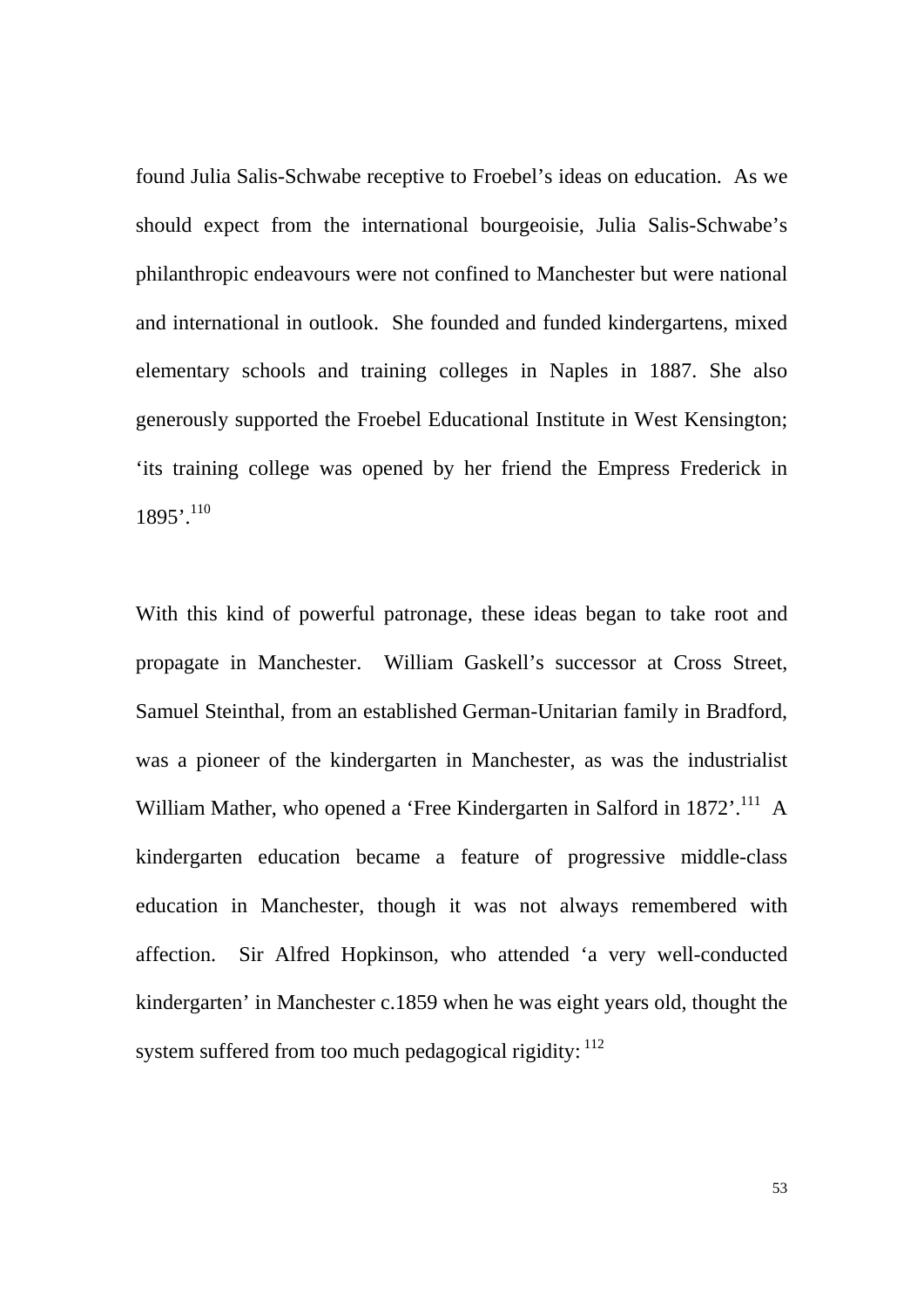I have not even now forgotten the sense of degradation at having to go through the regulated games and the routine production of useless articles according to affixed timetable. Hearing, as I passed a school in Zurich forty years later, the old tune to which the children used to sing, "Would you know how does the peasant?" I felt a return of the old nausea.

Slavish adherence to systems inevitably tended to subvert the very ideas Froebel and von Fellenberg were promoting. But other pioneers were perhaps more successful in interpreting, adapting and hybridizing these systems. W. H. Herford, from an established Manchester Unitarian family, spent his life promoting Froebel's ideas. In his retirement he wrote two books that were to become hugely influential: *The School: an Essay towards Humane Education* (1889) and *The Student's Froebel* (1893), 'adapted from *Die Menschenerziehung* of F. Froebel' and the best 'English account of the educational doctrine which it summarized and expounded'. $^{113}$  Rambling and physical activity were distinctive features of the schools W. H. Herford founded. Recalling his time as headmaster of Castle Howell school in Lancaster between 1850 and 1861, W. H. Herford noted that 'We sought

54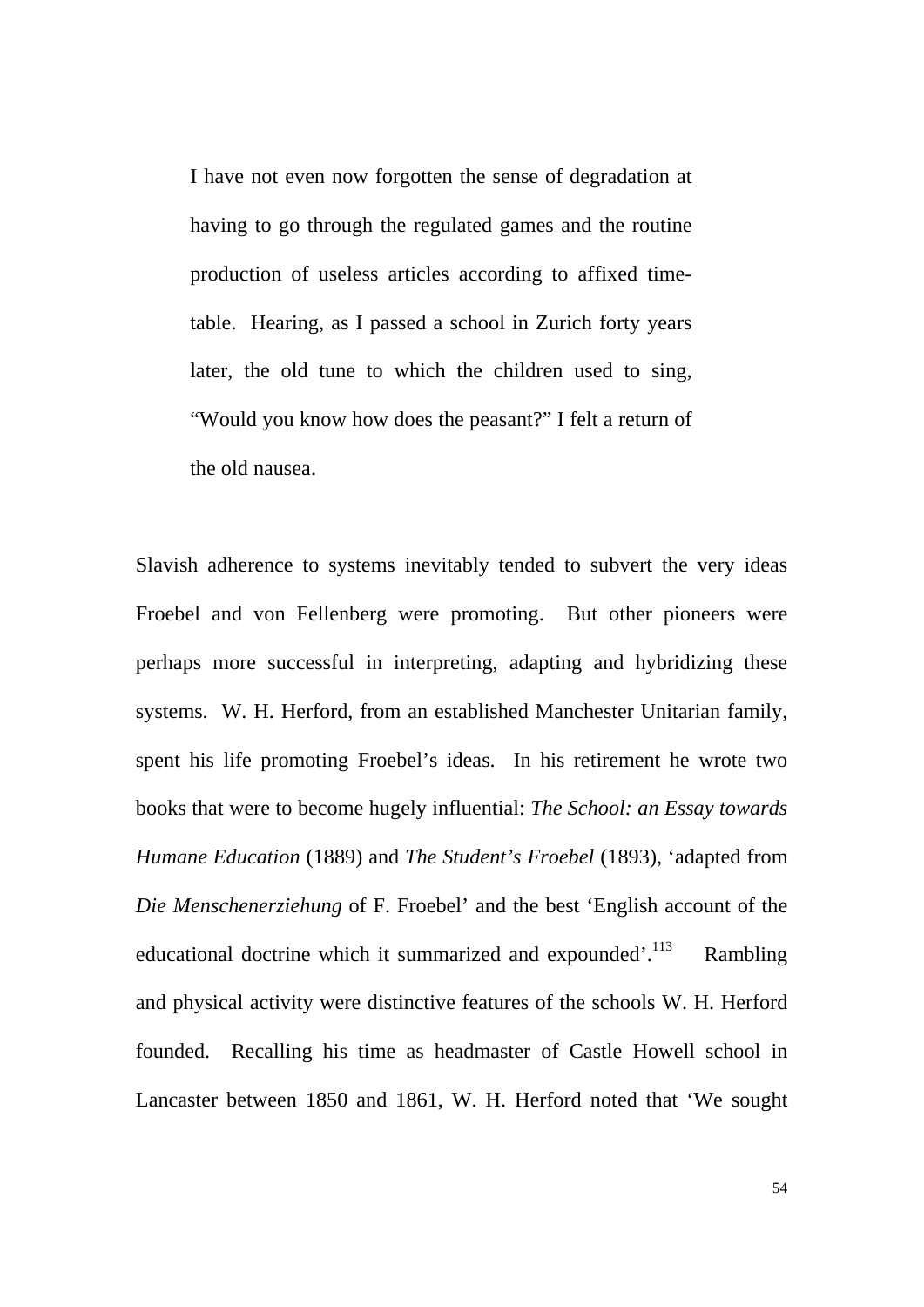every natural and wholesome bodily recreation; play, country walks and gymnastics, skating and bathing (in their seasons); carpentering and drilling'. Herford imported from Hofwyl the concept of the outdoor excursion, with the students putting in long training walks beforehand. Every May the students would spend three days in the Lake District where 'the climbs and walks, boating on the lake, learning to love Nature by examining flowers and observing birds, the comradeship between teacher and pupil, did foster growth and unfolding of body, mind and soul'.<sup>114</sup> Rudolph Davies, noting in 1888 'Some Changes in the School since 1862' recalled the equipment in the playground that showed a debt to the *Turnplatz* and the kindergarten. There was a 'ladder, used as a seat as much as for gymnastics', 'the sea-saw and the giant-stride', with at various times rope and pole climbing being part of the daily routine after breakfast.<sup>115</sup> Castle Howell School produced one mountaineer of note in the person of Arthur Milnes Marshall. Marshall entered the school in 1863, and was subsequently Professor of Zoology at Owen's College, Manchester. He was to die in a fall on Scafell on 31 December, 1893.<sup>116</sup> His near contemporary at Castle Howell was C. H. Herford (entered 1862), the father of the eminent pre-War rock climber, Siegfried Wedgewood Herford, who we will encounter in due course.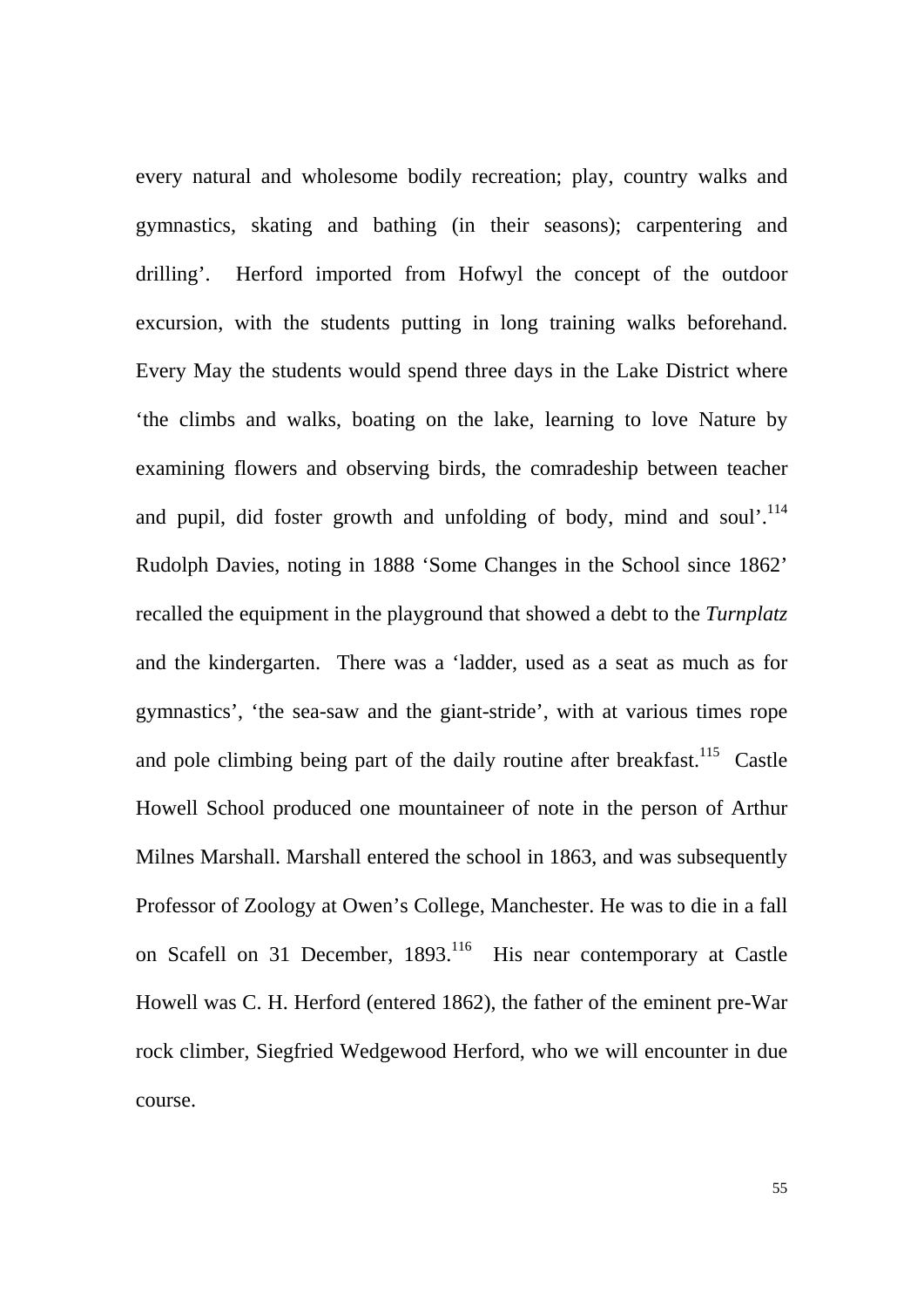After leaving Lancaster in 1861, W.H. Herford was a private tutor in Zurich, then a minister of the Free Church in Manchester from 1863 to 1869 where he gained a reputation for supporting women's education, both at the Ladies' College in Victoria Park and at Brook House School in Knutsford. In 1872 he founded the Manchester Kindergarten Association, and in April 1873 he opened, with Louisa Carbutt, a co-educational school in Fallowfield that was soon to move to Lady Barn House in Withington.<sup>117</sup> Lady Barn School was a Rousseauian 'commonwealth' where how a child learnt was more important than what they learnt and where intellectual activity was 'offset by regular physical activity, by plenty of fresh air, supplemented by a routine of exploratory play designed to enhance a child's sense of being in the world and not outside it<sup> $118$ </sup>. It was heavily supported by the German-Jewish and Unitarian communities in Manchester. 'Of the 111 pupils who entered the school during the first ten years of its existence [1873-1882], no less than 42 bore German names'.<sup>119</sup>

In Manchester in the 1870s and 1880s two important pedagogical traditions, with roots in distinct national experiences of the Enlightenment, began to cohere. W. H. Herford made this point explicitly when talking about the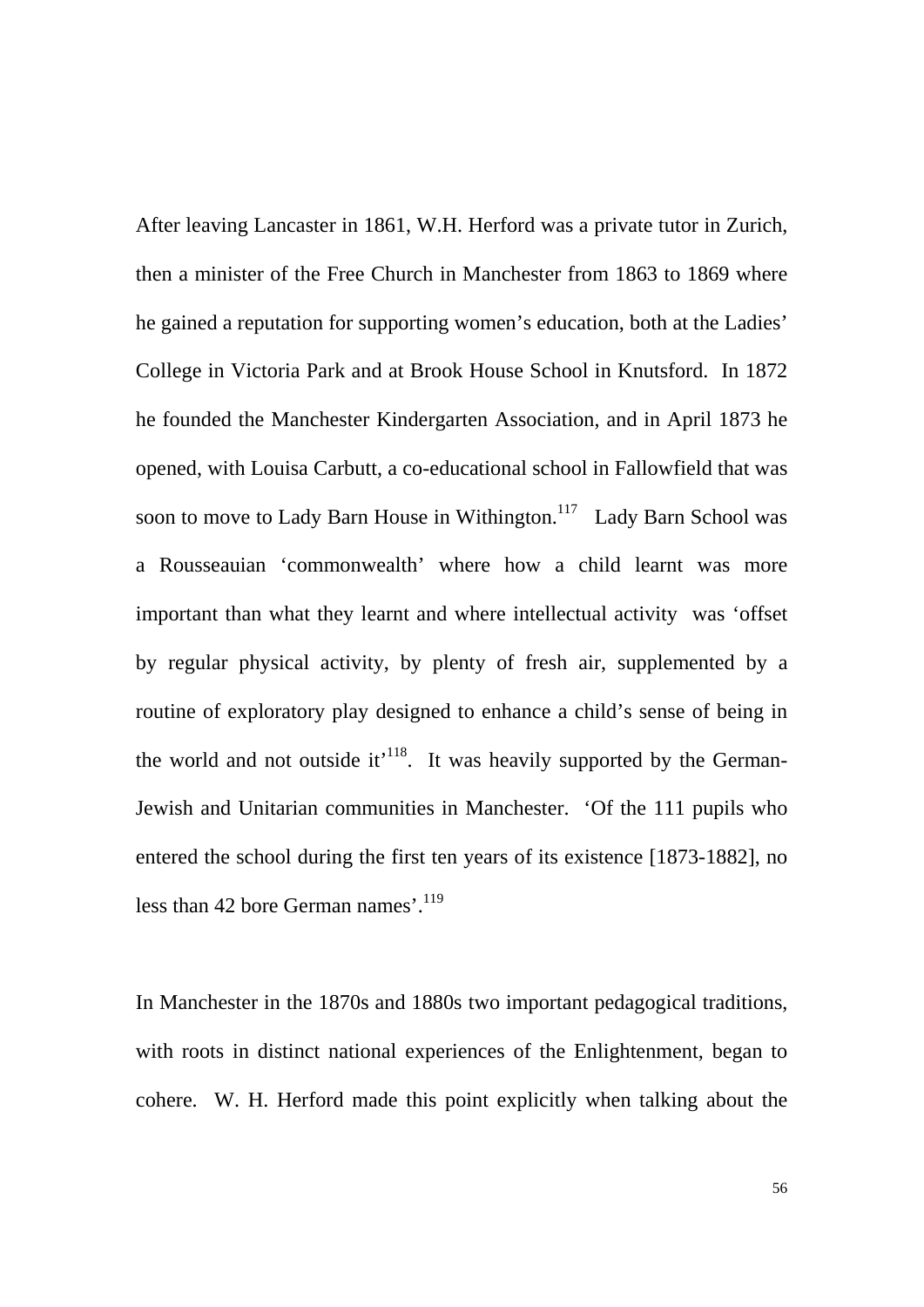educational tradition within his own family. His mother, Sarah, had run a 'prosperous girls' school in Altrincham' until her death in 1831.<sup>120</sup> W. H. Herford was of the opinion that her educational principles, rooted in the ideas of mid-Eighteenth-century Protestant Dissenters, exemplified by the Warrington Academy, shared the same intellectual heritage and goals as Pestalozzi and Froebel: <sup>121</sup>

She venerated Aikin, Barbauld, and Edgeworth, British pupils of Rousseau's *Emile*, but possibly knew not Pestalozzi and Fröbel, even by name. From all that I remember of her, she would have sympathised with these Apostles of Education: her aims would have coincided with F. Fröbel's 'Harmonious Development', and her methods with his 'Learn by doing'; as with Pestalozzi's fundamental thought, which was, to bring young senses and minds into closest contact with objects and with facts in place of mere words.

W. H. Herford's Lady Barn School, with its commitment to play, physical activity and the outdoors was a key element in the educational fashioning of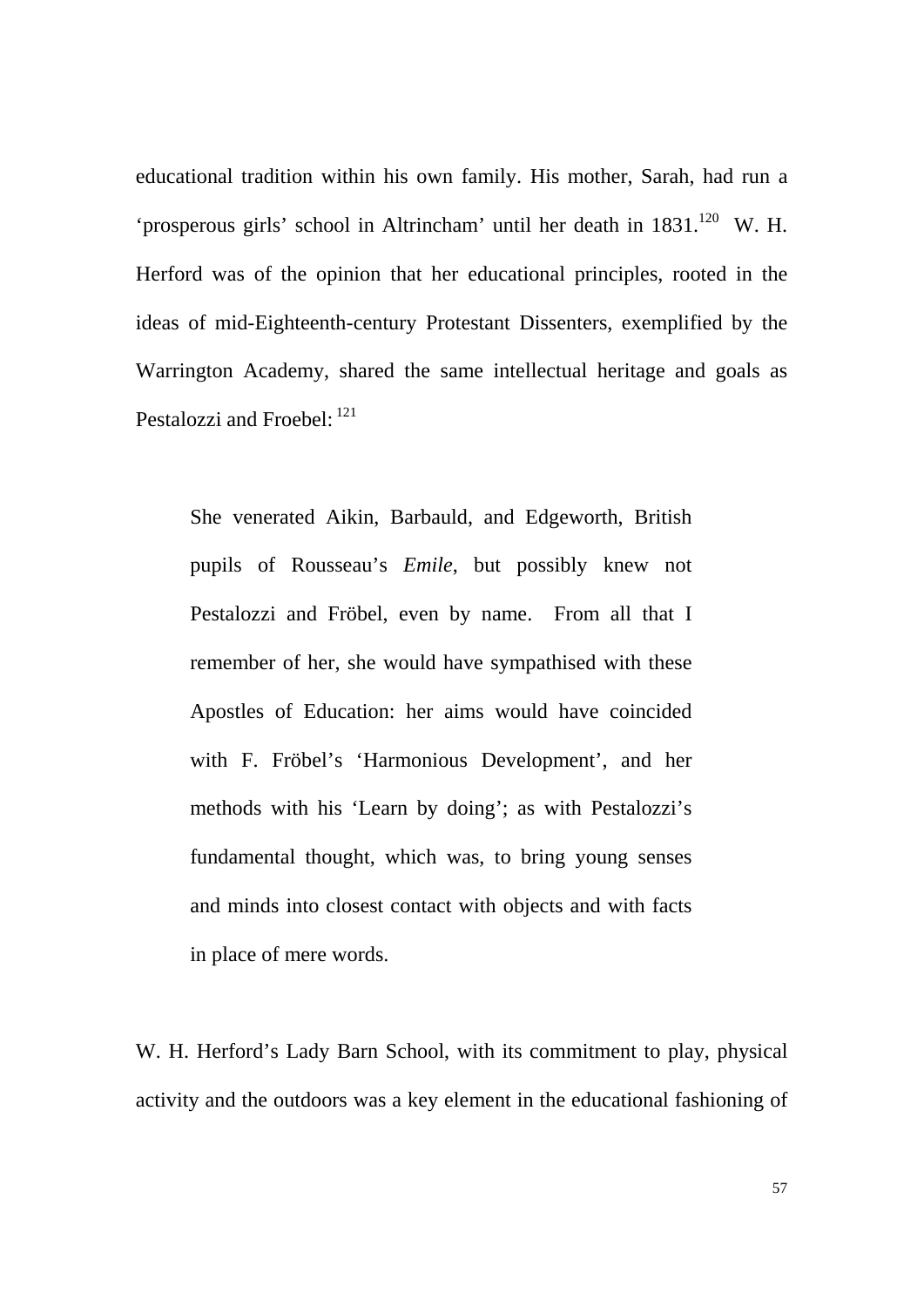perhaps the greatest British rock climber of the immediate pre-war era, Siegfried Wedgewood Herford. Geoffrey Winthrop Young, the doyen of British climbing in the late-Victorian and Edwardian period, certainly thought Herford was the outstanding climber of his generation, his preeminence cemented by his ascent, in April 1914, of the Central Buttress on Scafell, representing 'probably the biggest single breakthrough in standard in the history of Lakeland climbing'.<sup>122</sup> Siegfried Herford had grown up in Manchester and attended Lady Barn from 1899 to 1903. His mother, born Marie Catherine Betge, was German, from a bourgeois family in Bremen. Having radical ideas 'about the nature of society' and 'the aims of education', she escaped Bremen and took a teaching post in Manchester.<sup>123</sup> His father, Charles H. Herford, was from an old Manchester Unitarian family, linked to the Cross Street Chapel and on intimate terms with the Gaskells.<sup>124</sup> From 1901 C. H. Herford was professor of English at the Victoria University in Manchester: he had been a student at his uncle's Castle Howell School in Lancaster.

An energetic and impulsive boy, Siegfried Herford increasingly struggled at Lady Barn, a school, it should be noted, which was packed with his relatives on the teaching staff. His parents, in desperation, tried an alternative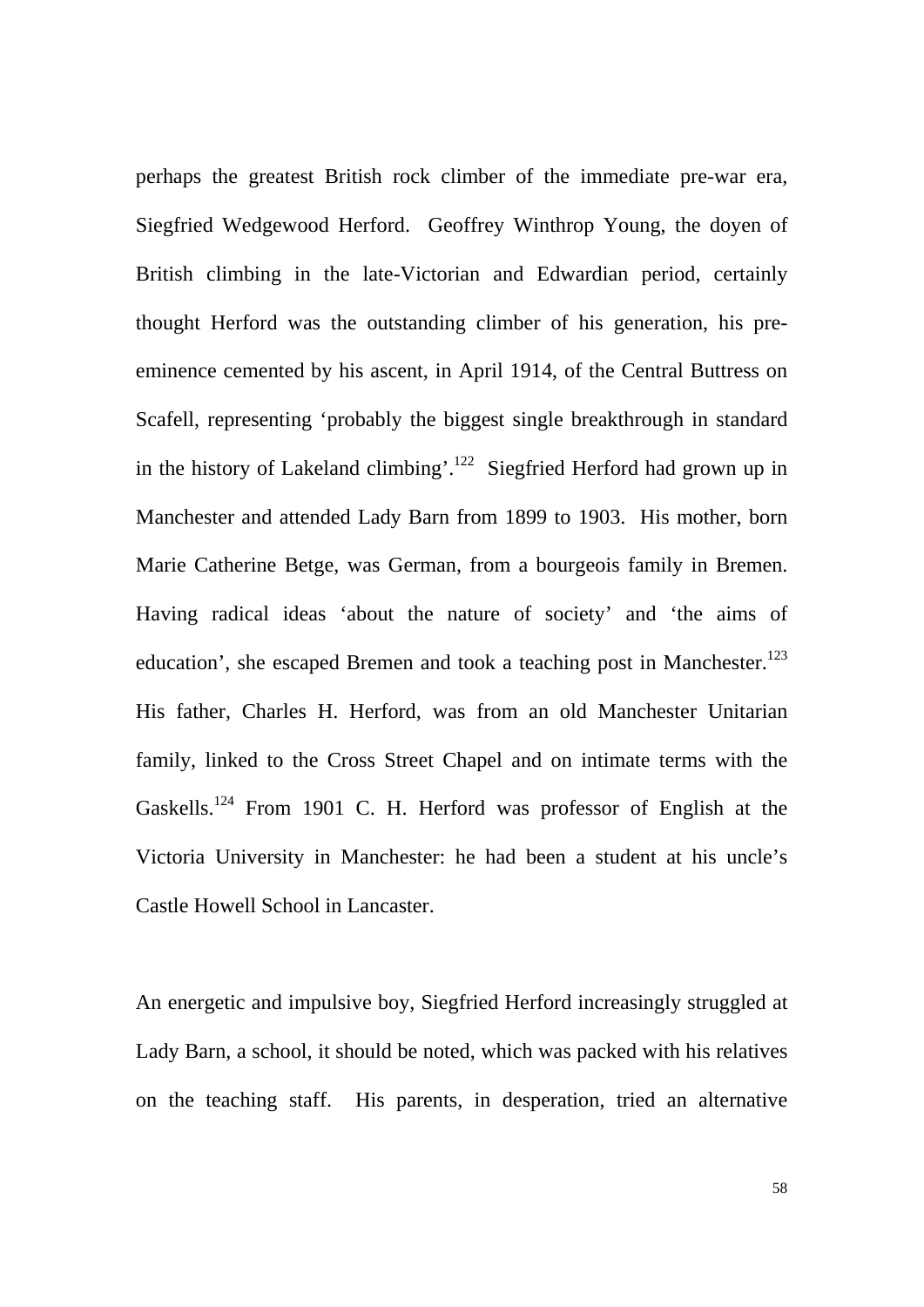approach and sent him to a classic Arnoldian preparatory school, Boxgrove House School, on the Surrey Downs near Guildford between 1903 and 1906. From 1906 to 1908 he attended Manchester Grammar School under the high master John Lewis Paton. Paton had spent part of his education in Germany, at the Halle Gymnasium. Paton introduced outdoor education to Manchester Grammar: camping at Alderly Edge and the Lake District, and school treks to the Alps, Norway and especially Germany.<sup>125</sup> Between 1908 and 1909, Siegfried Herford finished his secondary education at the Herman Lietz Schule at Bieberstein near Fulda, Germany. Situated in the Röhn Mountains of the Hesse spa country, it was a school where rock climbing was on the curriculum.126 Herman Leitz's educational theories were subsequently to have a huge influence on Kurt Hahn. Leitz's student Eric Meissner took over Hahn's school at Salem, eventually following Hahn to Gordonstoun and contributing to the creation of the Outward Bound movement in Britain.<sup>127</sup>

Siegfried Herford's very name expressed his mixed German and Unitarian heritage. The Wedgewood middle name recalled his kinship with Josiah Wedgewood. His first name, Siegfried, sprang from the Germanic folklore revival and had entered progressive consciousness in England via the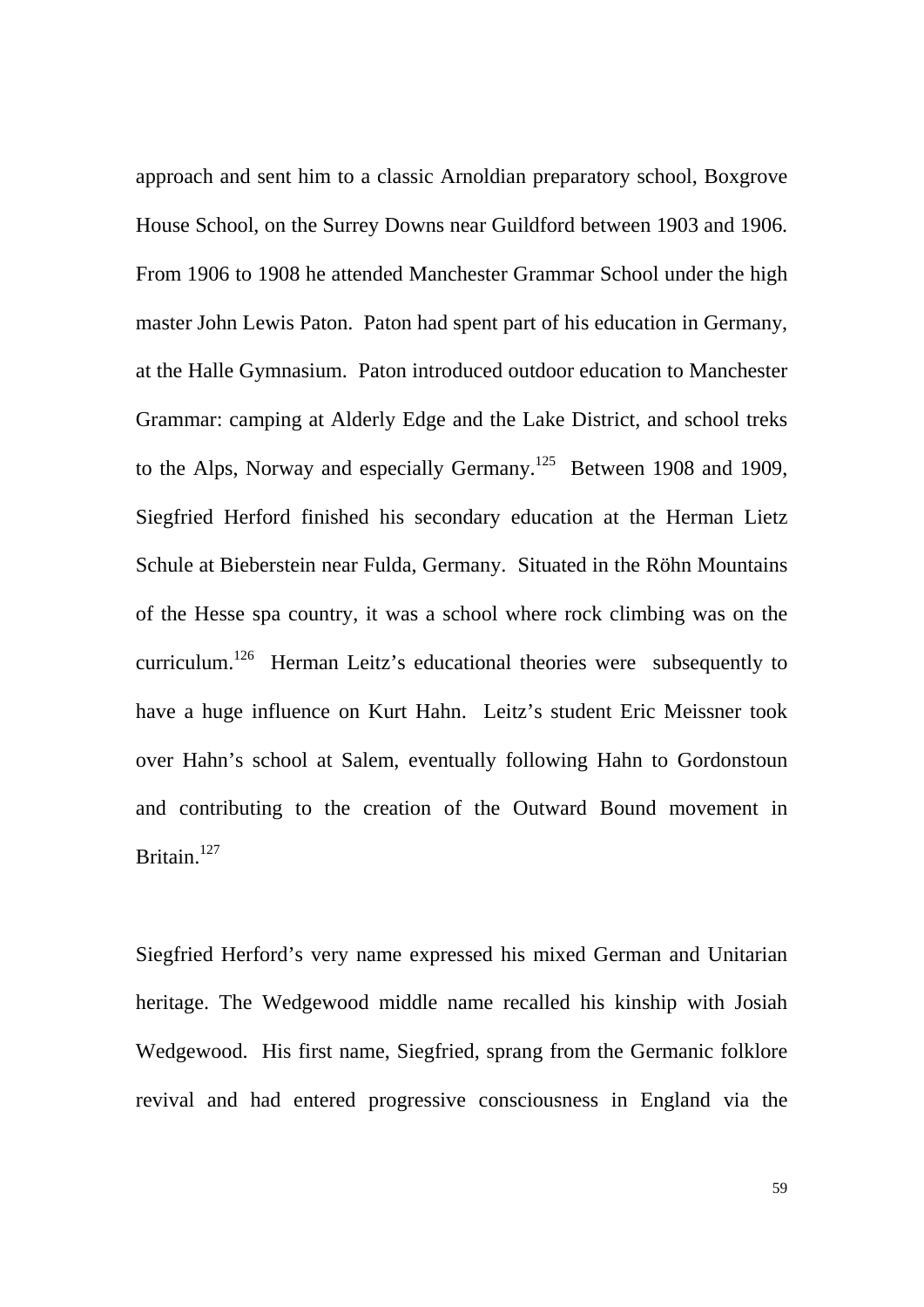'Teutonomania' of Carlyle, Matthew Arnold and William Morris. As Siegfried Herford grew up in Manchester, the cult of Wagner came to dominate the Germanophile musical culture of the city. Neville Cardus attested to the fact that 'no composer since has meant so much to the imagination as Wagner meant to those of us who in 1910 had just come of age and were listening to the Hallé orchestra, under Richter, beginning the *Meistersinger* overture<sup>'.128</sup> Herford completed his secondary education at the Herman Leitz Schule in the summer of 1909 with a trip to the homeland of the gods, a school expedition to climb Hekla in Iceland.

Thus in his own family, in his education and in the wider civic culture, ideas about mountains from the German folkloric tradition were reiterated and reinterpreted. Rooted in a *völkisch* past, Wagner's Siegfried was a representative of modernity, the slayer of the old gods, 'the Man of the Future, the man we wish, the man we will, but cannot make, and the man who must create himself'. In Act Three of *Siegfried*, it is only Siegfried who can approach Brünnhilde, guarded by flames, on an inaccessible mountain top.129 Heady stuff; and it is impossible for us to say for certain how this swirling current of myth and modernity influenced Herford's own *Bildung*. To his friends, he seemed the very embodiment of the legend, his friend and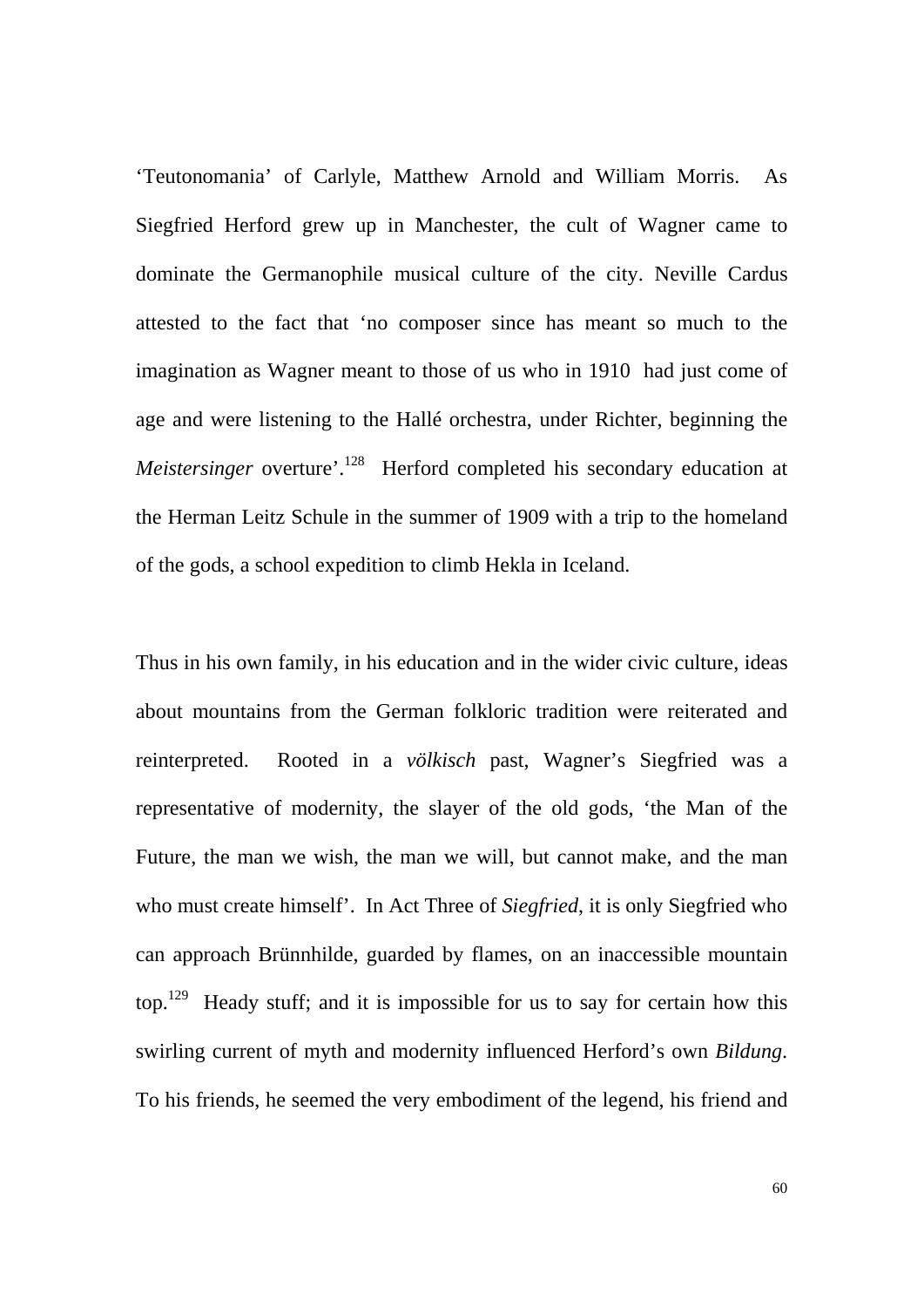mentor the *Manchester Guardian* leader writer C.E. Montague recalling that 'He was a sort of Norse giant, hugely tall and strong, blond, with tranquil blue eyes in which one could not imagine any expression of fear or despair as possible'. $130$  He certainly chose to identify himself with expressions of modernity that in art and literature at the time are most often associated with idealism's teleological optimism and the existential desire for transcendence. Not only was he a mountaineer, in 1909 he enrolled on the aeronautical engineering course at Victoria University of Manchester under Professor J. E. Petavel, a course he shared with the young Ludwig Wittgenstein.<sup>131</sup>

That the iconic figure of pre-war British rock climbing was half German seems not to have excited much attention among historians or contemporaries. It perhaps says something about how contemporaries understood Britishness and Englishness: it was less about race than about behaviour and self-identity. And it underscores just how cosmopolitan Manchester bourgeois culture was. As Wolfgang Kaschuba has noted, bourgeois culture 'developed not on the basis of its own inner continuity and exclusivity, but exhibited its greatest vitality in its dialogue with other group cultures and in the constant change and exchange that this involved. In this context, the term "bourgeois" had less to do with social origins than with the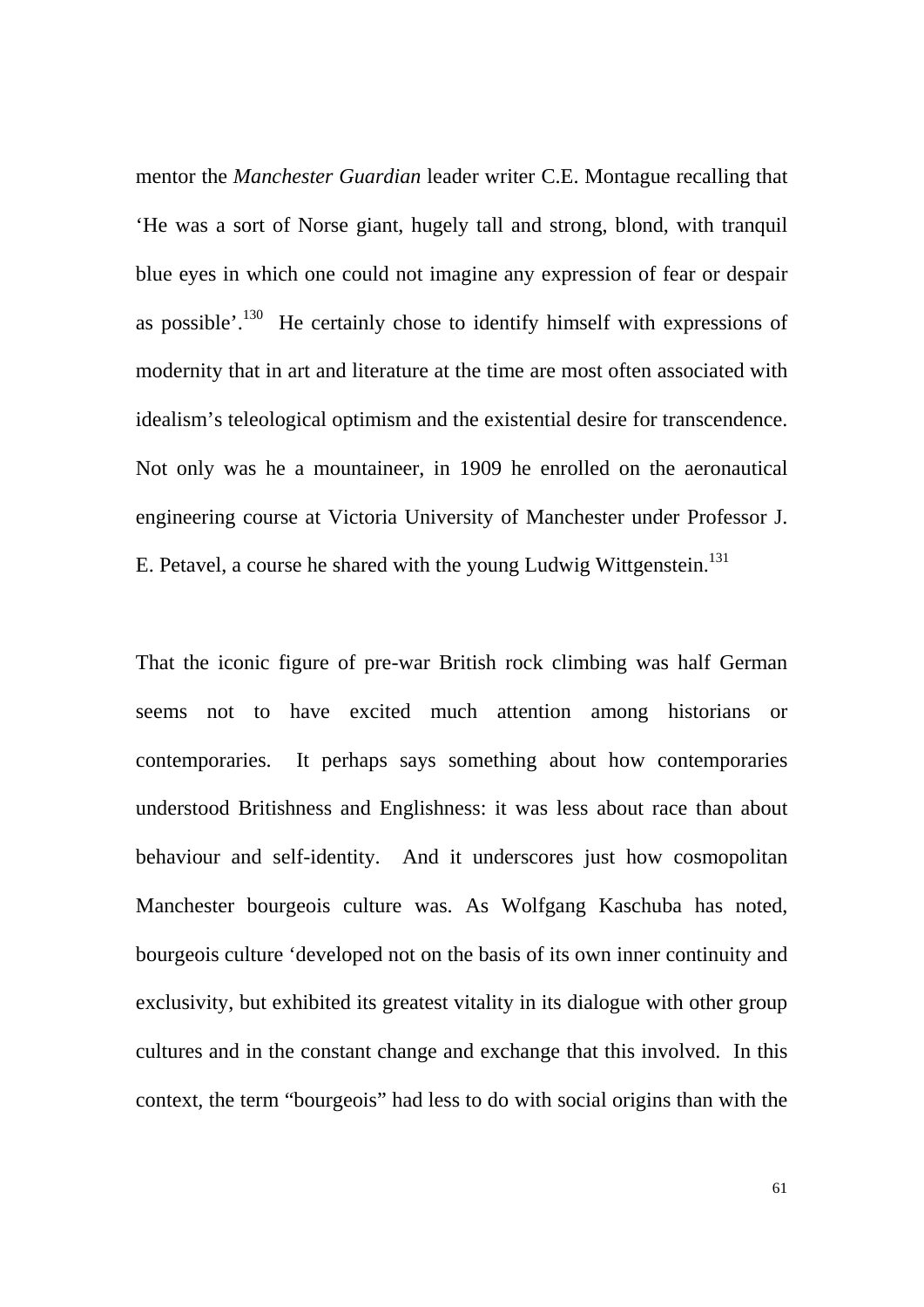development of a specific cultural praxis at least partly independent of any single group or class.<sup>'132</sup> In Manchester it was possible to be both German and British and to exhibit a 'specific cultural praxis' somewhere in between, though it became more difficult after the Boer War and impossible after 1914. Forced to choose, mountaineers such as Herford made the ultimate assertion of their Britishness and died for it on the Western Front. By then, overt acts of allegiance and assimilation had become essential. The Great War killed off for ever any sense of German cousinage. 'British intellectual life was ethnically cleansed and the debt of Victorian culture to Germany was erased from memory, or ridiculed.<sup>133</sup> The Great War destroyed Manchester's German community and rendered Germanness anathema.

Yet the 'specific cultural praxis' that dominated bourgeois Manchester's intellectual and cultural life c.1850 to 1914 deserves attention. The cosmopolitan nature of haute-bourgeois culture in Manchester at this time was part and parcel of a strong sense of regional pride and self-identity. In the minds of many Manchester men their 'Cottonopolis' was a city-state, bypassing national institutions and dealing directly with the rest of the world. Open, technocratic and free-thinking, the civic culture this regionalinternational nexus nurtured was distinctive and owed much to specifically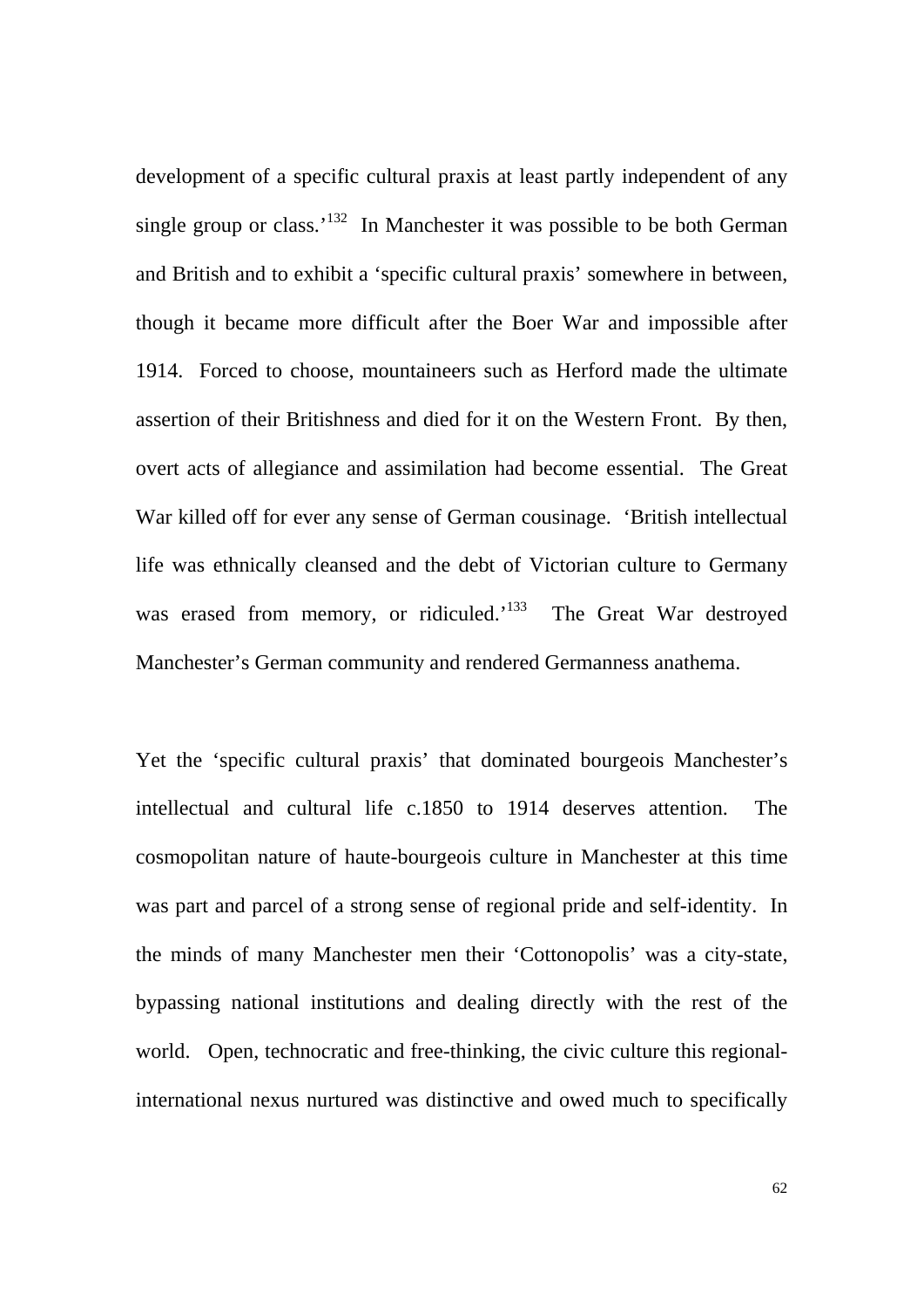German cultural and intellectual sources. German culture, ideas and institutions contributed powerfully to the development of progressive education in Manchester and Lancashire. With its emphasis on the balance between mind and body, on physical and outdoor education and on the role of play, it challenged the then dominant educational paradigm. Charles Montague did much to synthesise these ideas and promote them in his leader articles in the *Manchester Guardian*, contributing to the construction of a distinctive regional middle-class sporting culture in the  $1890s$  and  $1900s$ .<sup>134</sup> It is the very distinctiveness of this regional *Weltanschauung* that should make us re-evaluate the current orthodoxy on the origins of mountaineering and climbing in the British Isles.

Peter Hansen has noted how 'mountaineering was invented at the intersection of contemporary definitions of middle-class gentility and status, gender, and national identity'.<sup>135</sup> Hansen is clear that revolutions in transport, increased leisure time and greater disposable income were not in themselves enough to explain the emergence of mountaineering as a sport. He is clear that it required the development of the 'bourgeoisie - which was methodical and took its sports seriously'.<sup>136</sup> The mountaineering explosion in the Alps in the mid-nineteenth century was largely, but not entirely, the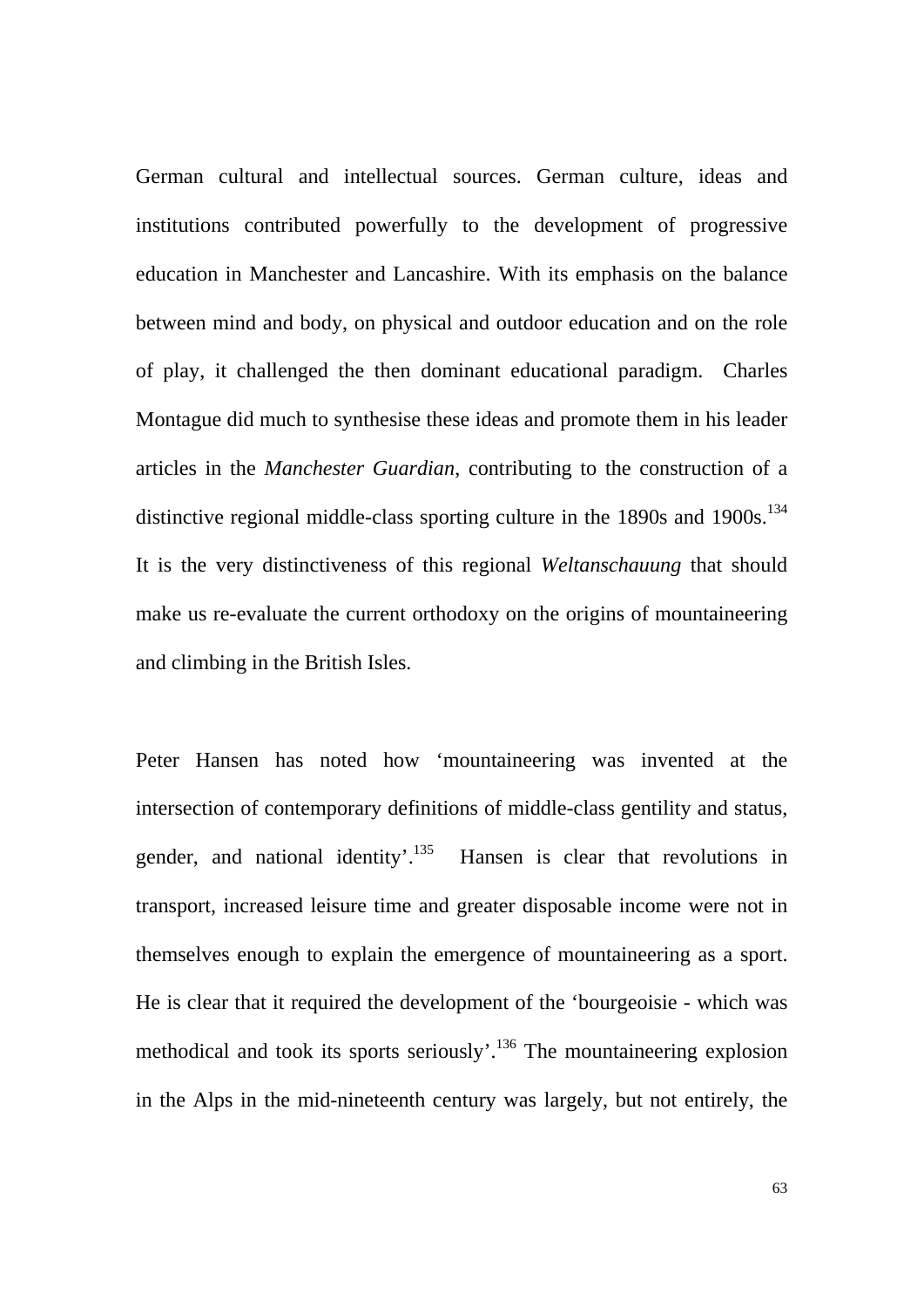product of British middle-class tourists. Motivated by contemporary ideas about manliness and athleticism, charged with a sense of imperial expansiveness and the exploratory and frontier qualities that it entailed, mountaineering as a sport was an expression of that exploratory *imperium*. 'By adopting the discourse of discovery from explorers in the rest of the word, the members of the Alpine Club represented the Alps as *terra incognita* to be explored and conquered'.<sup>137</sup> In Hansen's opinion, 'British' mountaineers represented themselves as agents of progressive modernity, in which their imperial masculinity conquered the space that indigenous superstition had left undisturbed for centuries'. The idea that the British 'conquered the Alps' was therefore a product of this aggressive imperialism, one that has remained largely unquestioned until recently in the largely monoglot histories of mountaineering that have been written in Britain. The national-mountaineering aspirations of the nations of the Alps were largely ignored. Turning the Alps into a 'playground', in Leslie Stephen's terms, required a form of mental imparkment, where the indigenous population underwent a form of clearance, written out of history and relegated in these narratives to the role of mere guides.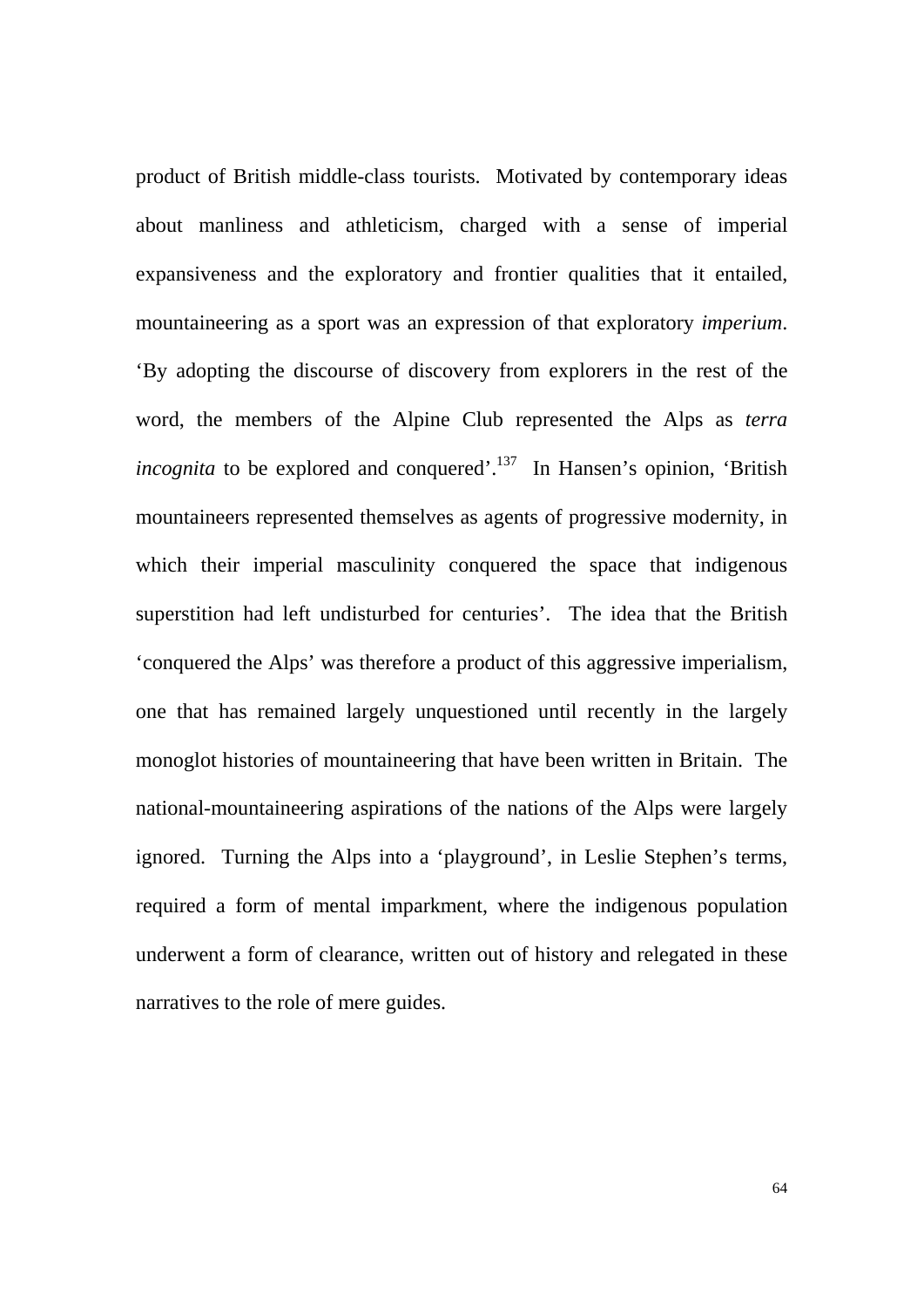All this is true, up to a point. But Hansen himself has pointed out that the boundaries of Britain were porous and diasporic, extending beyond the British Isles. The process of constructing identities was reciprocal. The periphery of Empire could and did exert a strong hold over the imaginative life of the core. The mountaineering tourist, acting out fantasies of imperial exploration while on a one-month holiday in the Alps, is evidence of this reciprocal process at work. But as Hansen himself concludes, this 'inside/outside relationship should be recognised as a more powerful, more complex, and more contested element in the historical, social, and cultural memory' of British 'modernity' than is often recognized'.<sup>138</sup> In a sense, much of Hansen's argument requires that we should see the culture of British mountaineers as overwhelmingly a national and imperial construction, driven by the dominant cultural discourses: chivalric, manly, athletic, exploratory. The purpose of this paper has been to shift the focus from the 'British' to the 'international' aspects of bourgeois culture. Leaving aside the question of how much it contributed nationally, the cosmopolitan culture of late nineteenth-century Manchester explored in this paper certainly had profound effects on mountaineering and the emergence of rock climbing as a distinctive sport in the north-west of England in the 1880s and 1890s. In Manchester, modernity was represented by the

65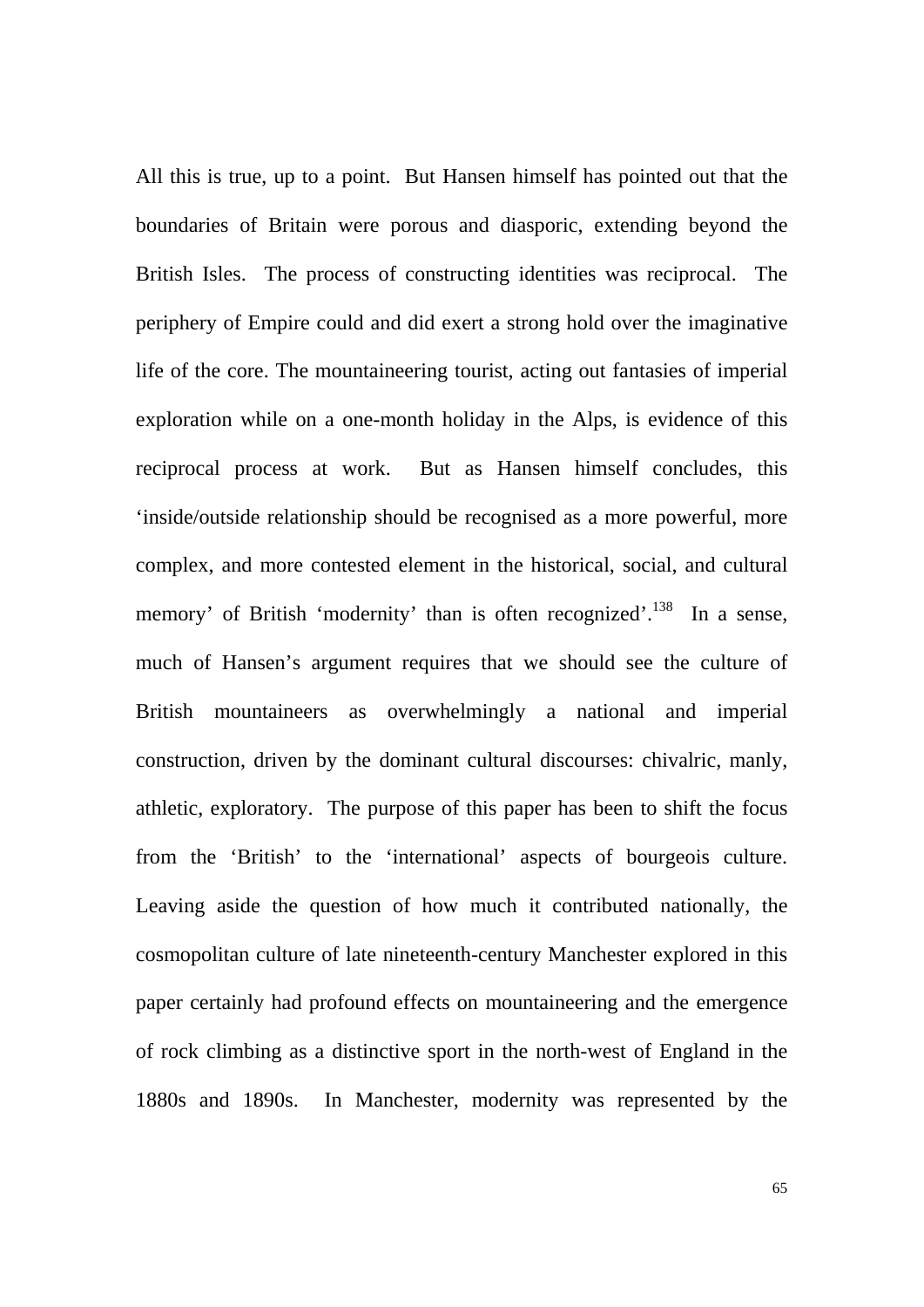'inside/outside' relationship that existed between a distinctive regional culture connected to an international German diaspora. In many ways this regional/international nexus cut across the grain of dominant national/imperial cultural discourses. Nationalist objectives mattered less when allegiance was perhaps dual and ill-defined. Mountains were approached from different cultural and literary traditions and placed in the context of progressive social theories that envisaged them as educational as well as athletic spaces. Climbing mountains to engage in inner exploration has been largely overlooked in contemporary explanations of the sport. In Noel Annan's memorable phrase, the German Awakening scattered like atomic particles ideas about the nature of man throughout Europe:<sup>139</sup>

the need for man to find his identity and having found it to express himself, the interpretations of freedom, the heartrending concern about the nature of man's will, the awareness of ineluctable conflicts between equally valuable principles such as the Dionysian and the Apollonian, between the *naïv* and the *sentimentalisch*, between reason and understanding, between the will to power and the ideals of renunciation and self-annihilation.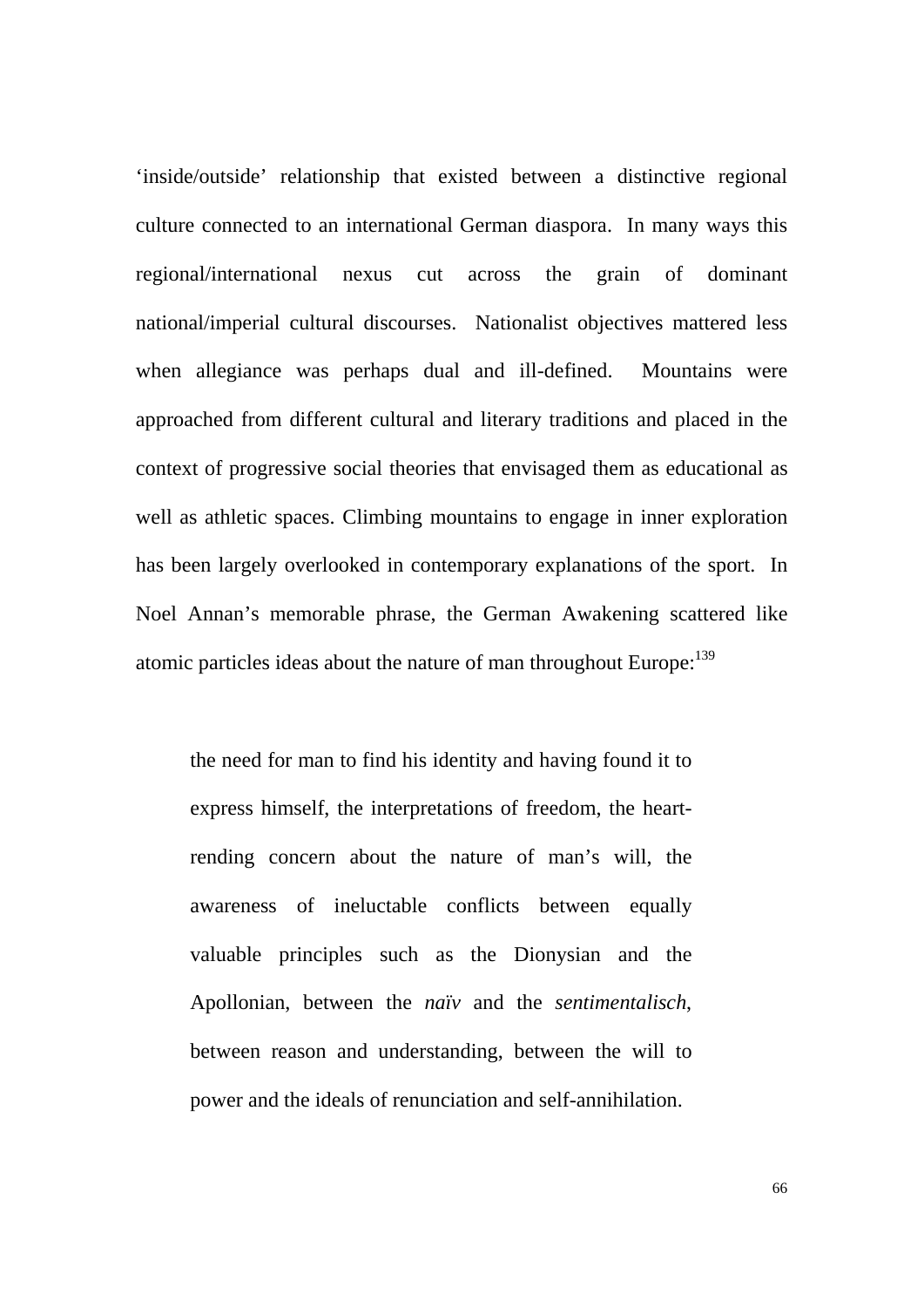European idealism, with its transcendental longings and teleological drive found in mountains the metaphor for this inner struggle, where ideas about individual and collective identity could be worked out. Progressive educationalists embraced mountains as an extension of the classroom and as laboratories of the reformed individual. To climb and ramble in the fells was to engage in a dialectical process with them, the educational goals of which were ultimately the idealist and Platonist goals of approaching nearer to the 'true' and the 'good'. If, as Patrick Joyce has noted, 'the integrity of the provincial might be the way in which a sense of Englishness or Britishness was achieved that united the country as a whole', $^{140}$  then we have to ask just how British was that regional culture? And how much did it have in common with a national culture that was aggressively imperialist and convinced of the merits of Britishness and Englishness? Paul Readman, in writing about 'The Place of the Past in English Culture', has noted that English identity c.1890-1914 'was dominated by a distinctive, largely inward-looking, and importantly localized sense of Englishness. It can plausibly be inferred that wider ideas of Britishness-not least those founded upon empire and imperialism-found less purchase' than regional and localised identities.<sup>141</sup> It suggests that the answer to the question 'Why did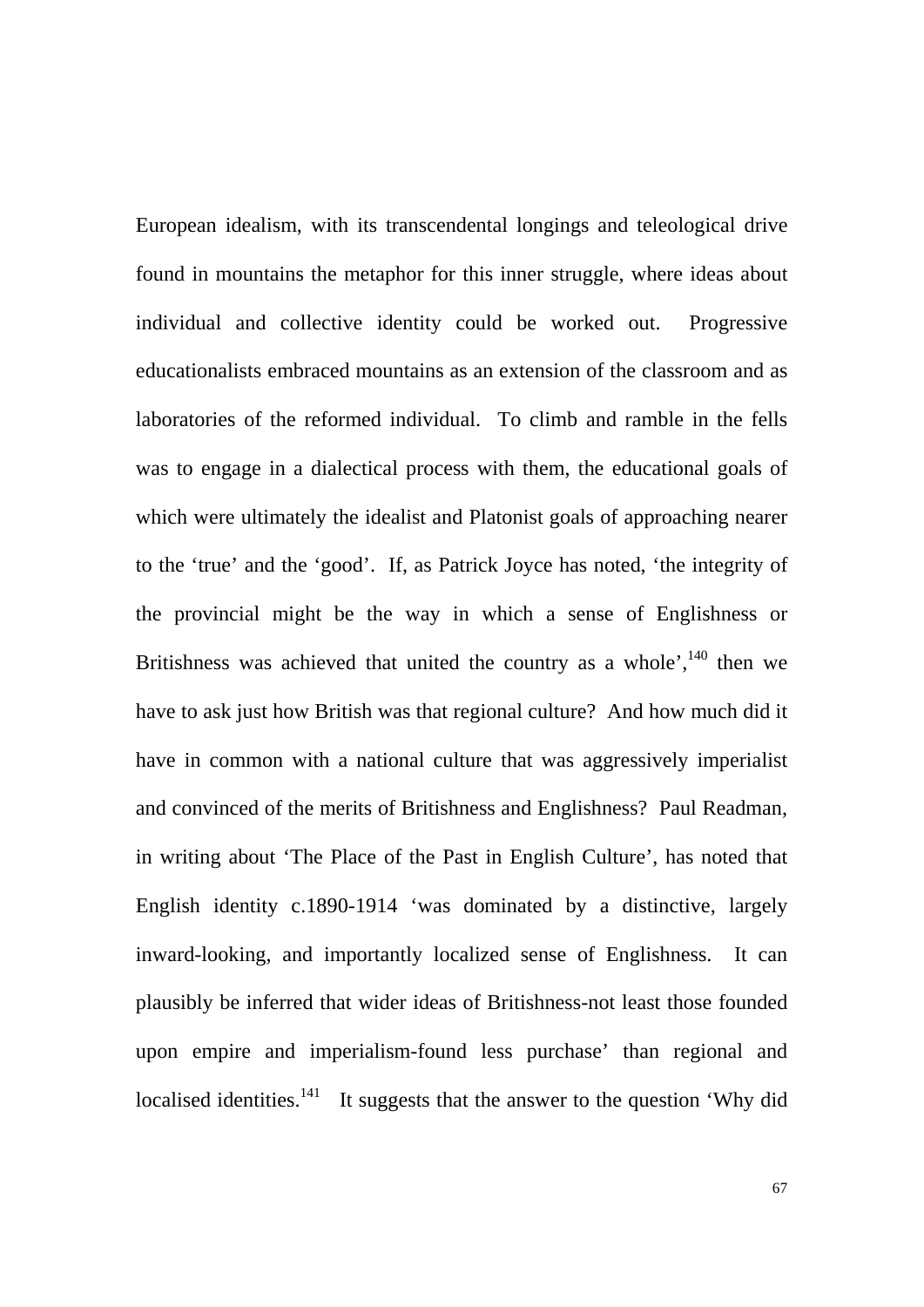people begin to climb mountains?' requires more thought. Ultimately it suggests that developing an understanding of regional middle-class sporting identities will be essential if we are to understand the development of the sport of mountaineering and rock climbing in the British Isles as a whole. Finally, and more broadly, it suggests that in discussing late Victorian and Edwardian notions of Britishness and Englishness our focus on imperial and national discourses need to be moderated by a better historical understanding of the international and cosmopolitan values and culture to be found in later nineteenth-century Manchester.

*University of Central Lancashire* JONATHAN WESTAWAY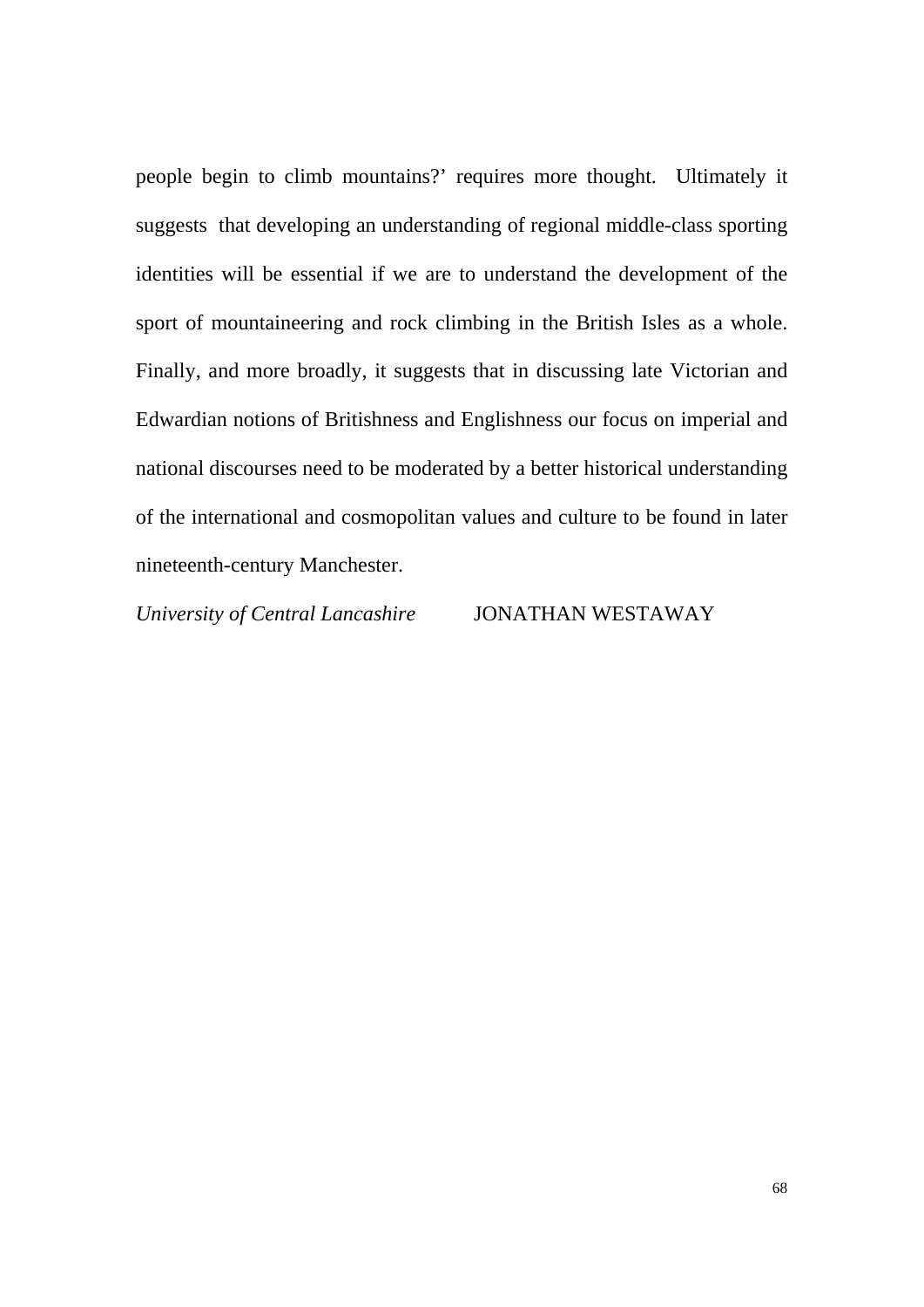<sup>1</sup> Alan J. Kidd, 'Introduction: The Middle Class in Nineteenth–Century Manchester', in *City, Class and Culture: Studies of social policy and cultural production in Victorian Manchester* Alan J Kidd and K. W. Roberts (eds), (Manchester, 1985), 1-25 at 5.

<sup>2</sup> Simon Gunn, *The Public Culture of the Victorian Middle Class: Ritual and authority in the English industrial city 1840-1914* (Manchester, 2000), p.27.

3 Ibid., 107.

<sup>4</sup> Howard M. Wach, 'A "still, small voice" from the pulpit: religion and the creation of social morality in Manchester, 1820-1850', *Journal of Modern History*, lxiii, (1991), 425-456, at 426. John Seed, 'Unitarianism, political economy and the antinomies of liberal culture in Manchester, 1830-50', *Social History*, vii, (1982), 1-25, at 5. <sup>5</sup> Kidd, 'Introduction: The Middle Class in Nineteenth–Century Manchester', 10. 6 John K. Walton, *Lancashire: a social history 1558-1939* (Manchester, 1987), 129-130, 137. Mabel Tylecote, 'The Manchester Mechanics' Institution, 1824-50' in *Artisan to Graduate: Essays to commemorate the foundation in 1824 of the Manchester Mechanics' Institution, now in 1974 the University of Manchester Institute of Science and Technology*  D. S. L. Cardwell (ed), (Manchester, 1974), 55-86, 58. Michael E. Rose, 'Culture, Philanthropy and the Manchester Middle Classes', in *City, Class and Culture: Studies of social policy and cultural production in Victorian Manchester* Alan J Kidd and K. W. Roberts (eds), (Manchester, 1985), 103-117. R. F. Bud, 'The Royal Manchester Institution', in *Artisan to Graduate: Essays to commemorate the foundation in 1824 of*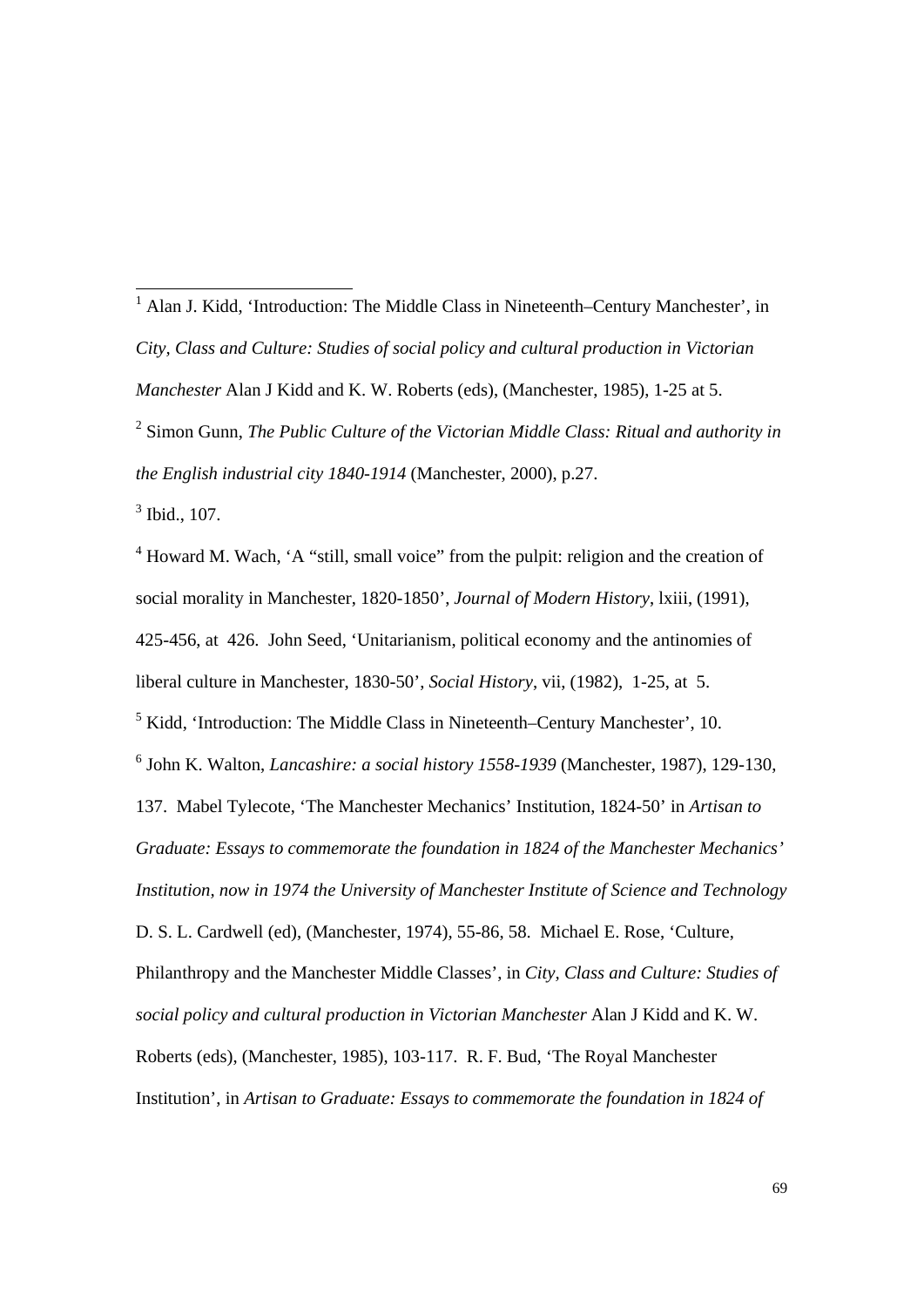*the Manchester Mechanics' Institution, now in 1974 the University of Manchester Institute of Science and Technology* D. S. L. Cardwell (ed), (Manchester, 1974), 119- 133, 123.

<sup>7</sup> Kidd, 'Introduction: The Middle Class in Nineteenth–Century Manchester', 11.

<sup>8</sup> Kidd, 'Introduction: The Middle Class in Nineteenth–Century Manchester', 10.

<sup>9</sup> Seed, 'Unitarianism, political economy and the antinomies of Liberal culture in

Manchester', 3.

 $10$  Ibid., 3.

l

11 Panikos Panayi, *Immigration, ethnicity and racism in Britain 1815-1945* (Manchester 1994), 91, 92.

 $12$  Ibid., 51.

13 Ibid., 97.

 $14$  Ibid., 92.

15 Bill Williams, *The Making of Manchester Jewry, 1740-1875* (Manchester, 1985), 169;

Panikos Panayi, *German Immigrants in Britain during the Nineteenth century 1815 –* 

*1914* (Oxford Berg, 1995), 102.

16 Williams, *Manchester Jewry*, 11-18.

17 Panayi, *German Immigrants*, 18.

18 Williams, *Manchester Jewry*, 34,43.

 $19$  Ibid.,  $102$ .

 $20$  Ibid., 169.

21 Panayi, *German Immigrants*, 102-103.

<sup>22</sup> Kidd, 'Introduction: The Middle Class in Nineteenth–Century Manchester', 6.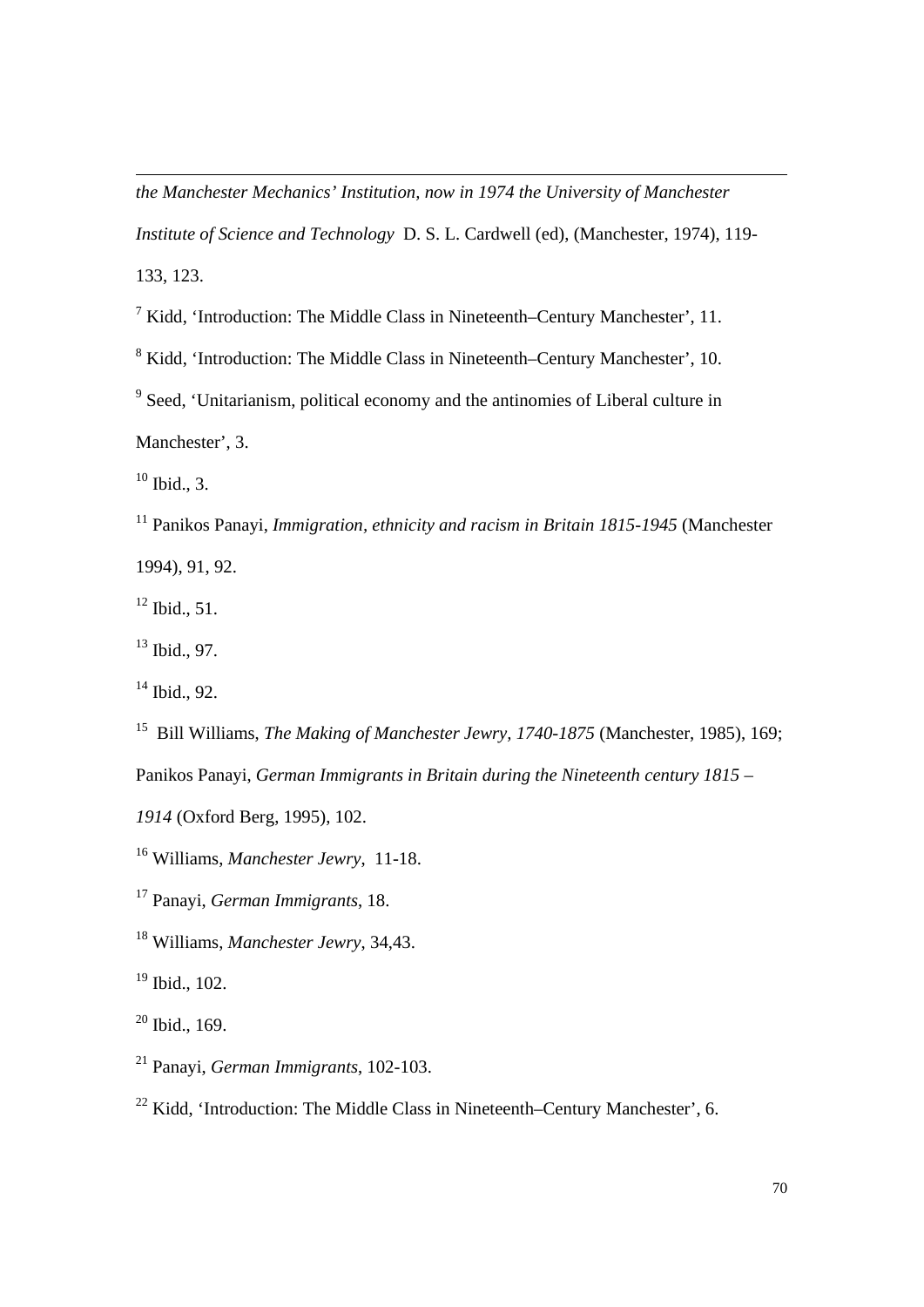23 Gunn, *Public Culture,* 19.

25 Williams, *Manchester Jewry,* 92.

<sup>26</sup> Bill Williams, 'The Anti-Semitism of Tolerance: Middle-Class Manchester and the

Jews 1870-1900', in *City, Class and Culture: Studies of social policy and cultural* 

*production in Victorian Manchester* Alan J Kidd and K. W. Roberts (eds), (Manchester,

1985), 75-102. Katherine Chorley, *Manchester Made Them* (London, 1950), 135.

27 Williams, *Manchester Jewry*, 260.

28 Williams, *Manchester Jewry*, 156.

29 Ibid.*,* 168.

30 Ibid., 86.

31 Christopher Clark, *Iron Kingdom: the rise and downfall of Prussia, 1600-1947* (2006), 56.

32 Noel Annan, *Leslie Stephen: The Godless Victorian* (1984), 205-6.

33 John Brewer, 'City Lights', *New York Review of Books*, May 11 2006, 18-21 at 20.

37 Neville Cardus, 'Music in Manchester', in W. H. Brindley (ed.) *The Soul of* 

*Manchester* (Wakefield, 1974), 176-183 at 177.

38 Panayi, *German Immigrants*, 180.

39 Gunn, *Public Culture,* 28-29.

40 Panayi, *German Immigrants,* 102-103.

 $24$  Kidd, 'Introduction: The Middle Class in Nineteenth–Century Manchester', 8.

<sup>34</sup> Williams, *Manchester Jewry*, 44.

<sup>35</sup> Clark, *Iron Kingdom*, 431.

<sup>36</sup> Sir Alfred Hopkinson, *Penultima* (1930), 23.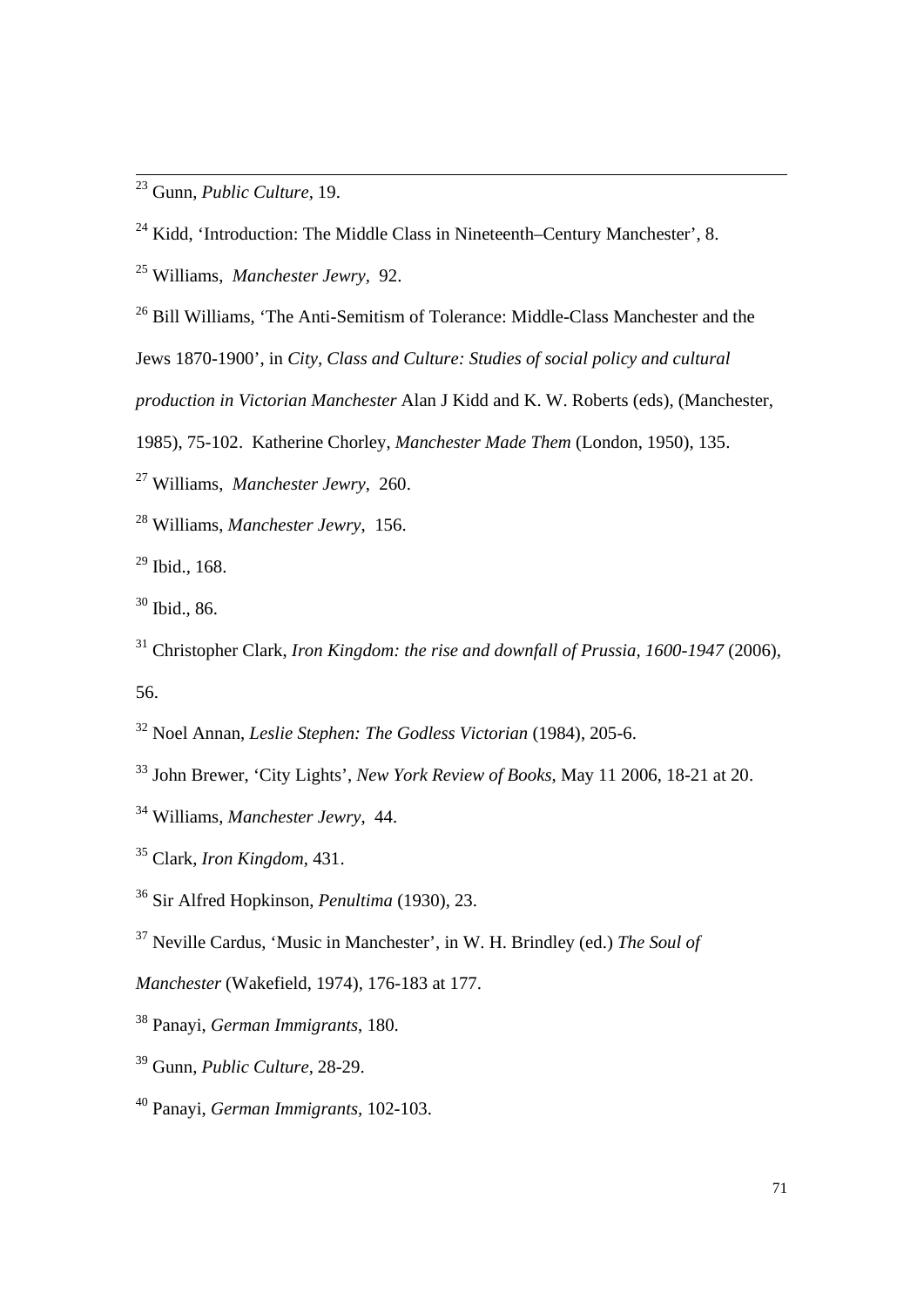- 42 Michael E. Rose, 'Culture, Philanthropy and the Manchester Middle Classes', in *City, Class and Culture: Studies of social policy and cultural production in Victorian*
- *Manchester,* Alan J Kidd and K. W. Roberts (eds), (Manchester, 1985), 103-117 at 112.
- 43 Williams, *Manchester Jewry*, 77, 93.
- 44 Ibid., 169.
- 45 W. O. Henderson, *The Life of Friedrich Engels: Volume One* (1976), 229.
- 46 Ibid., 229.
- 47 Ibid., 226-7. Panayi, *German Immigrants,* 188.
- 48 Ibid., p.188.
- 49 Williams, *Manchester Jewry*, 169.
- 50 David Ayerst, *Guardian: Biography of a Newspaper* (London, 1971), 190.
- 51 Oliver Elton, *C. E. Montague: a memoir* (London, 1929), 27.
- 52 Neville Cardus, *Second Innings: More Autobiography* (London, 1950), 7.
- 53 Gunn, *Public Culture,* 26.
- 54 Panayi, *German Immigrants,* 129.
- 55 Neville Cardus, *Autobiography* (London, 1947), 48.
- 56 Ayerst, *Guardian*, 339.
- 57 A. N. Wilson, *The Victorians* (London, 2002), 348-352.
- 58 Katherine Chorley, *Manchester Made Them* (London, 1950), 117-8.
- 59 Hopkinson, *Penultima*, 18-27.
- 60 Chorley, *Manchester Made Them*, 231-2.
- 61 Panayi, *German Immigrants,* 135.

 <sup>41</sup> Williams, *Manchester Jewry*, 41.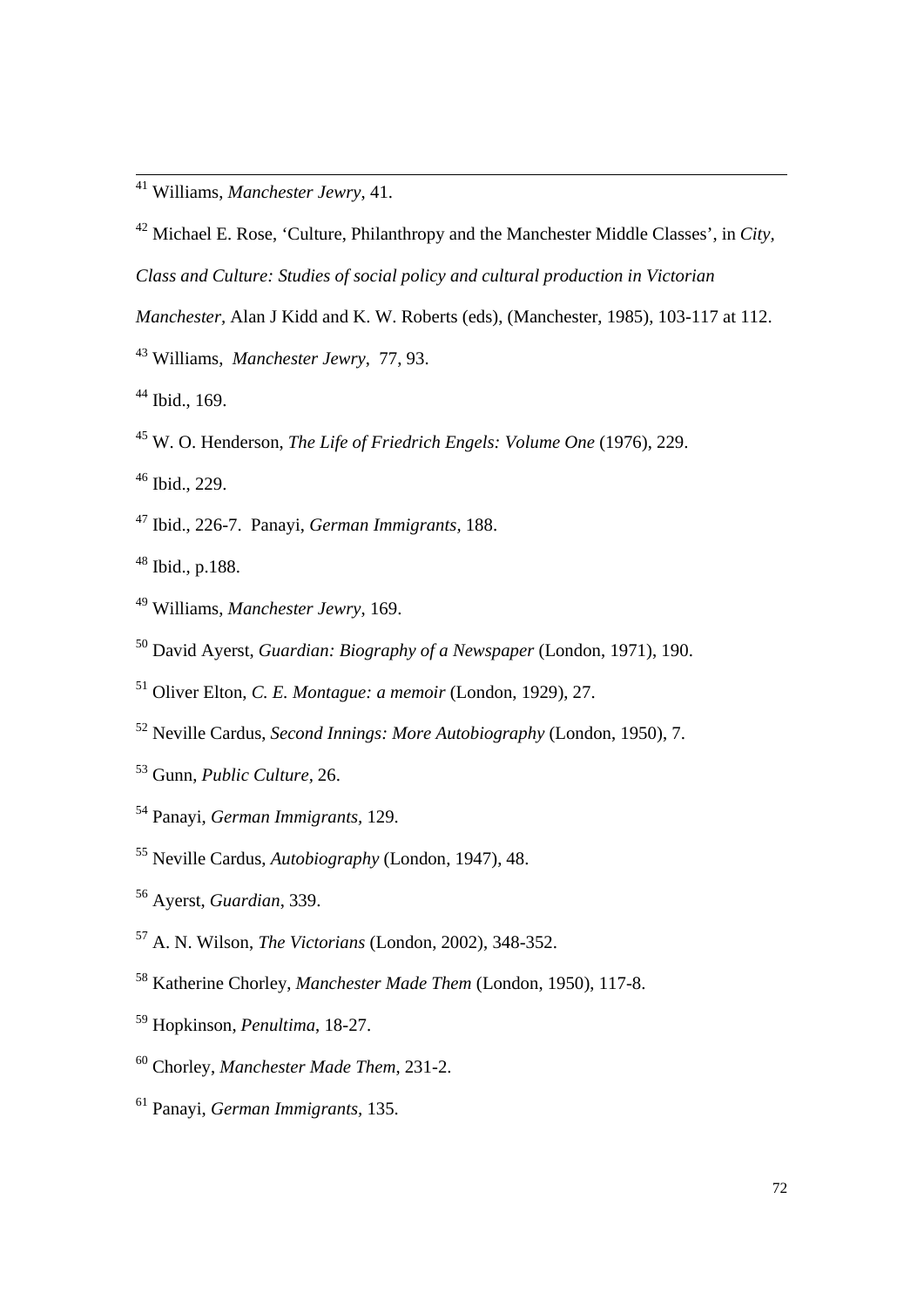62 H. B. Charlton, *Portrait of a University 1851-1951: to commemorate the centenary of Manchester University* (Manchester, 1951), 4.

63 Richard J. Howarth, 'Schuster, Sir Arthur [formerly Franz Arthur Friedrich] (1851-

1934)', *Oxford Dictionary of National Biography*, Oxford University Press 2004, URL

http://www.oxforddnb.com/view/article/35975 [Accessed 3 August 2005]; Richard Davenport-

Hines, 'Schuster, Sir Felix Otto, first baronet (1854-1936)', *Oxford Dictionary of* 

*National Biography*, Oxford University Press 2004, URL

http://www.oxforddnb.com/view/article/35977 [Accessed 26 September 2004]; Albert Napier,

revised by Mark Pottle, 'Schuster, Claud, Baron Schuster (1868-1956), *Oxford* 

*Dictionary of National Biography*, Oxford University Press 2004, URL

http://www.oxforddnb.com/view/article/35976 [Accessed 26 September 2004].

64 Gunn, *Public Culture*, 19.

65 W. H. Brock, 'Tyndall, John (1820-1893)', *Oxford Dictionary of National Biography*, Oxford University Press 2004, URL http://www.oxforddnb.com/view/article/27948 Accessed [3 August 2005].

66 Robert H. Kargon, 'Roscoe, Sir Henry Enfield (1833-1915), *Oxford Dictionary of National Biography*, Oxford University Press 2004, URL

http://www.oxforddnb.com/view/article/35827 [Accessed 3 August 2005].

 $67$  D. M. Farrar and A. J. Pacey, 'Aspects of the German tradition in technical education', in *Artisan to Graduate: Essays to commemorate the foundation in 1824 of the* 

*Manchester Mechanics' Institution, now in 1974 the University of Manchester Institute of* 

*Science and Technology* D. S. L. Cardwell (ed), (Manchester, 1974), 11-22, at 11. The

names Schwann and Schwabe were to be found on the committee of the newly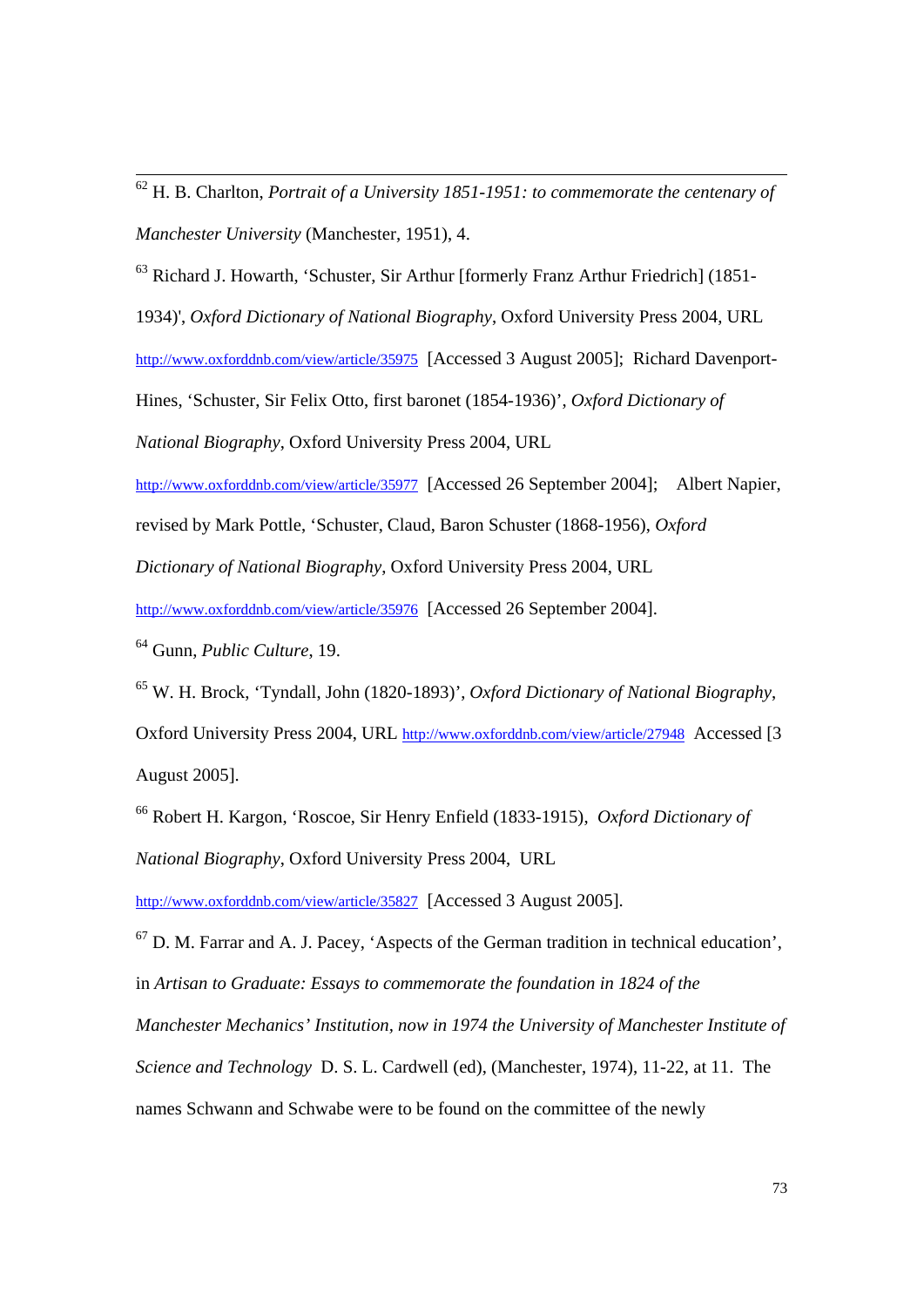constituted Manchester Technical School and Mechanics' Institution, see M. J.

Cruickshank, 'From Mechanics' Institution to Technical School, 1850-92', in *Artisan to Graduate: Essays to commemorate the foundation in 1824 of the Manchester Mechanics' Institution, now in 1974 the University of Manchester Institute of Science and Technology* 

D. S. L. Cardwell (ed), (Manchester, 1974), 134-156, at 146.

- 68 Charlton, *Portrait of a University,* 67.
- $69$  Ibid., 67.

l

- 70 W. R. Ward, *Victorian Oxford* (1965), 126.
- 71 Hopkinson, *Penultima*, 243, 244.
- $72$  Tylecote, 'The Manchester Mechanics' Institution, 1824-50', 58.
- 73 Mabel Tylecote, *The Mechanics' Institutes of Lancashire and Yorkshire before 1851* (Manchester, 1957), 160.
- 74 Tylecote, 'The Manchester Mechanics' Institution, 1824-50', 70.
- 75 J. A. Mangan, *Athleticism in the Victorian and Edwardian Public School* (London, 2000), 54-65.
- 76 Tylecote, *Mechanics' Institutes of Lancashire and Yorkshire*, 28.
- 77 Cruickshank, 'From Mechanics' Institution to Technical School', 137-138.
- 78 Ibid., 139.
- 79 Ibid., 139.
- $80$  Ibid., 140-141.
- 81 Henderson, *The Life of Friedrich Engels: Volume One*, 227.
- 82 Panayi, *German Immigrants*, 189.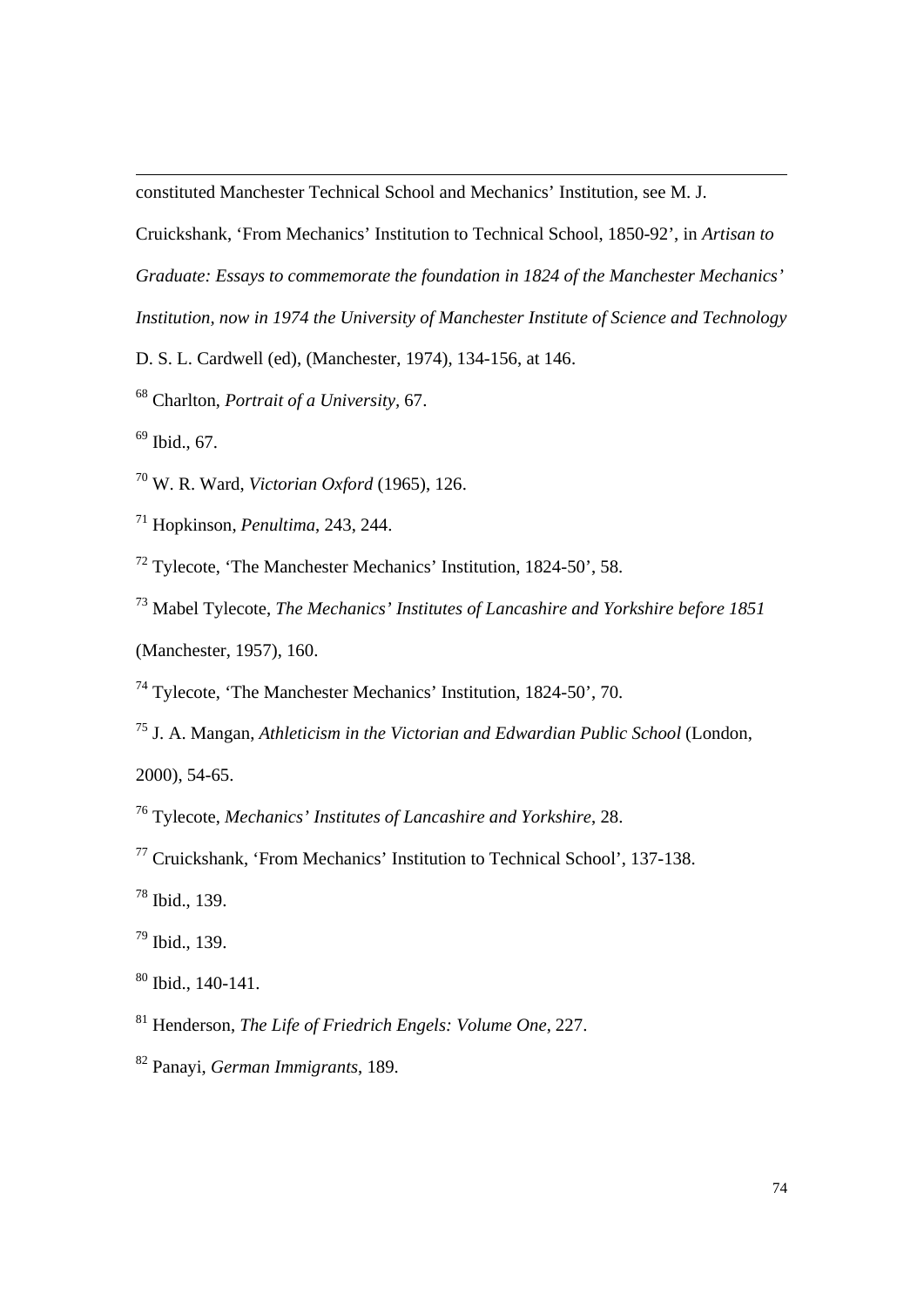83 Leopold Katscher, 'German Life in London', *The Nineteenth Century*, May 1887, 726- 741, at 729. Panayi, *German Immigrants*, 186-7.

84 Elizabeth Baigent, 'Ravenstein, Ernst Georg (1834-1913)', *Oxford Dictionary of* 

*National Biography*, Oxford University Press 2004, URL

http://www.oxforddnb.com/view/printable/41114 [Accessed 13 Jan 2006]

85 David C. Young, '*Mens Sana in Corpore Sano*? Body and Mind in Ancient Greece', *The International Journal of the History of Sport*, xx, (1), January 2005, 22-41, at 33.

<sup>86</sup> Ingomar Weiler, 'The Living Legacy: Classical Sport and Nineteenth-Century Middle-

Class Commentators of the German-Speaking Nations', in *The European Sports History* 

*Review, iv: Reformers, Sport, Modernizers: Middle-Class Revolutionaries*, J. A. Mangan,

(ed), (London, 2002), 9-34, at 10; Christiane Eisenberg, 'Charismatic National leader:

Turnvater Jahn', in *European Heroes: Myth, Identity, Sport,* Richard Holt, J. A. Mangan and Pierre Lanfranchi (eds), (London, 1996), 24.

87 John Lowerson, *Sport and the English middle classes 1870-1914* (Manchester, 1995),

97.

88 Weiler, 'The Living Legacy', 11.

 $89$  Ibid., 16.

90 Young, '*Mens Sana in Corpore Sano*? Body and Mind in Ancient Greece', 33.

91 Eisenberg, 'Charismatic National leader: Turnvater Jahn', 14-27.

<sup>92</sup> Colin Lees, *Mind, Body, Spirit: A History of the Manchester YMCA* (London: National Council of YMCAs, 1996), 45.

<sup>93</sup> Ibid., 46.

<sup>94</sup> Robert Snape, 'The Co-operative Holidays Association and the cultural formation of countryside leisure practice', *Leisure Studies*, xxiii, (2), April 2004, 143-158; Alexander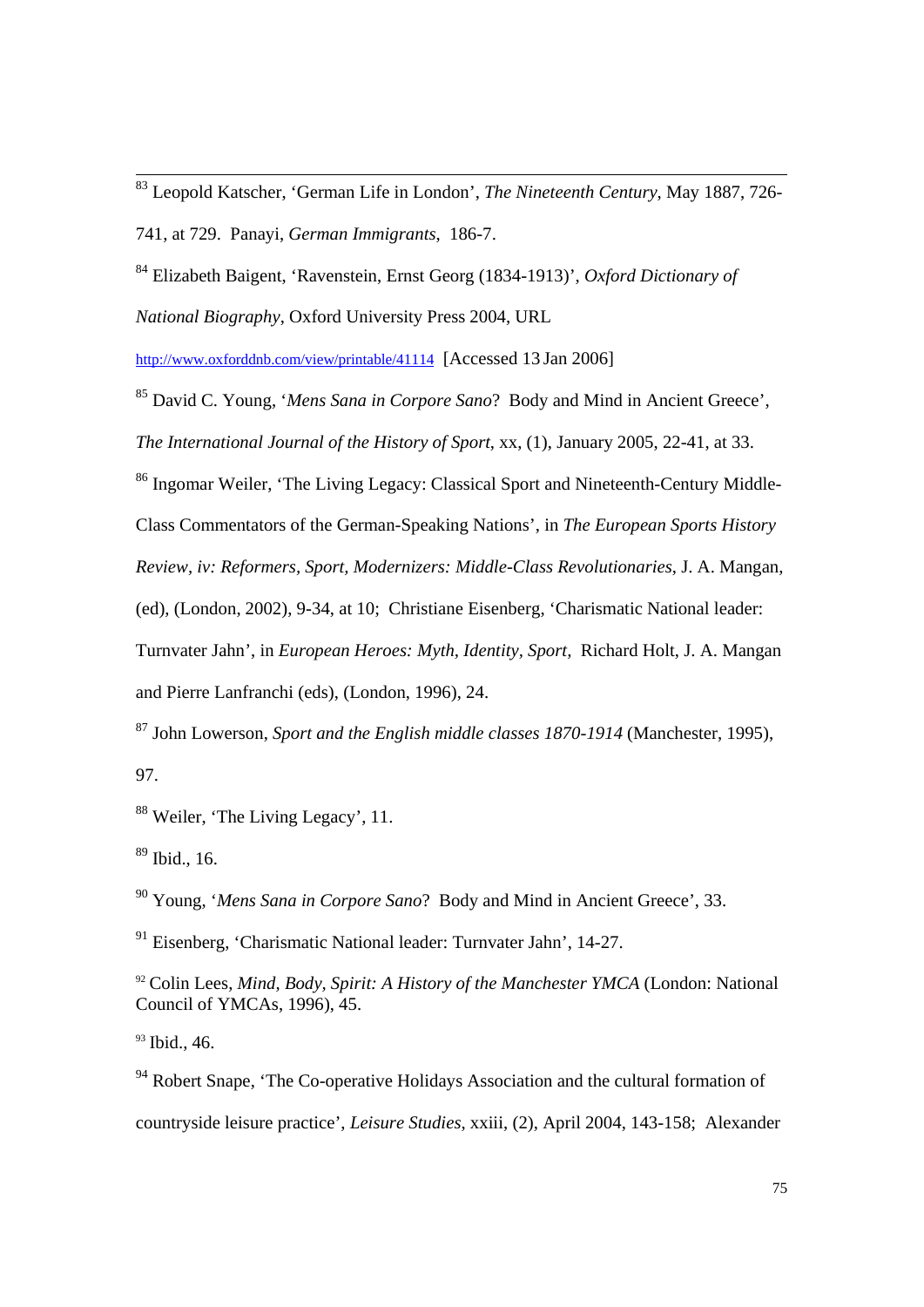Gordon, revised by R. Tudur Jones, 'Paton, John Brown (1830-1911)', *Oxford Dictionary* 

*of National Biography*, Oxford University Press, 2004, URL

http://www.oxforddnb.com//view/article/35410 [Accessed 27 August 2005];

John Lewis Paton, *John Brown Paton: a biography* (London, 1914), 212-234.

 $95$  J. Coatman, revised by M. C. Curthoys, 'Paton, John Lewis Alexander (1863-1946)',

*Oxford Dictionary of National Biography*, Oxford University Press, 2004, URL

http://www.oxforddnb.com//view/article/35412 [Accessed 27 August 2005].

<sup>96</sup> 'Manchester Athletes', *The Penny Illustrated*, 6 August 1870, 14.

<sup>97</sup> Alan Hankinson, *A Century on the Crags: the story of rock climbing in the Lake District* (London, 1988), 47.

98 John Gill, 'The Origins of Bouldering', www.johngill.net

URL http://www128.pair.com/r3d4k7/Oscar%20Eckenstein.html [Accessed 10 August 2005]

99 T. S. Blakeney and D. F. O. Dangar, 'Oscar Eckenstein, 1859-1921', *The Alpine* 

*Journal*, 1960, lxv, 62-79.

l

100 'The German Gymnasium', *The Times*, 30 January 1865, 5.

101 Martin Booth, *A Magick Life: a biography of Aleister Crowley* (2000), 70-71.

102 Mark Pottle, 'Sandow, Eugen (1867-1925)', *Oxford Dictionary of National* 

*Biography*, Oxford University Press, 2004, URL http://www.oxforddnb.com/view/article/76284

[Accessed 24 August 2005].

103 Lowerson, *Sport and the English middle classes*, 90.

104 Alan Hankinson, *A Century on the Crags: the story of rock climbing in the Lake* 

*District* (London, 1988), 35

 $105$  Ibid., 56.

106 Ashton, *Little Germany*, 180.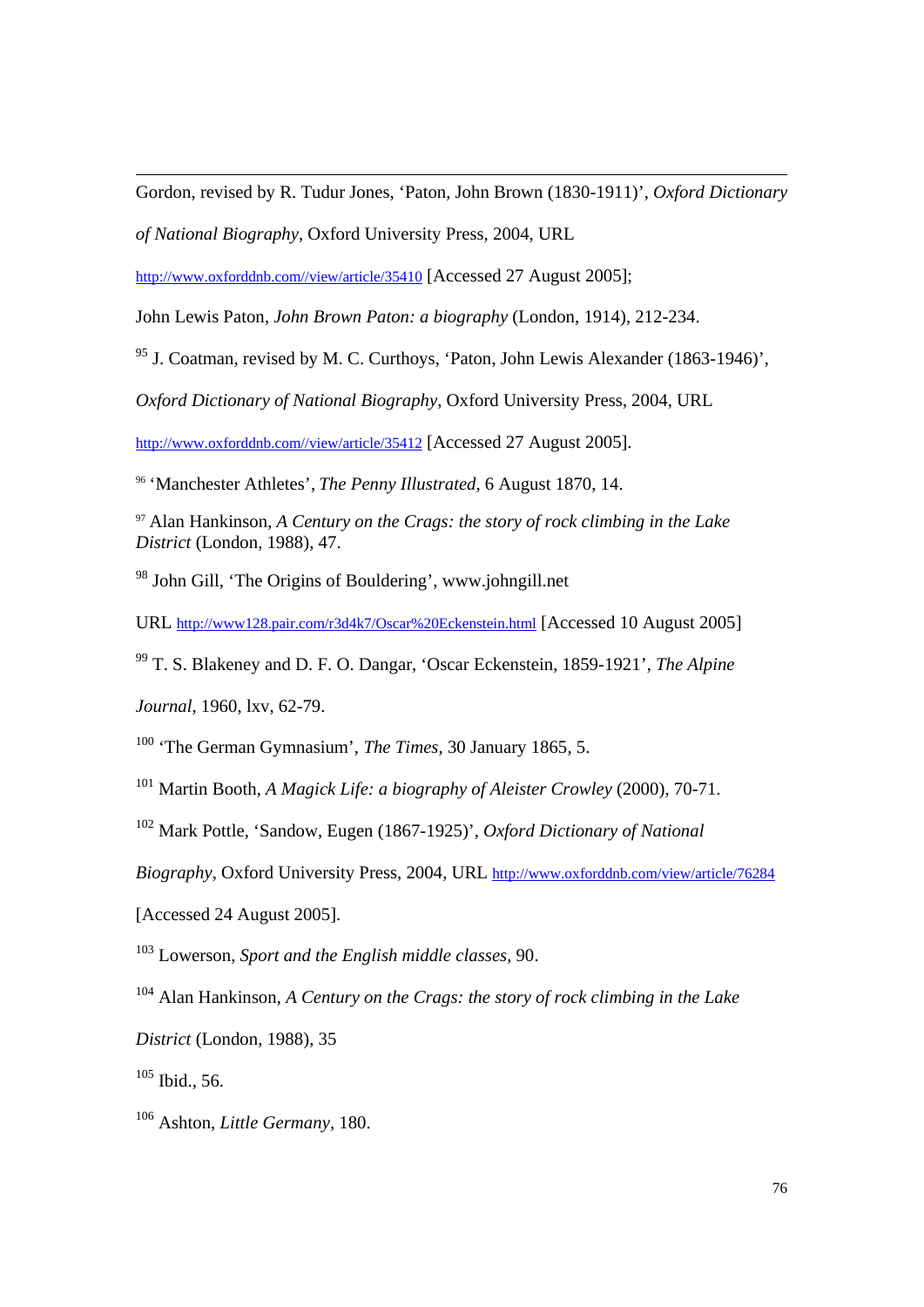107 Rosemary Ashton, 'Meysenbug, Baroness Malwida Rivalier von (1816-1903)',

*Oxford Dictionary of National Biography*, Oxford University Press, 2004, URL

http://www.oxforddnb.com/view/article/93222 [Accessed 16 January 2006].

108 Jenny Uglow, *Elizabeth Gaskell* (London, 1993), 161.

109 Patrick Waddington, 'Schwabe [married name Salis-Schwabe} Julia [Julie; Ricke Rosetta] (1818-1896)', *Oxford Dictionary of National Biography*, Oxford University Press, 2004, URL http://www.oxforddnb.com/view/article/56325 [Accessed 29 August 2005]; Bill Williams, 'Schwabe, Salis (1800-1853), *Oxford Dictionary of National Biography*, Oxford University Press, 2004, URL http://www.oxforddnb.com/view/article/57656 [Accessed 29 August 2005].

110 Patrick Waddington, 'Schwabe [married name Salis-Schwabe} Julia [Julie; Ricke

Rosetta] (1818-1896)', *Oxford Dictionary of National Biography*, Oxford University

Press, 2004, URL http://www.oxforddnb.com/view/article/56325. [Accessed 29 August 2005].

<sup>111</sup> A. B. Robertson, 'Manchester, Owens College and the higher education of women: "A large hole for the cat and a small one for the kitten"', *Bulletin of the John Rylands University Library of Manchester*, 1995, lxxvii, 1, 201-220 at 203. Williams, *Manchester* 

*Jewry*, 197.

112 Hopkinson, *Penultima*, 233.

113 M. E. Sadler, revised by M. C. Curthoys, 'Herford, William Henry (1820-1908)', *Oxford Dictionary of National Biography*, Oxford University Press, 2004, URL http://www.oxforddnb.com/view/article/33835 [Accessed 11 October 2004].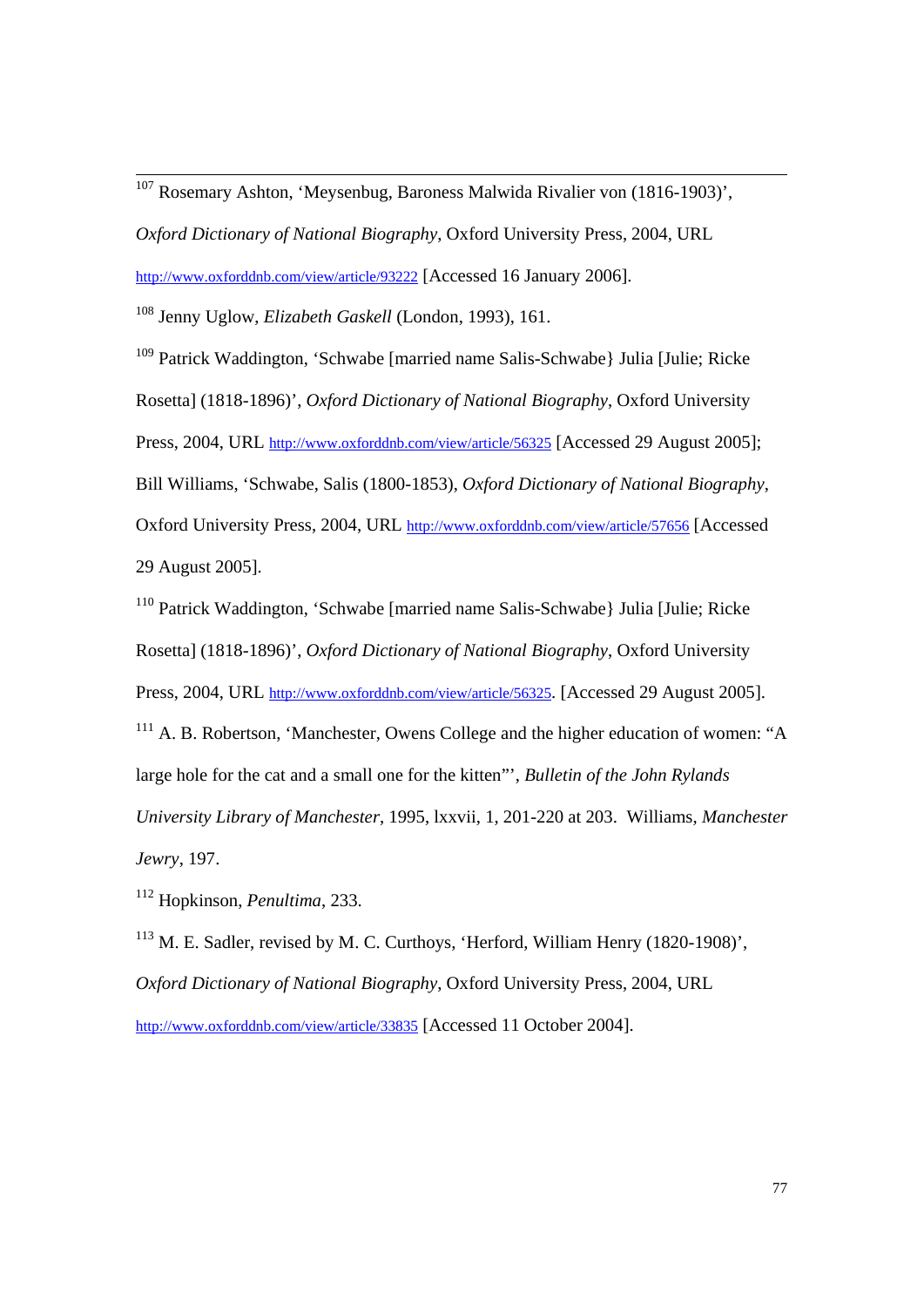114 Anon., *The Castle Howell School Record, comprising a list of pupils from the beginning, papers on the origin, name, and changes, by principals, and miscellaneous articles contributed by old boys* (Lancaster, 1888), xxix, lxvii.

<sup>115</sup> *The Castle Howell School Record*, lvii, lix.

<sup>116</sup> *The Castle Howell School Record*, xx. There is no mention of his time at Castle

Howell School in his *DNB* entry. Stella Butler, Marshall, 'Arthur Milnes (1852-1893)',

*Oxford Dictionary of National Biography*, Oxford University Press, 2004, URL

http://www.oxforddnb.com/view/article/18128 [Accessed 16 January 2006].

<sup>117</sup> M. E. Sadler, revised by M. C. Curthoys, 'Herford, William Henry (1820-1908)',

*Oxford Dictionary of National Biography*, Oxford University Press, 2004, URL

http://www.oxforddnb.com/view/article/33835 [accessed 11 October 2004].

118 Keith Treacher, *Siegfried Herford: an Edwardian rock climber* (Ernest Press, 2000), 25.

119 Ibid., p.24.

120 Charlotte Yeldham, 'Herford Anne Laura (1831-1870)', *Oxford Dictionary of* 

*National Biography*, Oxford University Press, 2004, URL

http://www.oxforddnb.com/view/article/69105 [Accessed 11 October 2004].

<sup>121</sup> *The Castle Howell School Record*, xxvii.

122 Hankinson, *A Century on the Crags,*.p.87.

123 Treacher, *Siegfried Herford*, 15.

124 Uglow, *Elizabeth Gaskell*, 274.

<sup>125</sup> Treacher, *Siegfried Herford*, 33; J. Coatman, revised by M. C. Curthoys, 'Paton,

John Lewis Alexander (1863-1946)', *Oxford Dictionary of National Biography*, Oxford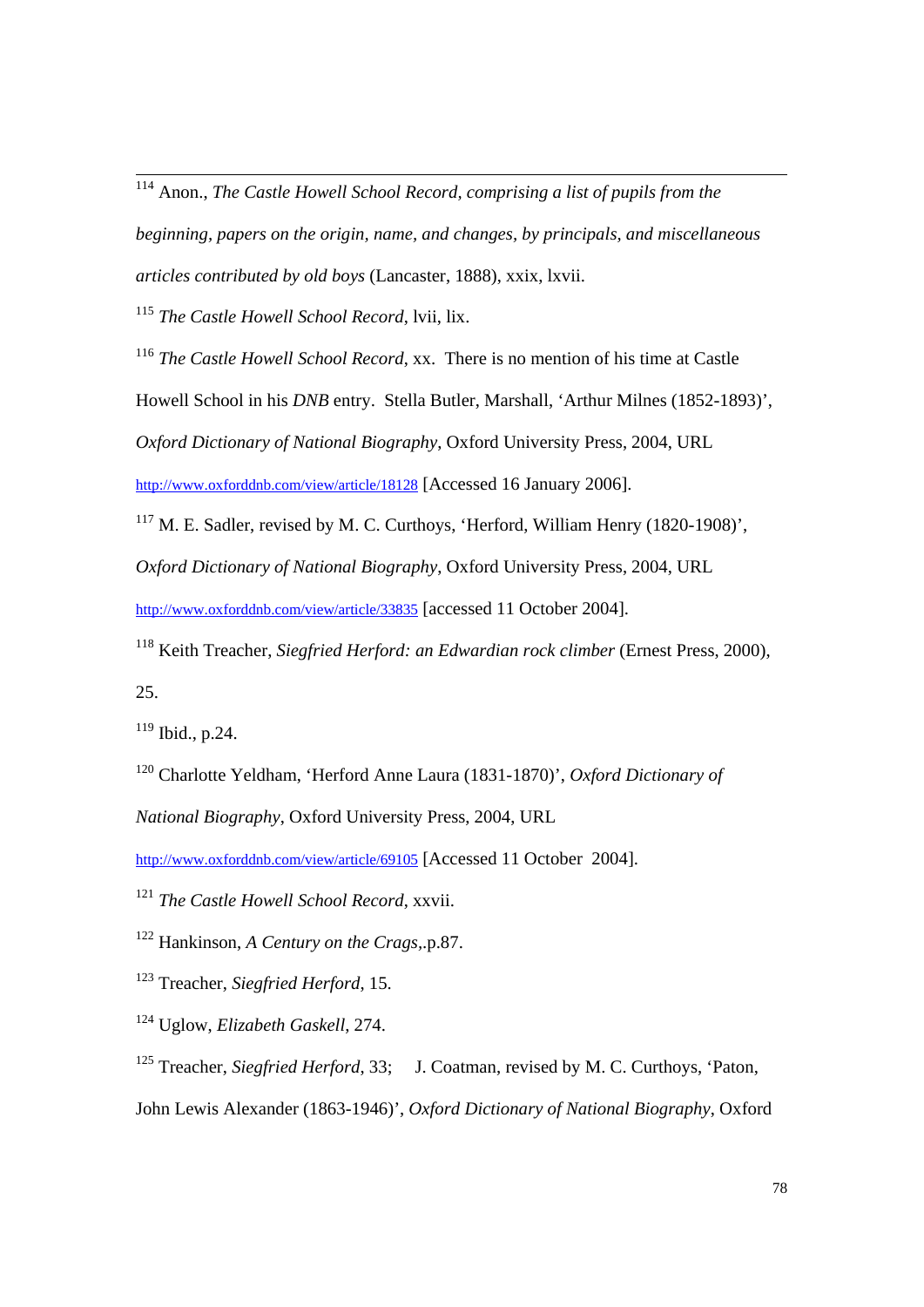University Press, 2004, URL http://www.oxforddnb.com//view/article/35412 [Accessed 27

August 2005]

l

126 Treacher, *Siegfried Herford*, 35-44.

127 Henry L. Brereton, *Gordonstoun: Ancient estate and Modern School* (Edinburgh,

1968), 134-5, 143-146.

128 Cardus, *Second Innings*, 124.

129 Richard Wagner, Letter to August Roeckel, 1854. URL http://www.music-with-

ease.com/siegfried-wagner.html [Accessed 23 August 2005].

130 Elton, *C. E. Montague*, 127.

131 Treacher, *Siegfried Herford*, 58.

132 Gunn, *Public Culture,* 27.

133 Nicholas Boyle, 'Introduction' to *J. W. von Goethe: selected works* (1999), xxxi.

134 Jonathan H. Westaway, 'Mountaineering and the re-enchantment of modernity: **C. E.** 

Montague and the promotion of the outdoor movement in the *Manchester Guardian*

1890-1925**'** forthcoming in the *Historical Journal*.

<sup>135</sup> Peter H. Hansen, 'Albert Smith, the Alpine Club, and the Invention of Mountaineering in Mid-Victorian Britain', *Journal of British Studies,* xxxiv (July 1995), 300-324, at 301. 136 Ibid., 302.

<sup>137</sup> Peter H. Hansen, 'Modern Mountains: The performative consciousness of modernity in Britain 1870-1940', in *Meaning and Modernity: Britain in the Age of Imperialism and World Wars,* M. J. Daunton and B. Rieger (eds), (Oxford, 2001), 185-202, at 187. 138 Ibid., 186.

139 Annan, *Leslie Stephen: The Godless Victorian*, 165-166.